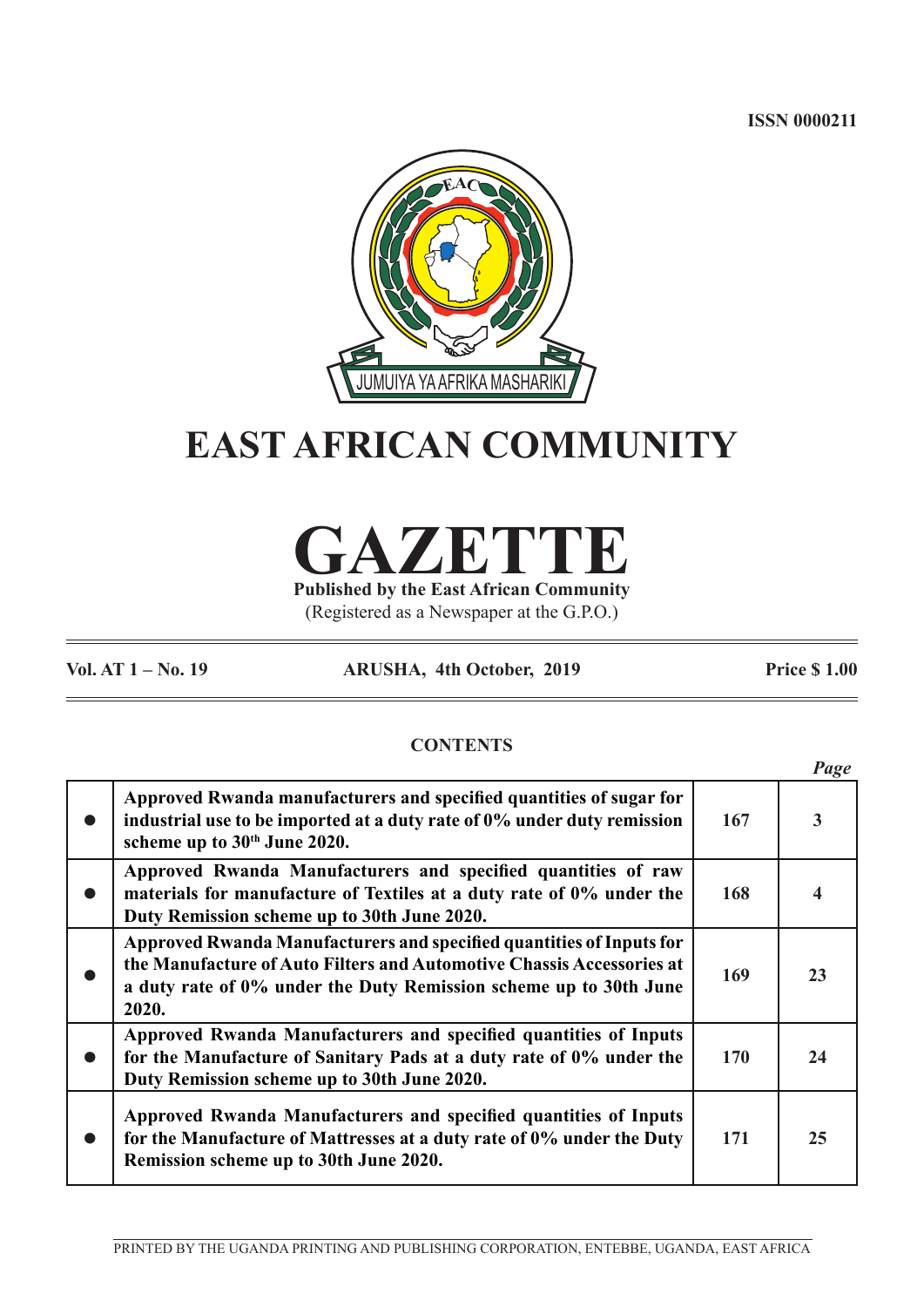| Approved Rwanda Manufacturers and specified quantities of Inputs<br>for the Manufacture of Paints at a duty rate of 0% under the Duty<br>Remission scheme up to 30th June 2020.                 | 172 | 27 |
|-------------------------------------------------------------------------------------------------------------------------------------------------------------------------------------------------|-----|----|
| Approved Rwanda Manufacturer and specified quantities of Raw<br>Materials used in manufacture of goods to be imported at a duty rate of<br>0% under duty remission scheme up to 30th June 2020. | 173 | 29 |
| Approved Rwanda Manufacturers and specified quantities of inputs<br>for manufacture of mobile / smart phones at a duty rate of $0\%$ under<br>the Duty Remission scheme up to 30th June 2020.   | 174 | 36 |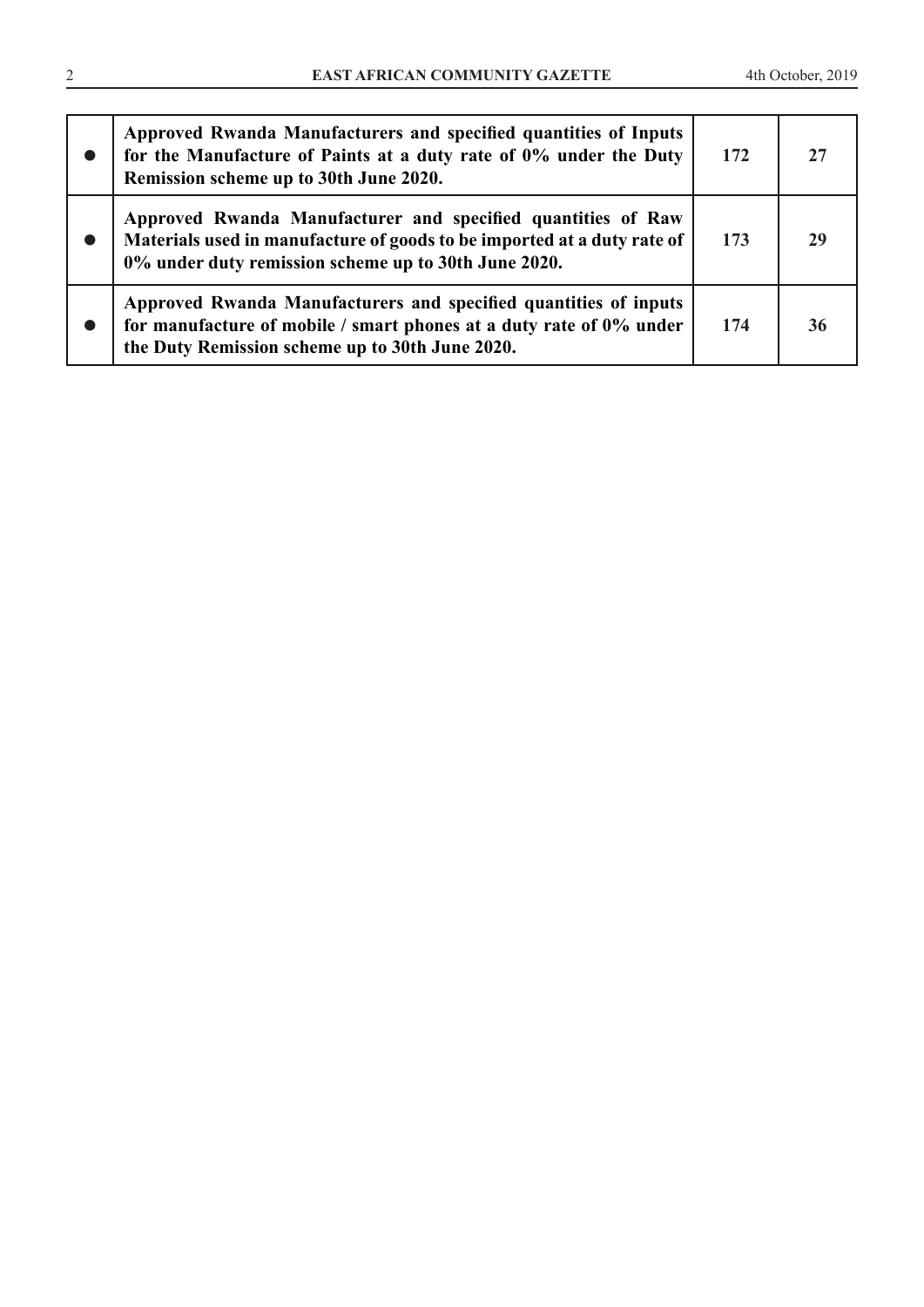Legal Notice No.EAC/167/2019.

## **THE EAST AFRICAN COMMUNITY CUSTOMS MANAGEMENT ACT 2004**

#### **LEGAL NOTICE**

IN EXERCISE of the powers conferred upon the Council of Ministers by section 140 of the East African Community Customs Management Act 2004, the Council of Ministers has approved the following Manufacturers to import the specified quantities of sugar for industrial use under the Duty Remission Scheme.

## **APPROVED RWANDA MANUFACTURERS AND QUANTITIES OF SUGAR FOR INDUSTRIAL USE TO BE IMPORTED AT A DUTY RATE OF 0% UNDER DUTY REMISSION SCHEME FOR TWELVE MONTHS**

| $N_{0}$ |                           | Company               | Tariff No. | <b>HSC</b> Description   | <b>Quantity</b><br><b>Allocated in</b><br><b>Metric Tons (MT)</b> | <b>Finished</b><br>product |
|---------|---------------------------|-----------------------|------------|--------------------------|-------------------------------------------------------------------|----------------------------|
|         | <b>YEGO</b><br><b>LTD</b> | <b>MANUFACTURERS</b>  | 1701.99.10 | Sugar for industrial use | 126                                                               | Energy drink               |
|         |                           | ZIRAKAMWA MEZA NYANZA | 1701.99.10 | Sugar for industrial use | 40                                                                | Milk products              |

#### **The sale of the above finished products shall be subject to the following condition:**

In the event that such goods are sold in the Customs Territory (EAC), such goods shall attract duties, levies and other charges provided in the EAC Common External Tariff.

**AMB. DR. RICHARD SEZIBERA,**

*Chairperson Council of Ministers.*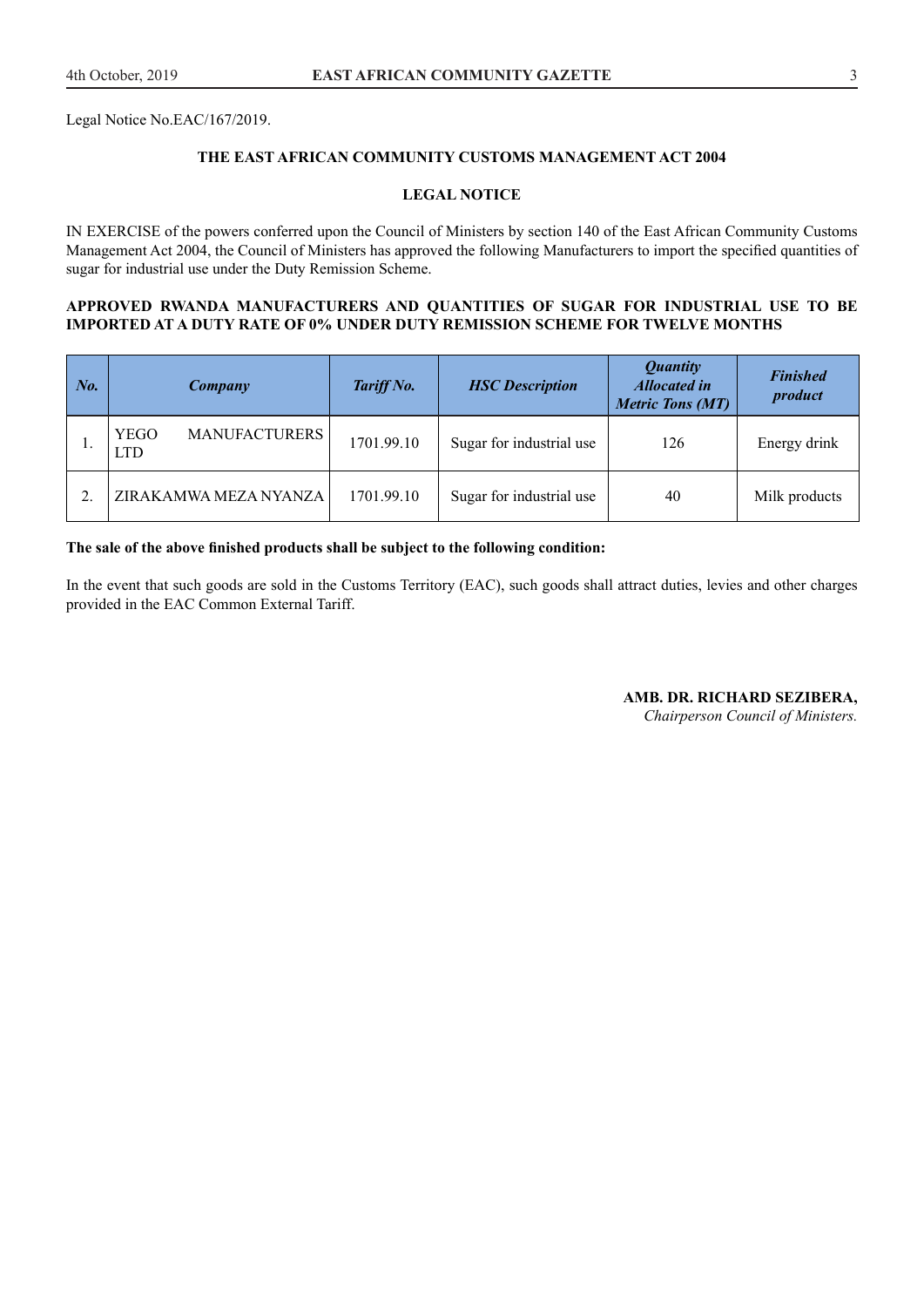Legal Notice No.EAC/168/2019.

## **THE EAST AFRICAN COMMUNITY CUSTOMS MANAGEMENT ACT 2004**

## **LEGAL NOTICE**

IN EXERCISE of the powers conferred upon the Council of Ministers by section 140 of the East African Community Customs Management Act 2004, the Council of Ministers has approved the following Manufacturers to import the specified quantities of raw materials for the manufacture of footwear under the Duty Remission Scheme.

## **APPROVED RWANDA MANUFACTURERS AND QUANTITIES OF RAW MATERIALS FOR THE MANUFACTURE OF TEXTILES TO BE IMPORTED AT A DUTY RATE OF 0% UNDER DUTY REMISSION SCHEME UP TO 30TH JUNE 2020.**

| $N\bm{o}$ .  | Company                | Tariff No. | <b>HSC</b> Description                                                                                                    | Quantity Allo-<br>cated | <b>Finished</b><br>product |
|--------------|------------------------|------------|---------------------------------------------------------------------------------------------------------------------------|-------------------------|----------------------------|
| $\mathbf{1}$ | Robert<br>Garments Ltd | 3208.20.00 | Paints based on acrylic or vinyl polymers                                                                                 | 8,000 KG                | Garments                   |
|              |                        | 3208.90.00 | Other paints                                                                                                              | 6,000 KG                |                            |
|              |                        | 3209.90.00 | Other paints based on synthetic polymers or<br>chemically modified natural dispersed or dissolved<br>in an aqueous medium | 4,500 KG                |                            |
|              |                        | 3212.90.90 | Other pigments                                                                                                            | 6,000 KG                |                            |
|              |                        | 3405.90.00 | Other polishes, creams and similar preparations                                                                           | 5,000 KG                |                            |
|              |                        | 3811.90.00 | Other additives                                                                                                           | 6,000 KG                |                            |
|              |                        | 4421.10.00 | Clothes hangers                                                                                                           | 7,000 KG                |                            |
|              |                        | 5007.10.00 | Fabrics of noil silk                                                                                                      | 8,000 M                 |                            |
|              |                        | 5007.20.00 | Other fabrics, containing 85% or more by weight of<br>silk or of silk KG 25% waste other than noil silk                   | 8,000 M                 |                            |
|              |                        | 5007.90.00 | Other woven fabrics of silk or of silk waste                                                                              | 6,000 M                 |                            |
|              |                        | 5111.20.00 | Woven fabrics of carded wool, mixed with man-<br>made filaments                                                           | 7,000 M                 |                            |
|              |                        | 5111.30.00 | Woven fabrics of carded wool, mixed with man-<br>made staple fibres                                                       | 5,500 M                 |                            |
|              |                        | 5112.30.00 | Woven fabrics of combed wool, mixed with man-<br>made staple fibres                                                       | 6,500 M                 |                            |
|              |                        | 5204.11.00 | Cotton sewing thread, with >=85% cotton, not put<br>up for retail                                                         | 7,500 KG                |                            |
|              |                        | 5204.19.00 | Cotton sewing thread, with <85% cotton, not put<br>up for retail                                                          | 8,500 KG                |                            |
|              |                        | 5204.20.00 | Cotton sewing thread, put up for retail sale                                                                              | 9,500 KG                |                            |
|              |                        | 5205.22.00 | Combed single cotton yarn, with >=85% cotton,<br>nprs, $>14$ mn but $\leq$ =43mn                                          | 8,500 KG                |                            |
|              |                        | 5205.23.00 | Combed single cotton yarn, with $\geq$ =85% cotton,<br>nprs, >43mn but <= 52mn                                            | 9,000 KG                |                            |
|              |                        | 5205.24.00 | Combed single cotton yarn, with $>=85\%$ cotton,<br>nprs, $>52$ mn but $\leq 80$ mn                                       | 10,000 KG               |                            |
|              |                        | 5205.26.00 | Combed single cotton yarn, with $\geq$ =85% cotton,<br>nprs, >80mn but <= 94mn                                            | 8,,500 KG               |                            |
|              |                        | 5205.27.00 | Combed single cotton yarn, with >=85% cotton,<br>nprs, $>94$ mn but $\leq 120$ mn                                         | 5,000 KG                |                            |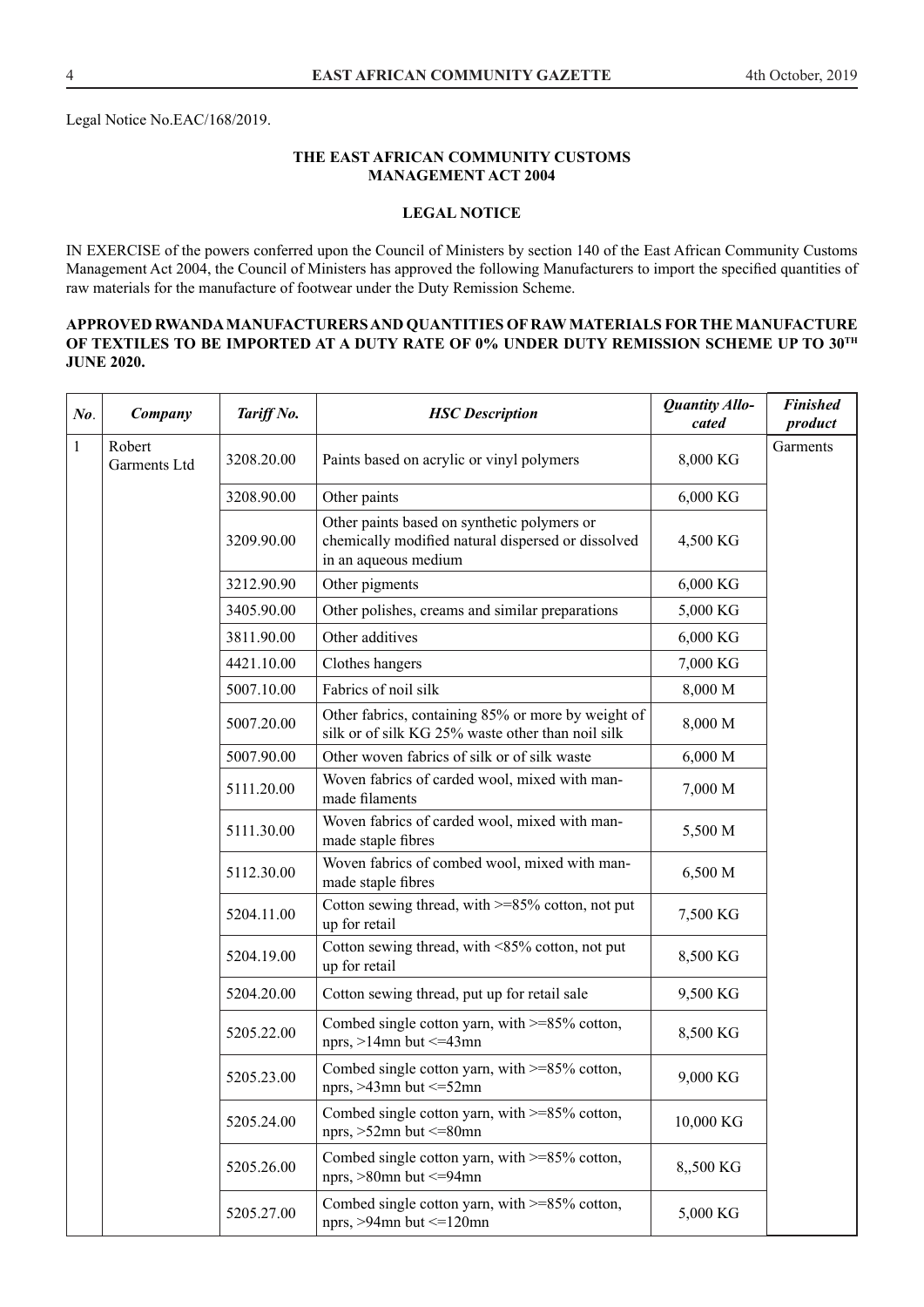| 5205.28.00 | Combed single cotton yarn, with $>=85\%$ cotton,<br>nprs, >120mn                              | 6,000 KG |  |
|------------|-----------------------------------------------------------------------------------------------|----------|--|
| 5205.41.00 | Combed cabled cotton yarn, with >=85% cotton,<br>nprs, <= 14mn per single yarn                | 4,000 KG |  |
| 5205.42.00 | Combed cabled cotton yarn with<br>>=85% cotton, nprs, >14mn but <= 43mn p.sing yarn           | 3,500 KG |  |
| 5205.43.00 | Combed cabled cotton yarn with<br>>=85% cotton, nprs, >43mn but <= 52mn p.sing yarn           | 3,000 KG |  |
| 5205.48.00 | Combed cabled cotton yarn, with >=85% cotton,<br>nprs, >120mn per single yarn                 | 5,000 KG |  |
| 5208.59.00 | Other printed woven cotton fabrics, with >=85%<br>cotton                                      | 6,500 M  |  |
| 5209.12.00 | Unbleached 3 or 4-thread twill (incl. cross twill),<br>with $>= 85\%$ cotton                  | 5,000 M  |  |
| 5209.31.00 | Dyed plain cotton weave, with $>=85\%$ cotton,<br>$>=200g/M2$                                 | 6,000 M  |  |
| 5209.41.00 | Coloured plain cotton weave, with $>=85\%$ cotton,<br>$>=200g/M2$                             | 85,000 M |  |
| 5209.42.00 | -- Denim with $>= 85\%$ cotton, $>= 200g/M2$                                                  | 8,000 M  |  |
| 5209.59.00 | Printed woven cotton fabrics, with >=85% cotton,<br>>200g/M2                                  | 7,000 M  |  |
| 5210.59.00 | Other printed woven cotton fabrics, nes, with <85%<br>cotton, $=<200g/M2$                     | 7,000 M  |  |
| 5211.49.00 | Other coloured woven cotton fabrics, with <85%<br>cotton>200g/M2                              | 7,000 M  |  |
| 5211.59.00 | Other printed woven cotton fabrics, nes, with <85%<br>cotton, $>200g/M2$                      | 7,000 M  |  |
| 5212.15.90 | Printed woven fabrics of cotton, =<200g/ M2                                                   | 7,000 M  |  |
| 5309.19.00 | Other Woven fabrics with >=85% flax                                                           | 7,000 M  |  |
| 5309.29.00 | Other (Woven fabrics of flax, with <85% flax,<br>printed, dyed or coloured                    | 7,000 M  |  |
| 5401.10.00 | Sewing thread of synthetic filaments, whether or<br>not put up for retail sales               | 8,500 KG |  |
| 5401.20.00 | Sewing thread of artificial filaments whether or not<br>put up for retail sale                | 8,500 KG |  |
| 5402.11.00 | High tenacity yarn of aramides                                                                | 8,500 KG |  |
| 5402.20.00 | High tenacity yarn of polyesters                                                              | 7,500 KG |  |
| 5402.31.00 | Textured yarn of nylon or other polyamides,<br>measuring per single yarn not more than 50 tex | 7,500 KG |  |
| 5402.32.00 | Textured yarn of nylon or other polyamides,<br>measuring per single yarn more than 50 tex     | 7,500 KG |  |
| 5402.33.00 | Textured yarn of polyesters                                                                   | 7,500 KG |  |
| 5402.34.00 | Textured yarn of polypropylene                                                                | 7,500 KG |  |
| 5402.39.00 | Other Textured yarn                                                                           | 7,500 KG |  |
| 5402.44.00 | Single yarn of elastomeric, untw. / with a twist not<br>exc. 50 turns/m                       | 7,500 KG |  |
| 5402.45.00 | Other single yarn of nylon or other polyamides<br>with $=<50$ turns/m                         | 7,500 KG |  |
| 5402.46.00 | Other single yarn of polyesters, partially oriented<br>with $=<50$ turns/m                    | 7,500 KG |  |
| 5402.47.00 | Other single yarn of polyesters with =<50turns/m                                              | 7,500 KG |  |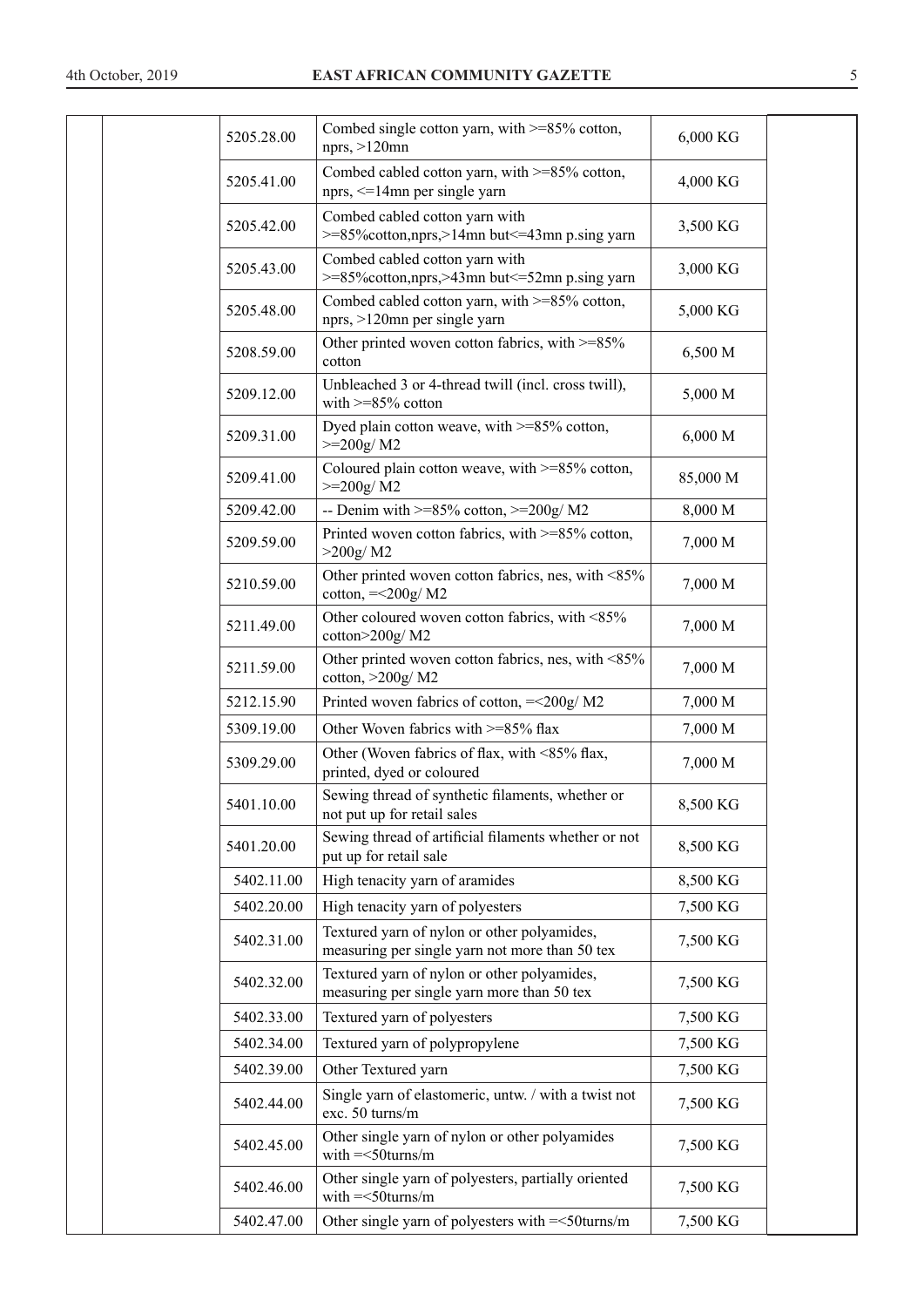| 5402.48.00 | Other single yarn of polypropylene with<br>$=<50$ turns/m                                                                     | 7,500 KG |  |
|------------|-------------------------------------------------------------------------------------------------------------------------------|----------|--|
| 5402.49.00 | Other single synthetic yarn, with = < 50 turns/m                                                                              | 7,500 KG |  |
| 5402.51.00 | Other single yarn of nylon or other polyamides,<br>with>50turns/m                                                             | 7,500 KG |  |
| 5402.52.00 | Other single yarn of polyesters with >50turns/m                                                                               | 7,500 KG |  |
| 5402.59.00 | Other single yarn with >50turns/m                                                                                             | 7,500 KG |  |
| 5402.61.00 | Multiple or cabled yarn of nylon or other<br>polyamides                                                                       | 7,500 KG |  |
| 5402.62.00 | Multiple or cabled yarn of polyesters                                                                                         | 7,500 KG |  |
| 5402.69.00 | Other (Multiple or cabled yarn)                                                                                               | 7,500 KG |  |
| 5403.10.00 | High tenacity yarn of viscose rayon                                                                                           | 7,500 KG |  |
| 5403.31.00 | Single yarn of viscose rayon, with =<120turns/m                                                                               | 7,500 KG |  |
| 5403.32.00 | Single yarn of viscose rayon, with >120turns/m                                                                                | 7,500 KG |  |
| 5403.33.00 | Single yarn of cellulose acetate                                                                                              | 7,500KG  |  |
| 5403.39.00 | Other single artificial yarn                                                                                                  | 7,500 KG |  |
| 5403.41.00 | Multiple or cabled yarn of viscose rayon                                                                                      | 7,500 KG |  |
| 5403.42.00 | Multiple or cabled yarn of cellulose acetate                                                                                  | 7,500 KG |  |
| 5403.49.00 | Multiple or cabled artificial yarn                                                                                            | 7,500 KG |  |
| 5406.00.00 | Man-made filament yarn (other than sewing<br>thread), put up for retail sale.                                                 | 7,500 KG |  |
| 5407.10.00 | Woven fabrics obtained from high tenacity yarn of<br>nylon or other polyamides or of polyesters                               | 6,500 M  |  |
| 5407.20.00 | Woven fabrics obtained from strip or the like                                                                                 | 6,500 M  |  |
| 5407.30.00 | Fabrics specified in Note 9 to Section XI                                                                                     | 6,500 M  |  |
| 5407.41.00 | Other unbleached or blanched woven fabrics,<br>containing 85 % or more by weight of filaments of<br>nylon or other polyamides | 6,500 M  |  |
| 5407.42.00 | Other dyed woven fabrics of synthetic filament<br>yarn $>= 85\%$ nylon                                                        | 6,500 M  |  |
| 5407.43.00 | Other coloured woven fabrics of synthetic filament<br>yarn, >=85% nylon.                                                      | 6,500 M  |  |
| 5407.44.00 | Other printed woven fabrics of synthetic filament<br>yarn, $>= 85\%$ nylon                                                    | 6,500 M  |  |
| 5407.51.00 | Unbleached or blanched woven fabrics, containing<br>85 % or more by weight of textured polyester<br>filaments                 | 6,500 M  |  |
| 5407.52.00 | Other dyed fabrics of synthetic filament yarn<br>$>= 85\%$ textured polyester                                                 | 6,500 M  |  |
| 5407.53.00 | Other coloured woven fabrics of synthetic yarn<br>>=85% textured polyester                                                    | 6,500 M  |  |
| 5407.54.00 | Other printed woven fabrics of synthetic yarn<br>>=85% textured polyester                                                     | 6,500 M  |  |
| 5407.54.00 | Other printed woven fabrics of synthetic<br>yarn>=85% textured polyester                                                      | 6,500 M  |  |
| 5407.61.00 | Other woven fabrics cont. 85% or more by<br>weight of non-textured polyester filaments (excl.<br>unbleached woven fabrics)    | 6,500 M  |  |
| 5407.69.00 | Other woven fabrics containing 85% or more by<br>weight of non-textured poly filaments                                        | 6,500 M  |  |
| 5407.71.00 | Unbleached/blanched woven fabric, >=85%<br>synthetic filaments                                                                | 6,500 M  |  |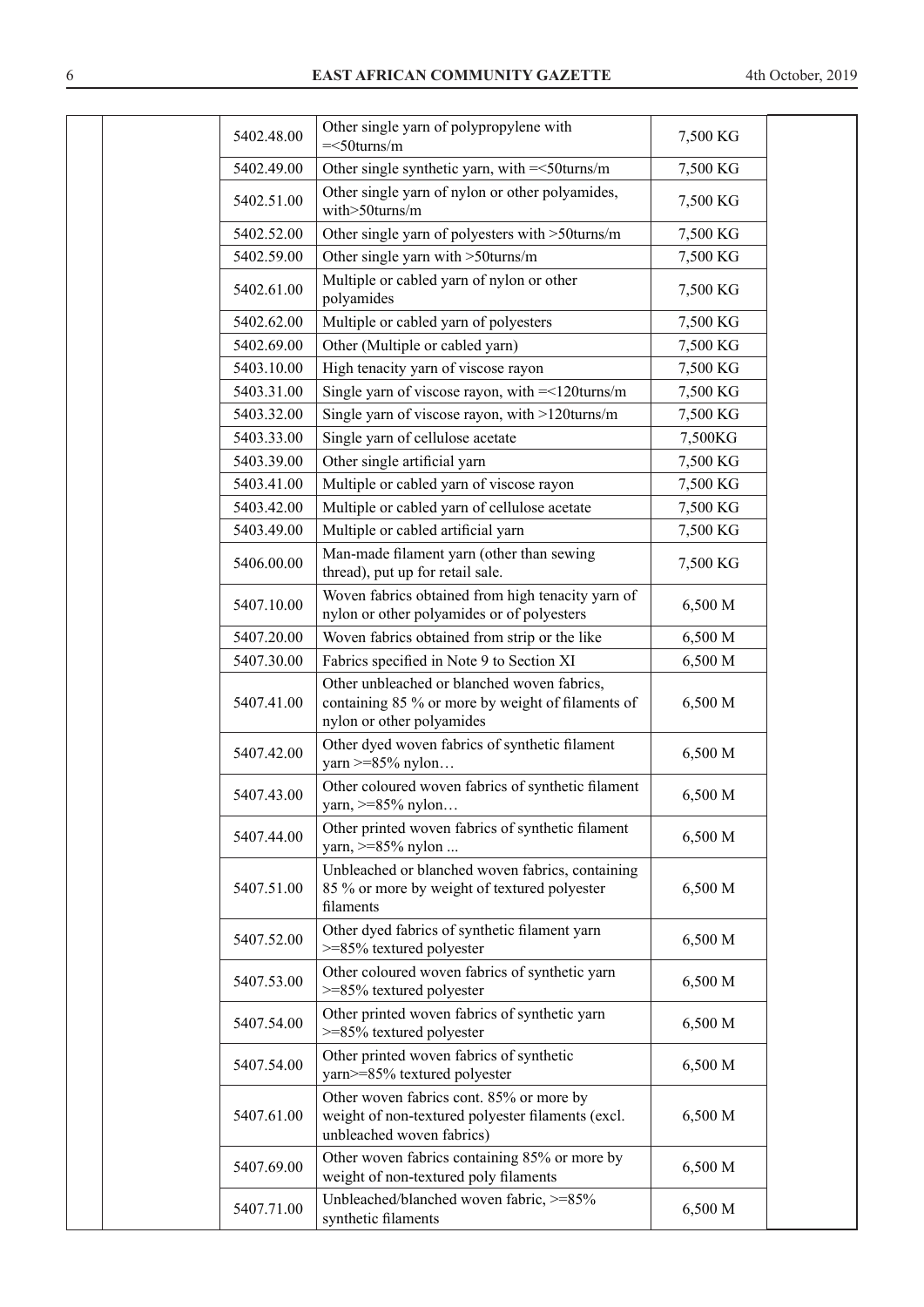| 5407.72.00 | Dyed woven fabric, >=85% synthetic filaments                                                          | 6,500 M |  |
|------------|-------------------------------------------------------------------------------------------------------|---------|--|
| 5407.73.00 | Coloured woven fabric, >=85% synthetic filaments                                                      | 6,500 M |  |
| 5407.74.00 | Printed woven fabric, >=85% synthetic filaments                                                       | 6,500 M |  |
| 5407.81.00 | Unbleached/blanched woven fabrics, <85%<br>synthetic filaments, cotton                                | 6,500 M |  |
| 5407.82.00 | Dyed woven fabrics, <85% synthetic filaments,<br>cotton, titration of metric number between 10 and 45 | 6,500 M |  |
| 5407.83.00 | Coloured woven fabrics, <85% synthetic filaments,<br>mixed with cotton                                | 6,500 M |  |
| 5407.84.00 | Printed woven fabrics, <85% synthetic filaments,<br>mixed with cotton                                 | 6,500 M |  |
| 5407.91.00 | Other unbleached/blanched woven fabric of<br>synthetic filament yarn                                  | 6,500 M |  |
| 5407.92.00 | Other dyed woven fabric of synthetic filament yarn                                                    | 6,500 M |  |
| 5407.93.00 | Other coloured woven fabrics of synthetic filament<br>yarn                                            | 6,500 M |  |
| 5407.94.00 | Other printed woven fabrics of synthetic filament<br>yarn                                             | 6,500 M |  |
| 5408.10.00 | Woven fabrics obtained from high tenacity yarn of<br>viscose rayon                                    | 6,500 M |  |
| 5408.22.00 | Dyed woven fabrics, >=85% artificial filaments                                                        | 6,500 M |  |
| 5408.23.00 | Coloured woven fabrics >=85% artificial filaments                                                     | 6,500 M |  |
| 5408.24.00 | Printed woven fabrics >=85% artificial filaments                                                      | 6,500 M |  |
| 5408.32.00 | Other dyed woven fabrics of artificial filament yarn                                                  | 6,500 M |  |
| 5408.33.00 | Other coloured woven fabrics of artificial yarn                                                       | 6,500 M |  |
| 5408.34.00 | Other printed woven fabrics of artificial yarn                                                        | 6,500 M |  |
| 5508.10.00 | Sewing thread of synthetic staple fibres                                                              | 6,500 M |  |
| 5508.20.00 | Sewing thread of artificial staple fibres                                                             | 6,500 M |  |
| 5509.11.00 | Single yarn, with $>= 85\%$ staple fibres of nylon or<br>other polyamides                             | 6,500 M |  |
| 5509.12.00 | Multiple or cabled yarn, >=85% staple fibres of<br>nylon, etc.                                        | 6,500 M |  |
| 5509.21.00 | Single yarn, with $>= 85\%$ polyester staple fibres                                                   | 6,500 M |  |
| 5509.22.00 | Multiple (folded) or cabled yarn, with $>= 85\%$<br>polyester staple fibres                           | 6,500 M |  |
| 5509.31.00 | Single yarn, with >=85% acrylic ormodacrylic<br>staple fibres                                         | 6,500 M |  |
| 5509.32.00 | Multiple (folded) or cabled yarn                                                                      | 6,500 M |  |
| 5509.41.00 | Single yarn with $>= 85\%$ synthetic staple fibres                                                    | 6,500 M |  |
| 5509.42.00 | Multiple (folded) or cabled yarn                                                                      | 6,500 M |  |
| 5510.12.00 | Multiple (folded) or cabled yarn, with >=85%<br>artificial staple fibres                              | 6,000 M |  |
| 5510.20.00 | Other yarn, mixed mainly or solely with wool or<br>fine animal hair                                   | 6,000 M |  |
| 5510.30.00 | Other yarn, mixed mainly or solely with cotton                                                        | 6,000 M |  |
| 5510.90.00 | Other yarn of artificial staple fibres, not put up for<br>retail sale                                 | 6,000 M |  |
| 5511.10.00 | - Yarn of synthetic staple fibres, with >=85 %<br>fibres, put up for retail sale                      | 6,000 M |  |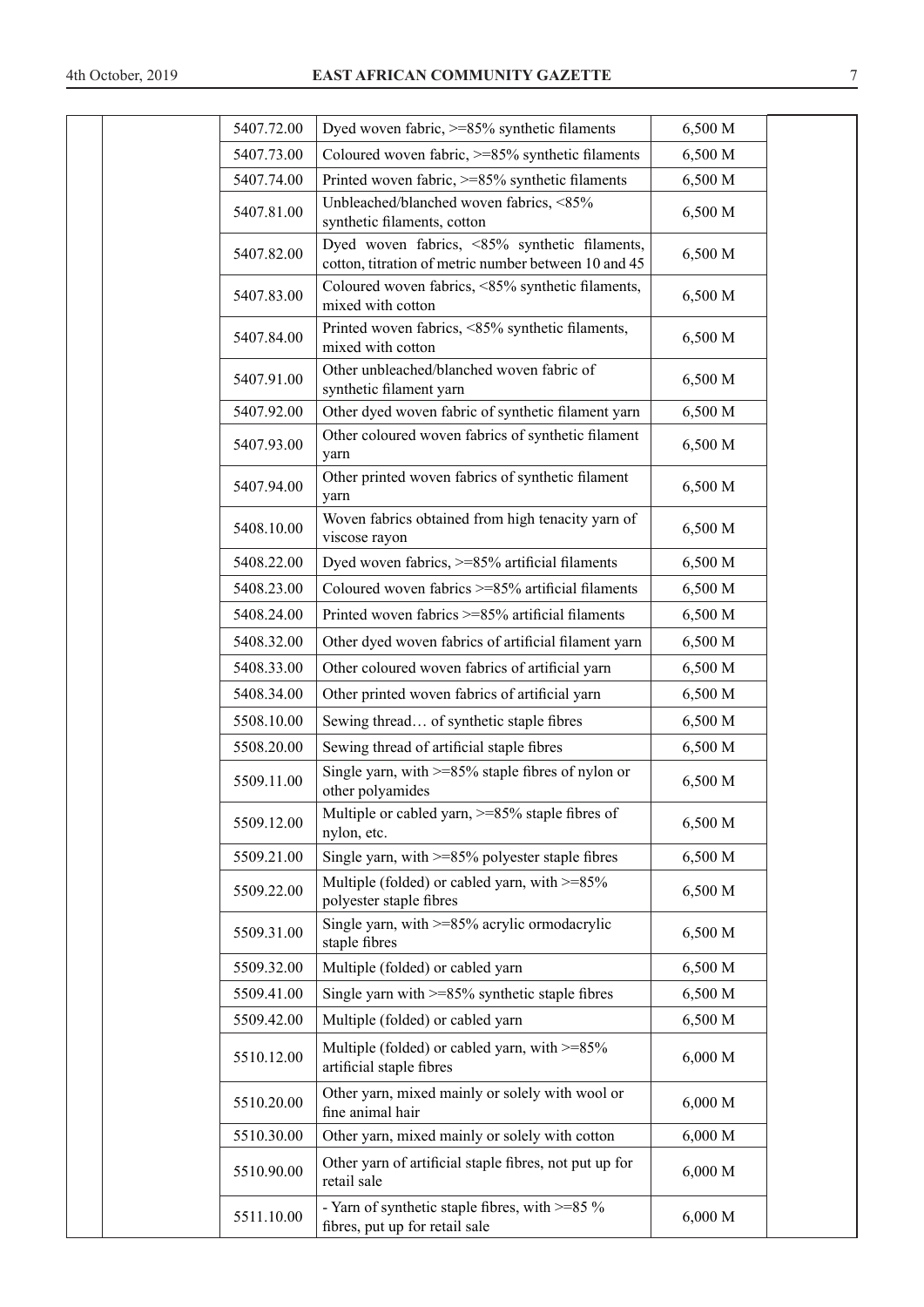| 5511.20.00 | - Yarn of synthetic staple fibres, $< 85 \%$ fibres, put<br>up for retail sale                               | 6,000 M |  |
|------------|--------------------------------------------------------------------------------------------------------------|---------|--|
| 5511.30.00 | - Yarn of artificial staple fibres, put up for retail sale                                                   | 6,000 M |  |
| 5513.29.00 | Other woven fabrics                                                                                          | 6,000 M |  |
| 5514.42.00 | Printed Woven fabrics 3-thread or 4-thread twill,<br>including cross twill, of polyester staple fibres       | 8,000 M |  |
| 5514.43.00 | Other printed woven fabrics of polyester staple<br>fibres                                                    | 8,000 M |  |
| 5514.49.00 | Other printed woven fabrics                                                                                  | 8,000 M |  |
| 5515.11.00 | Other woven fabrics of polyester staple fibres<br>mixed mainly or solely with viscose rayon staple<br>fibres | 8,000 M |  |
| 5515.12.00 | Other woven fabrics of polyester staple fibres<br>mixed mainly or solely with manmade filaments              | 8,000 M |  |
| 5515.13.00 | Woven fabrics of synthetic staple fibres mixed<br>mainly or solely with wool or fine animal hair             | 5500 M  |  |
| 5515.19.00 | Other woven fabrics of polyester staple fibres                                                               | 6,000 M |  |
| 5515.21.00 | Woven fabrics of acrylic or modacrylic staple fibres<br>mixed mainly or solely with manmade filaments        | 55,00 M |  |
| 5515.22.00 | Woven fabrics of acrylic or modacrylic staple<br>mixed mainly or solely with wool or fine animal<br>hair     | 6,000 M |  |
| 5515.29.00 | Other woven fabrics of acrylic or modacrylic staple<br>fibres                                                | 5,000 M |  |
| 5515.91.00 | Other woven fabrics mixed mainly or solely with<br>man-made filaments                                        | 7,000 M |  |
| 5515.99.00 | Other woven fabrics of synthetic staple fibres                                                               | 6,000 M |  |
| 5516.11.00 | Unbleached or bleached woven fabrics containing<br>85 % or more by weight of artificial staple fibres        | 5,000 M |  |
| 5516.12.00 | Dyed woven fabrics containing 85 % or more by<br>weight of stable fibres                                     | 5,000 M |  |
| 5516.13.00 | Woven fabrics containing 85 % or more by weight<br>of artificial fibres of yarns of different colours        | 5,000 M |  |
| 5516.21.00 | Unbleached or bleached woven fabrics, <85%<br>artificial fibres, with man-made filaments                     | 5,000 M |  |
| 5516.22.00 | Dyed woven fabrics, <85% artificial fibres, with<br>man-made                                                 | 5,000 M |  |
| 5516.23.00 | Woven fabrics, <85% artificial fibres, with<br>manmade filaments of yarns of different colours               | 5,000 M |  |
| 5516.24.00 | Printed woven fabrics, <85% artificial fibres, with<br>man-made filaments                                    | 5,000 M |  |
| 5516.32.00 | Dyed woven fabrics, <85% artificial fibres, with<br>wool                                                     | 5,000 M |  |
| 5516.33.00 | Woven fabrics, <85% artificial fibres, with wool<br>of yarns of different col                                | 5,000 M |  |
| 5516.34.00 | Printed woven fabrics, <85% artificial fibres, with<br>wool                                                  | 5,000 M |  |
| 5516.42.00 | Dyed woven fabrics <85% of artificial staple<br>fibres with cotton                                           | 5,000 M |  |
| 5516.43.00 | Woven fabrics <85% of artificial staple fibres<br>with cotton of yarns of different colour                   | 5,000 M |  |
| 5516.44.00 | Printed woven fabrics <85% of artificial staple<br>fibres with cotton KG                                     | 5,000 M |  |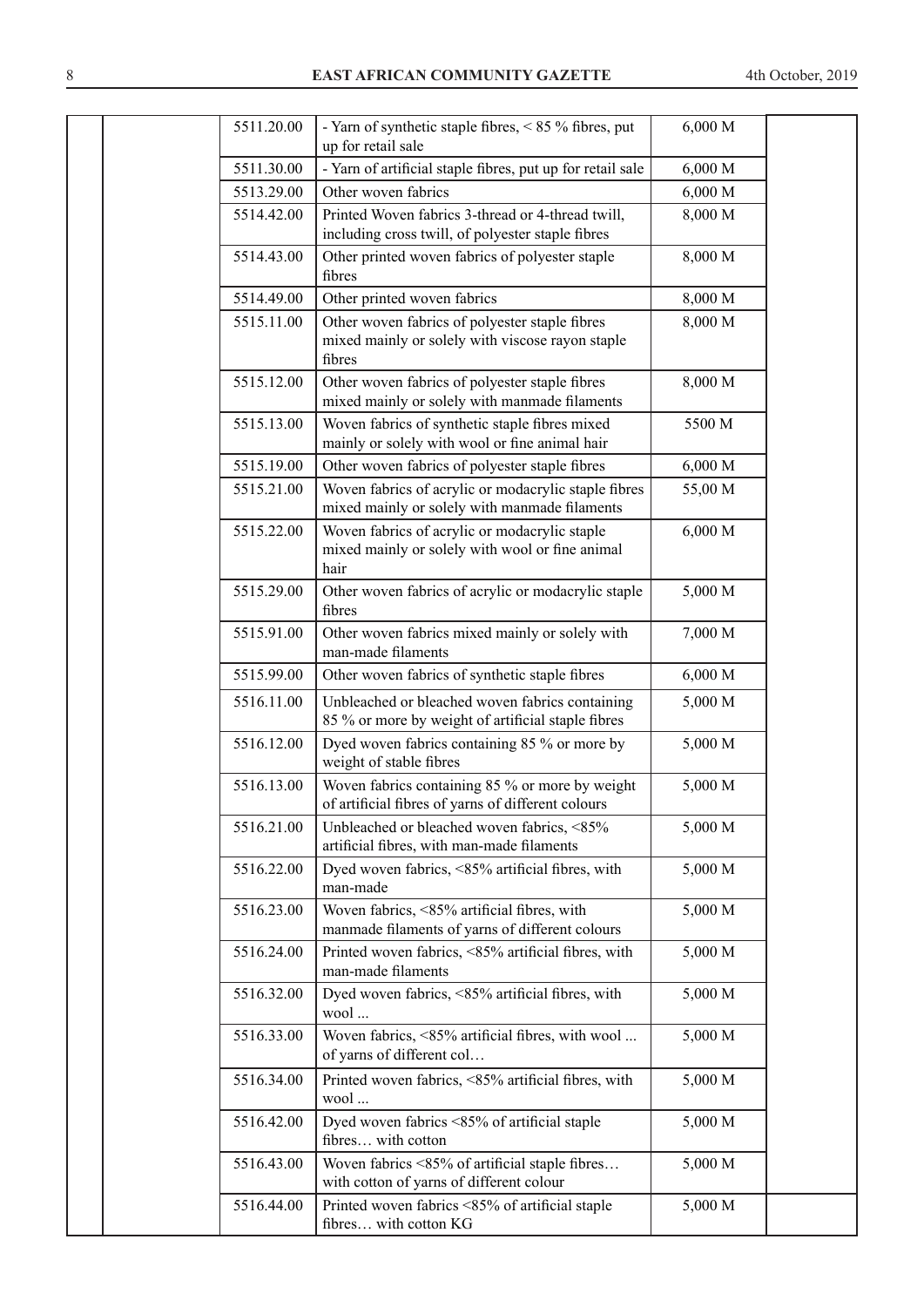| 5516.91.00 | Unbleached or bleached woven fabrics of artificial<br>staple fibres                                                               | 5,000 M  |  |
|------------|-----------------------------------------------------------------------------------------------------------------------------------|----------|--|
| 5516.92.00 | Dyed woven fabrics of artificial staple fibres                                                                                    | 5,000 M  |  |
| 5516.93.00 | Woven fabrics of artificial staple fibres of yarns of<br>different                                                                | 5,000 M  |  |
| 5516.94.00 | Printed woven fabrics of artificial staple fibres                                                                                 | 5,000 M  |  |
| 5601.29.00 | Other articles of wadding                                                                                                         | 5,000 M  |  |
| 5601.30.00 | Textile flock and dust and mill neps                                                                                              | 5,000 M  |  |
| 5604.10.00 | Rubber thread and cord, textile covered (draw cord<br>laces, etc.)                                                                | 5,000 M  |  |
| 5801       | Woven pile fabrics and chenille fabrics, other than<br>fabrics of heading 58.02 or 58.06.                                         | 5,000 M  |  |
| 5802.11.00 | Unbleached terry towelling and similar woven terry<br>fabrics, of cotton                                                          | 5,000 M  |  |
| 5802.19.00 | Other terry towelling and similar woven terry<br>fabrics, of cotton (excluding unbleached)                                        | 5,000 M  |  |
| 5802.20.00 | Terry towelling and similar woven terry fabrics, of<br>other textile materials                                                    | 5,000 M  |  |
| 5802.30.00 | Tufted textile fabrics                                                                                                            | 5,000 M  |  |
| 5803.00.00 | Gauze, other than narrow fabrics of heading 58.06                                                                                 | 5,000 M  |  |
| 5804.10.00 | Tulles and other net fabrics                                                                                                      | 5,000 M  |  |
| 5804.21.00 | Lace of man-made fibres in piece, in strips or in<br>motifs, machine made                                                         | 5,000 M  |  |
| 5804.29.00 | Lace of other textiles in piece, in strips or in motifs,<br>machine made                                                          | 5,000 M  |  |
| 5804.30.00 | Hand-made lace in pieces, in strips or in motifs                                                                                  | 5,000 M  |  |
| 5806.10.00 | Woven pile fabrics (including terry towelling and<br>similar terry fabrics) and chenille fabrics                                  | 5,000 M  |  |
| 5806.20.00 | Other woven fabrics, containing by weight 5% or<br>more of elastomeric yarn or rubber thread                                      | 5,000 M  |  |
| 5806.31.00 | Other woven fabrics of cotton                                                                                                     | 5,000 M  |  |
| 5806.32.00 | Other woven fabrics of man-made fibres                                                                                            | 5,000 M  |  |
| 5806.39.00 | Narrow woven fabrics of other textile materials                                                                                   | 5,000 M  |  |
| 6001.99.00 | Pile fabrics of textile materials knitted or<br>crocheted                                                                         | 6,000 M  |  |
| 6002.40.00 | Knitted or crocheted fabrics of a width = < 30cm<br>with $\Rightarrow$ 5% of elastomeric yarn but not containing<br>rubber thread | 6,000 M  |  |
| 6004.10.00 | Knitted or crocheted fabrics of =>30cm with => $5\%$<br>weight of elastomeric yarn but not containing<br>rubber thread            | 6,000 M  |  |
| 6004.90.00 | Other knitted or crocheted fabrics, nes, of a width<br>$=\geq 30$ cm                                                              | 6,000 M  |  |
| 6006       | Other knitted or crocheted fabrics                                                                                                | 6,500 M  |  |
| 6117.80.00 | Other clothing accessories, knitted or crocheted                                                                                  | 5,500 M  |  |
| 6217.10.00 | Accessories of other made up clothing                                                                                             | 7,000 M  |  |
| 6217.90.00 | Parts of garments or of clothing accessories, other<br>than those of heading 62.12                                                | 7,000 M  |  |
| 7319.20.00 | Safety pins of iron or steel                                                                                                      | 5,000 KG |  |
| 7319.30.00 | Other pins of iron or steel (Excluding safety pins)                                                                               | 5,000 KG |  |
| 7319.90.00 | Sewing needles, knitting needles, bodkins, crochet<br>hooksof iron/steel)                                                         | 5,000 KG |  |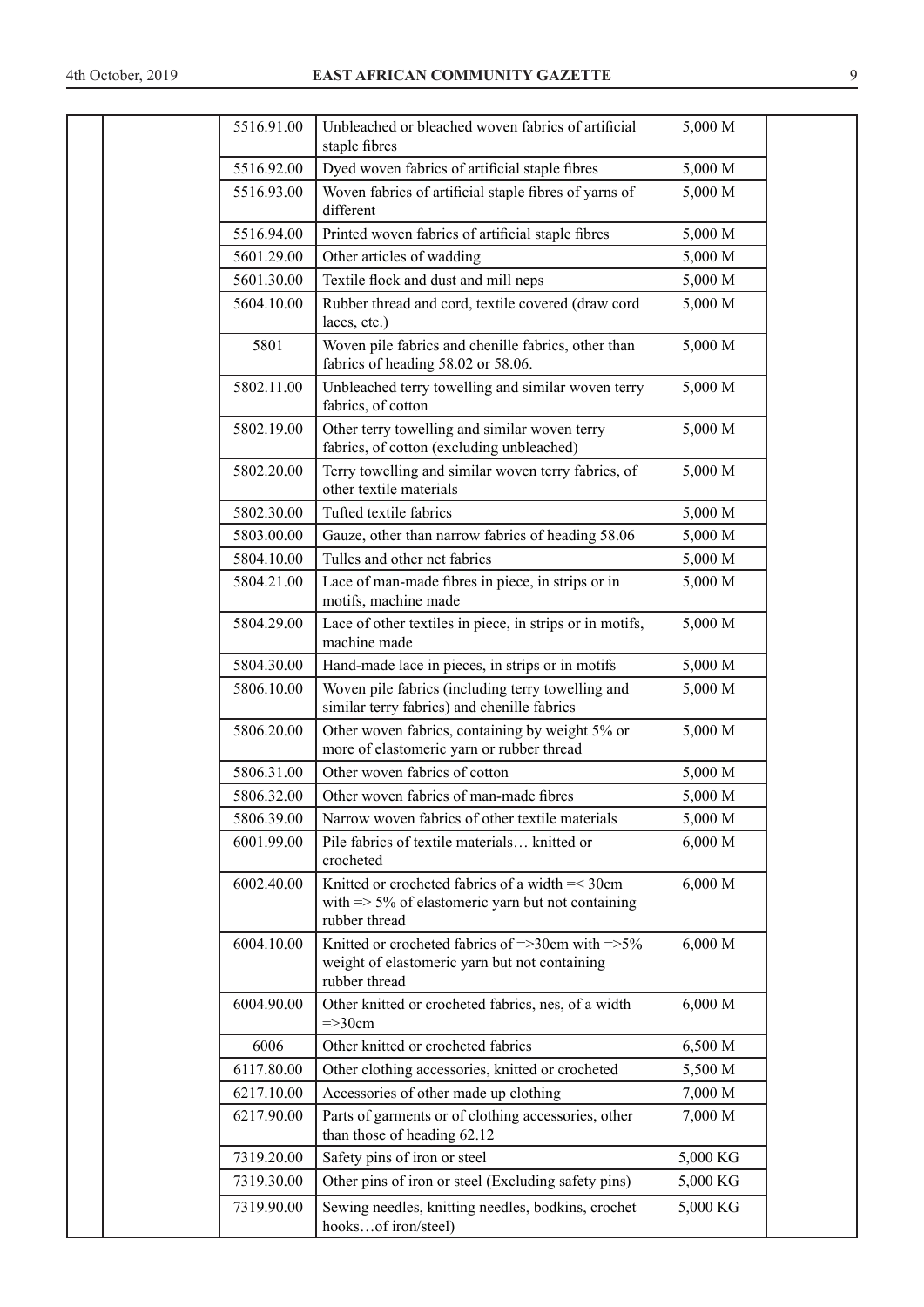|                |                               | 7326.90.90 | Other articles of iron or steel                                                                | 5,000 KG        |          |
|----------------|-------------------------------|------------|------------------------------------------------------------------------------------------------|-----------------|----------|
|                |                               | 9606.21.00 | Buttons of plastics, not covered with textile<br>material                                      | 5,000 KG        |          |
|                |                               | 9606.29.00 | Other (Buttons)                                                                                | 5,000 KG        |          |
|                |                               | 9606.30.00 | Button moulds and other parts of buttons; button<br>blanks                                     | 5,000 KG        |          |
|                |                               | 9607.11.00 | Slide fasteners fitted with chain scoops of base<br>metal                                      | 5,000 KG        |          |
|                |                               | 4010.19.00 | Other conveyor belts or belting, of vulcanised<br>rubber                                       | 5,000 KG        |          |
|                |                               | 4016.93.00 | Oils seal                                                                                      | 5,000 KG        |          |
|                |                               | 7315.11.00 | Roller chain                                                                                   | 5,000 KG        |          |
|                |                               | 8213.00.00 | Scissors, tailors' shears and similar shears, and<br>blades there of                           | 6,000 PCS       |          |
|                |                               | 8308.90.00 | Buckles, buckle-clasps  of base metal                                                          | 6,500 KG        |          |
| $\overline{2}$ | Ahlan Group<br>Ltd            | 3923.29.00 | Sacks and bags (including cones) of other plastics<br>(polythene bags)                         | 1,000 PKT       | Garments |
|                |                               | 4421.10.00 | Clothes hangers                                                                                | 10,000 PCS      |          |
|                |                               | 5007.90.00 | Other woven fabrics of silk or of silk waste                                                   | 1,000 ROLLS     |          |
|                |                               | 5402.31.00 | Textured yarn of nylon or other polyamides,<br>measuring per single yarn not more than 50 tex  | 900 ROLLS       |          |
|                |                               | 5407.10.00 | Woven fabrics obtained from high tenacity yarn of<br>nylon or otherpolyamides or of polyesters | 900 ROLLS       |          |
|                |                               | 5407.52.00 | Other dyed fabrics of synthetic filament yarn<br>>=85% texturedpolyester                       | 900 ROLLS       |          |
|                |                               | 5407.53.00 | Other coloured woven fabrics of synthetic yarn<br>>=85% textured polyester                     | 900 ROLLS       |          |
|                |                               | 5407.83.00 | Coloured woven fabrics, <85% synthetic filaments,<br>mixed with cotton                         | 900 ROLLS       |          |
|                |                               | 5508.10.00 | Sewing thread of synthetic staple fibres                                                       | 1,000 DOZENS    |          |
|                |                               | 5508.20.00 | Sewing thread of artificial staple fibres                                                      | 1,000 DOZENS    |          |
|                |                               | 5509.11.00 | Single yarn, with $>= 85\%$ staple fibres of nylon or<br>other polyamides                      | 1000 ROLLS      |          |
|                |                               | 5516.24.00 | Printed woven fabrics, <85% artificial fibres, with<br>man-made filaments                      | 900 ROLLS       |          |
|                |                               | 5810.99.00 | Embroidery of other textiles, in the piece, in strips<br>or in motifs                          | 1,000 ROLLS     |          |
|                |                               | 9606.21.00 | Buttons of plastics, not covered with textile<br>material                                      | 1,000 PKT       |          |
|                |                               | 9607.11.00 | Slide fasteners fitted with chain scoops of base<br>metal                                      | 20,000PCS       |          |
|                |                               | 9607.19.00 | Otherslide fasteners                                                                           | 10,000PCS       |          |
| 3              | Kigali Garments<br>Center Ltd | 3215.19.00 | Other printing Ink                                                                             | 2,000 L         | Garments |
|                |                               | 3215.90.90 | Other ink                                                                                      | 2,000 L         |          |
|                |                               | 3926.90.90 | Other articles of plastics                                                                     | 1 <sub>MT</sub> |          |
|                |                               | 4421.10.00 | Clothes hangers                                                                                | 10,000 PCS      |          |
|                |                               | 4806.40.00 | Glassine and other glazed transparent papers                                                   | 1MT             |          |
|                |                               | 5007.90.00 | Other woven fabrics of silk or of silk waste                                                   | 50 MT           |          |
|                |                               | 5111.11.00 | Woven fabrics, with >=85% carded wool or of fine<br>animal hair=<300g/m <sup>2</sup>           | 120 MT          |          |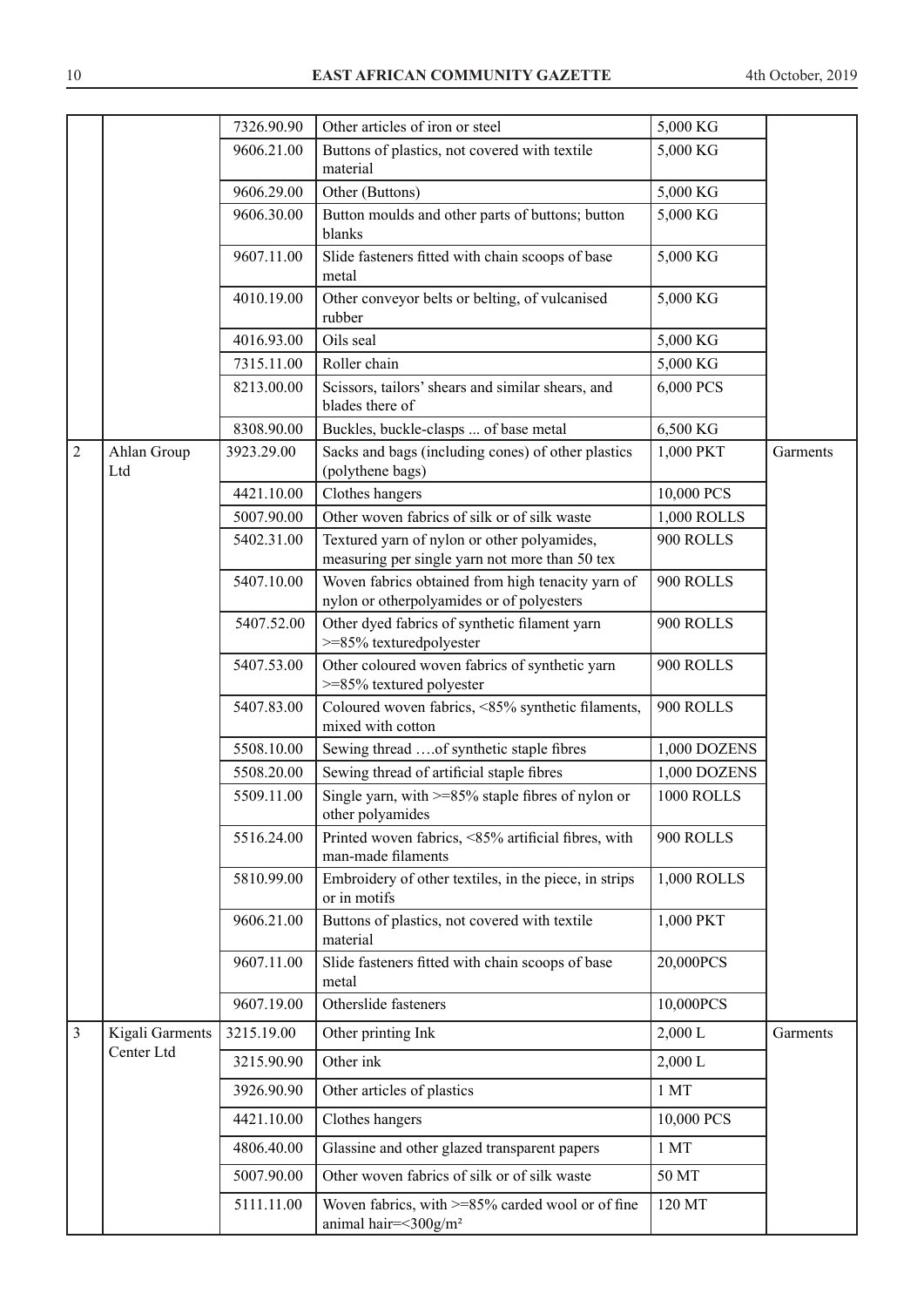|  | 5111.19.00 | Woven fabrics, with >=85% carded wool or of fine<br>animal hair $>$ 300g/m <sup>2</sup>        | 120 MT |  |
|--|------------|------------------------------------------------------------------------------------------------|--------|--|
|  | 5111.20.00 | Woven fabrics of carded wool, mixed with man-<br>made filaments                                | 120 MT |  |
|  | 5111.30.00 | Woven fabrics of carded wool, mixed with man-<br>made staple fibres                            | 120 MT |  |
|  | 5111.90.00 | Other woven fabrics of carded wool or carded fine<br>animal hair                               | 120 MT |  |
|  | 5112.11.00 | Woven fabrics with >=85% combed wool or of fine<br>animal hair, $=<200g/m2$                    | 120 MT |  |
|  | 5112.19.00 | Woven fabrics with >=85% combed wool or of fine<br>animal hair, $>200$ g/m <sup>2</sup>        | 120 MT |  |
|  | 5112.20.00 | Woven fabrics of combed wool, mixed with man-<br>made filaments                                | 120 MT |  |
|  | 5112.30.00 | Woven fabrics of combed wool, mixed with man-<br>made staple fibres                            | 120 MT |  |
|  | 5112.90.00 | Woven fabrics of combed wool or of combed fine<br>animal hair                                  | 120 MT |  |
|  | 5113.00.00 | Woven fabrics of coarse animal hair or of horsehair.                                           | 120 MT |  |
|  | 5204.11.00 | Cotton sewing thread, with >=85% cotton, not put<br>up for retail                              | 50 MT  |  |
|  | 5204.19.00 | Cotton sewing thread, with <85% cotton, not put<br>up for retail                               | 50 MT  |  |
|  | 5204.20.00 | Cotton sewing thread, put up for retail sale                                                   | 50 MT  |  |
|  | 5205.21.00 | Combed single cotton yarn, with >=85% cotton,<br>nprs, $\leq$ 14mn                             | 50 MT  |  |
|  | 5205.22.00 | Combed single cotton yarn, with >=85% cotton,<br>nprs, $>14$ mn but $\leq$ =43mn               | 50 MT  |  |
|  | 5205.23.00 | Combed single cotton yarn, with $\geq$ =85% cotton,<br>nprs, $>43$ mn but $\leq 52$ mn         | 50 MT  |  |
|  | 5205.24.00 | Combed single cotton yarn, with $\geq$ =85% cotton,<br>nprs, $>52$ mn but $\leq 80$ mn         | 50 MT  |  |
|  | 5205.26.00 | Combed single cotton yarn, with $\geq$ =85% cotton,<br>nprs, $>80$ mn but $\leq=94$ mn         | 50 MT  |  |
|  | 5205.27.00 | Combed single cotton yarn, with $\geq$ =85% cotton,<br>nprs, $>94$ mn but $\leq 120$ mn        | 50 MT  |  |
|  | 5205.28.00 | Combed single cotton yarn, with >=85% cotton,<br>nprs, $>120$ mn                               | 50 MT  |  |
|  | 5205.41.00 | Combed cabled cotton yarn, with >=85% cotton,<br>nprs, <= 14mn per single yarn                 | 50 MT  |  |
|  | 5205.42.00 | Combed cabled cotton<br>yarn, with >=85% cotton, nprs, >14mn but <= 43mnP.<br><b>SING.YARN</b> | 50 MT  |  |
|  | 5205.43.00 | Combed cabled cotton<br>yarn, with >=85% cotton, nprs, >43mn but <= 52mnP.<br><b>SING.YARN</b> | 50 MT  |  |
|  | 5205.48.00 | Combed cabled cotton yarn, with >=85% cotton,<br>nprs, >120mn per single yarn                  | 50 MT  |  |
|  | 5208.29.00 | Bleached woven cotton fabrics, nes, with >=85%<br>cotton                                       | 120 MT |  |
|  | 5208.39.00 | Other fabrics (Dyed woven cotton fabrics, with<br>$>=85\%$ cotton)                             | 120 MT |  |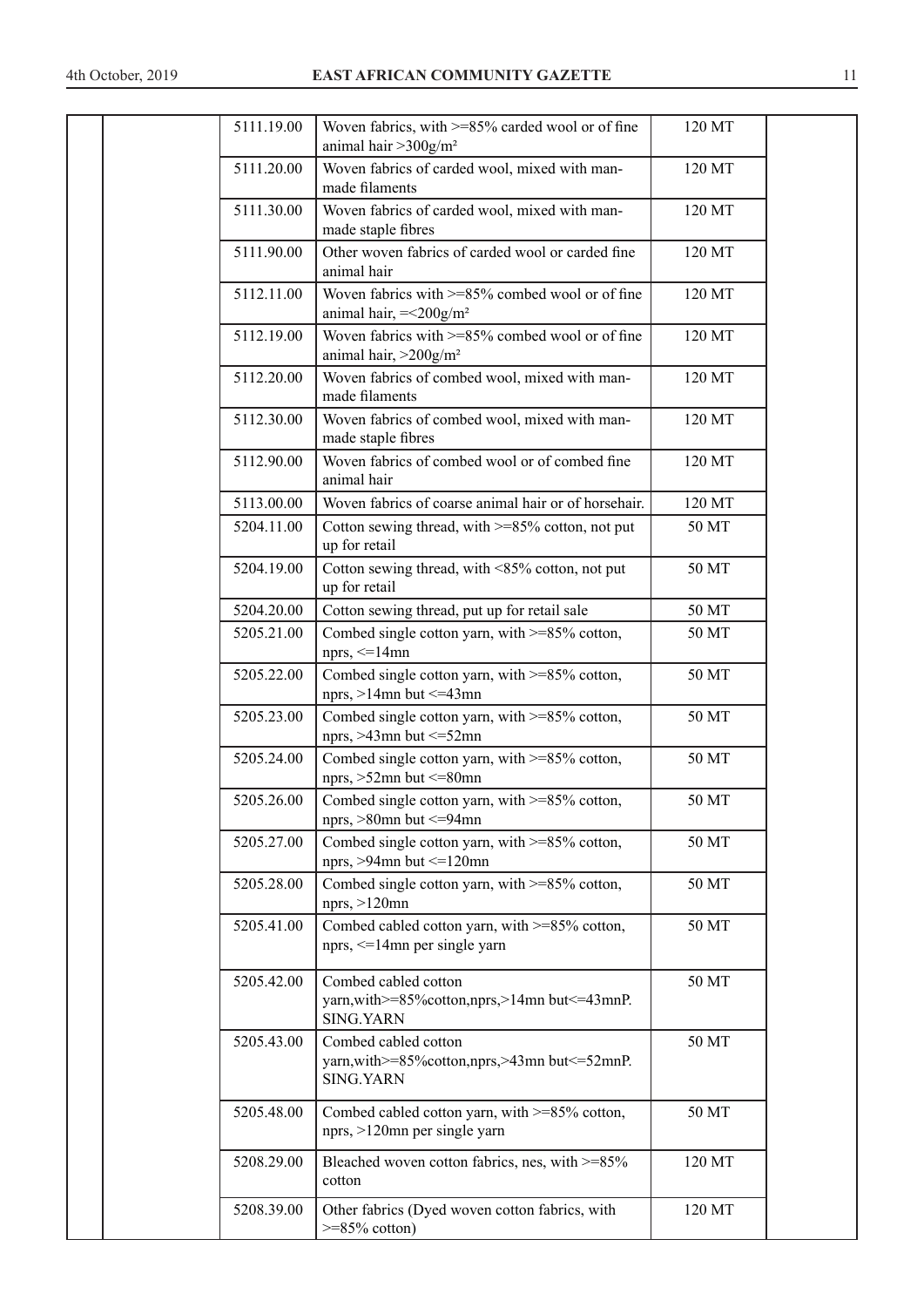| 5208.59.00 | Other printed woven cotton fabrics, with >=85%<br>cotton                                      | 120 MT |  |
|------------|-----------------------------------------------------------------------------------------------|--------|--|
| 5209.59.00 | Printed woven cotton fabrics, with >=85% cotton,<br>$>200$ g/m2                               | 120 MT |  |
| 5210.59.00 | Other printed woven cotton fabrics, nes, with <85%<br>cotton, $=<200g/m2$                     | 120 MT |  |
| 5211.49.00 | Other coloured woven cotton fabrics, with <85%<br>cotton>200g/m2                              | 120 MT |  |
| 5211.59.00 | Other printed woven cotton fabrics, nes, with <85%<br>cotton, $>200$ g/m2                     | 120 MT |  |
| 5212.15.90 | Printed woven fabrics of cotton, =<200g/m2                                                    | 120 MT |  |
| 5401.10.00 | Sewing thread of synthetic filaments, whether or<br>not put up for retail sales               | 50 MT  |  |
| 5401.20.00 | Sewing thread of artificial filaments whether or not<br>put up for retail sale                | 50 MT  |  |
| 5402.11.00 | High tenacity yarn of aramides                                                                | 50 MT  |  |
| 5402.19.00 | Other high tenacity yarn of nylon or other<br>polyamides (excl.Aramides)                      | 50 MT  |  |
| 5402.20.00 | High tenacity yarn of polyesters                                                              | 50 MT  |  |
| 5402.31.00 | Textured yarn of nylon or other polyamides,<br>measuring per single yarn not more than 50 tex | 50 MT  |  |
| 5402.32.00 | Textured yarn of nylon or other polyamides,<br>measuring per single yarn more than 50 tex     | 50 MT  |  |
| 5402.33.00 | Textured yarn of polyesters                                                                   | 50 MT  |  |
| 5402.34.00 | Textured yarn of polypropylene                                                                | 50 MT  |  |
| 5402.39.00 | Other Textured yarn                                                                           | 50 MT  |  |
| 5402.44.00 | Single yarn of elastomeric, untw./ with a twist not<br>exc. 50 turns/m                        | 50 MT  |  |
| 5402.45.00 | Other single yarn of nylon or other polyamides<br>with $=<50$ turns/m                         | 50 MT  |  |
| 5402.46.00 | Other single yarn of polyesters, partially oriented<br>with $=<50$ turns/m                    | 50 MT  |  |
| 5402.47.00 | Other single yarn of polyesters with = < 50 turns/m                                           | 50 MT  |  |
| 5402.48.00 | Other single yarn of polypropylene with<br>$=<50$ turns/m                                     | 50 MT  |  |
| 5402.49.00 | Other single synthetic yarn, with = < 50 turns/m                                              | 50 MT  |  |
| 5402.51.00 | Other single yarn of nylon or other polyamides,<br>with>50turns/m                             | 50 MT  |  |
| 5402.52.00 | Other single yarn of polyesters with >50turns/m                                               | 50 MT  |  |
| 5402.59.00 | Other single yarn with >50turns/m                                                             | 50 MT  |  |
| 5402.61.00 | Multiple or cabled yarn of nylon or other<br>polyamides                                       | 50 MT  |  |
| 5402.62.00 | Multiple or cabled yarn of polyesters                                                         | 50 MT  |  |
| 5402.69.00 | Other (Multiple or cabled yarn)                                                               | 50 MT  |  |
| 5403.10.00 | High tenacity yarn of viscose rayon                                                           | 50 MT  |  |
| 5403.31.00 | Single yarn of viscose rayon, with $=$ <120 turns/m                                           | 50 MT  |  |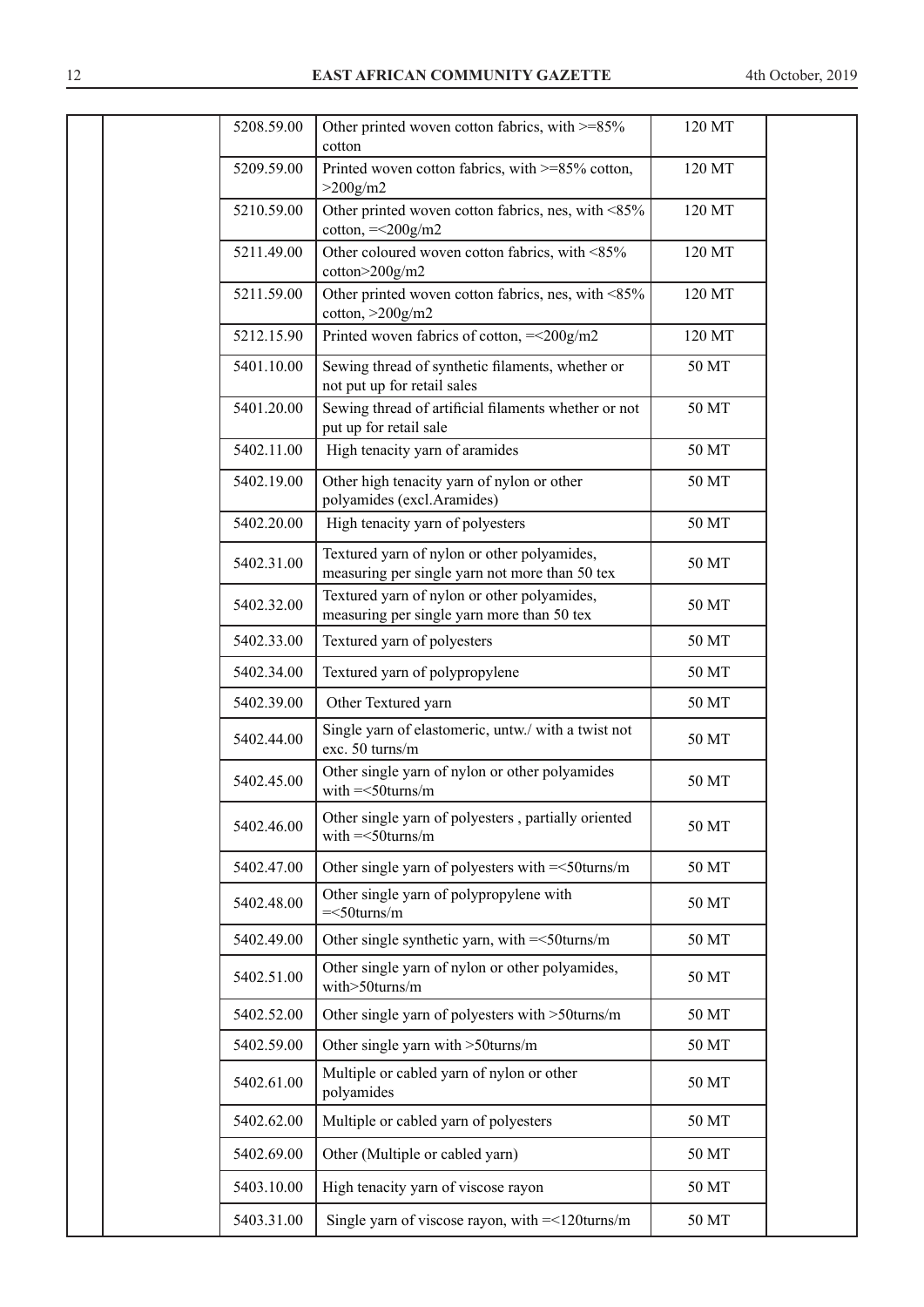| 5403.32.00 | Single yarn of viscose rayon, with >120turns/m                                                                                                                                                                                               | 50 MT |  |
|------------|----------------------------------------------------------------------------------------------------------------------------------------------------------------------------------------------------------------------------------------------|-------|--|
| 5403.33.00 | Single yarn of cellulose acetate                                                                                                                                                                                                             | 50 MT |  |
| 5403.39.00 | Other single artificial yarn                                                                                                                                                                                                                 | 50 MT |  |
| 5403.41.00 | Multiple or cabled yarn of viscose rayon                                                                                                                                                                                                     | 50 MT |  |
| 5403.42.00 | Multiple or cabled yarn of cellulose acetate                                                                                                                                                                                                 | 50 MT |  |
| 5403.49.00 | Multiple or cabled artificial yarn                                                                                                                                                                                                           | 50 MT |  |
| 5404.11.00 | Monofilament elastomeric                                                                                                                                                                                                                     | 50 MT |  |
| 5404.12.00 | Other monofilament of polypropylene                                                                                                                                                                                                          | 50 MT |  |
| 5404.19.00 | Other monofilament                                                                                                                                                                                                                           | 50 MT |  |
| 5404.90.00 | Other synthetic monofilament of 67 decitex                                                                                                                                                                                                   | 50 MT |  |
| 5405.00.00 | Artificial monofilament of 67 decitex or more and<br>of which nocross-sectional dimension exceeds 1<br>mm; strip and the like (for example, artificial straw)<br>of artificial textile materials of an apparent width<br>not exceeding 5 mm. | 50 MT |  |
| 5406.00.00 | Man-made filament yarn (other than sewing<br>thread), put up forretail sale.                                                                                                                                                                 | 50 MT |  |
| 5407.10.00 | Woven fabrics obtained from high tenacity yarn of<br>nylon or otherpolyamides or of polyesters                                                                                                                                               | 60 MT |  |
| 5407.20.00 | Woven fabrics obtained from strip or the like                                                                                                                                                                                                | 60 MT |  |
| 5407.30.00 | Fabrics specified in Note 9 to Section XI                                                                                                                                                                                                    | 60 MT |  |
| 5407.41.00 | Other unbleached or blanched woven fabrics,<br>containing 85 % or more by weight of filaments of<br>nylon or other polyamides                                                                                                                | 60 MT |  |
| 5407.42.00 | Other dyed woven fabrics of synthetic filament<br>yarn $>= 85\%$ nylon                                                                                                                                                                       | 60 MT |  |
| 5407.43.00 | Other coloured woven fabrics of synthetic filament<br>yarn, >=85%nylon                                                                                                                                                                       | 60 MT |  |
| 5407.44.00 | Other printed woven fabrics of synthetic filament<br>yarn, $>= 85\%$ nylon                                                                                                                                                                   | 60 MT |  |
| 5407.51.00 | Unbleached or blanched woven fabrics, containing<br>85 % or more byweight of textured polyester<br>filaments                                                                                                                                 | 60 MT |  |
| 5407.52.00 | Other dyed fabrics of synthetic filament yarn<br>>=85% texturedpolyester                                                                                                                                                                     | 60 MT |  |
| 5407.53.00 | Other coloured woven fabrics of synthetic yarn<br>>=85% textured polyester                                                                                                                                                                   | 60 MT |  |
| 5407.54.00 | Other printed woven fabrics of synthetic yarn<br>>=85% textured polyester                                                                                                                                                                    | 60 MT |  |
| 5407.61.00 | Other woven fabrics cont 85% or more by<br>weight of non-textured polyester filaments(excl.<br>unbleached woven fabrics)                                                                                                                     | 60 MT |  |
| 5407.69.00 | Other woven fabrics containing 85% or more by<br>weight of non-textured poly.filaments                                                                                                                                                       | 60 MT |  |
| 5407.71.00 | Unbleached/blanched woven fabric, >=85%<br>synthetic filaments                                                                                                                                                                               | 60 MT |  |
| 5407.72.00 | Dyed woven fabric, $>= 85\%$ synthetic filaments                                                                                                                                                                                             | 60 MT |  |
| 5407.73.00 | Coloured woven fabric, $>= 85\%$ synthetic filaments                                                                                                                                                                                         | 60 MT |  |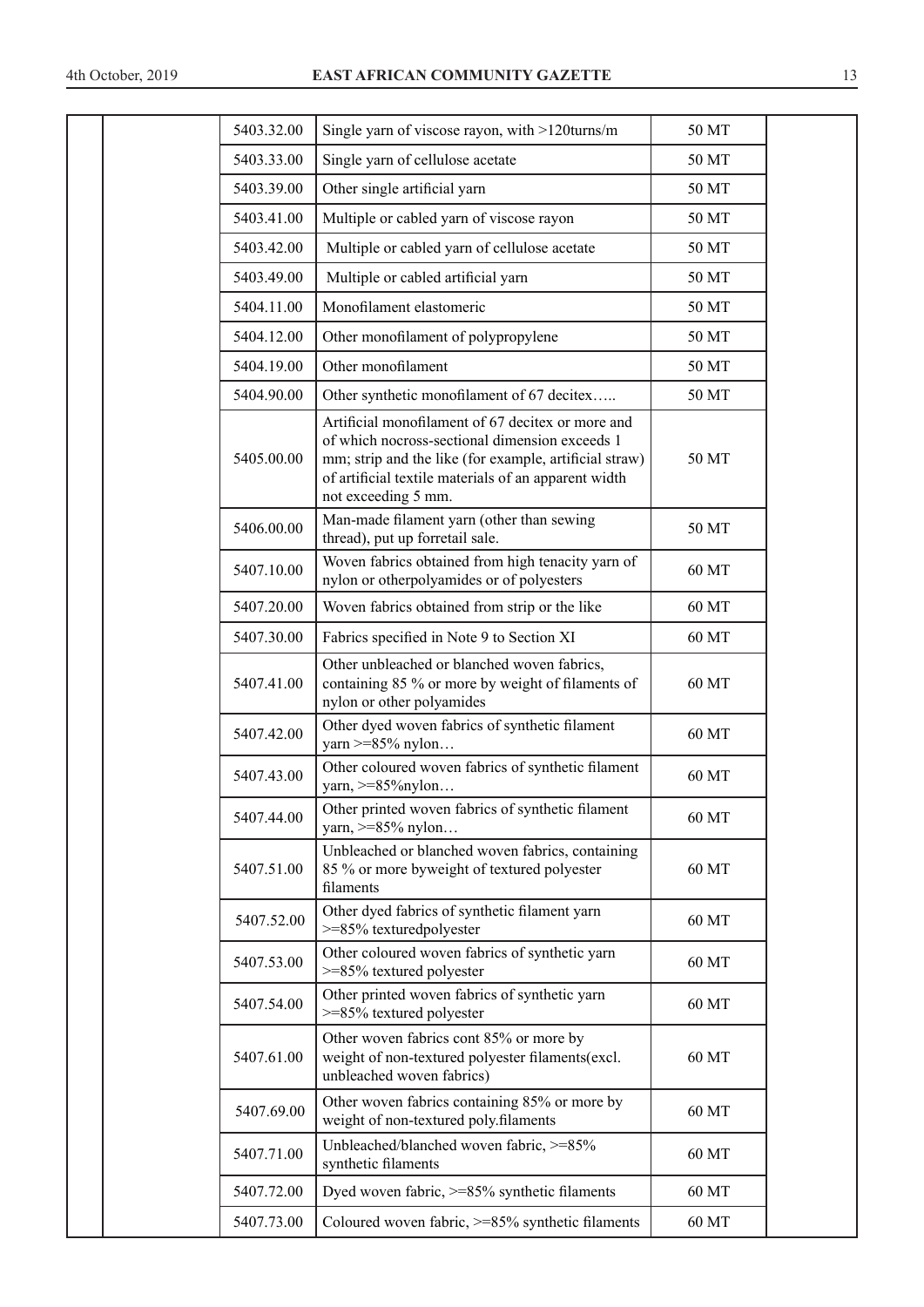| 5407.74.00 | Printed woven fabric, >=85% synthetic filaments                                                          | 60 MT  |
|------------|----------------------------------------------------------------------------------------------------------|--------|
| 5407.81.00 | Unbleached/blanched woven fabrics, <85%<br>synthetic filaments, cotton                                   | 60 MT  |
| 5407.82.00 | Dyed woven fabrics, <85% synthetic filaments,<br>cotton ,titration of metric number between 10 and<br>45 | 60 MT  |
| 5407.83.00 | Coloured woven fabrics, <85% synthetic filaments,<br>mixed with cotton                                   | 60 MT  |
| 5407.84.00 | Printed woven fabrics, <85% synthetic filaments,<br>mixed with cotton                                    | 60 MT  |
| 5407.91.00 | Other unbleached/blanched woven fabric of<br>synthetic filament yarn                                     | 60 MT  |
| 5407.92.00 | Other dyed woven fabric of synthetic filament yarn                                                       | 60 MT  |
| 5407.93.00 | Other coloured woven fabrics of synthetic filament<br>yarn                                               | 60 MT  |
| 5407.94.00 | Other printed woven fabrics of synthetic filament<br>yarn                                                | 50 MT  |
| 5408.10.00 | Woven fabrics obtained from high tenacity yarn of<br>viscose rayon                                       | 100 MT |
| 5408.22.00 | Dyed woven fabrics, >=85% artificial filaments                                                           | 100 MT |
| 5408.23.00 | Coloured woven fabrics $>= 85\%$ artificial filaments                                                    | 100 MT |
| 5408.24.00 | Printed woven fabrics >=85% artificial filaments                                                         | 100 MT |
| 5408.31.00 | Other unbleached woven fabrics of artificial<br>filament yarn                                            | 100 MT |
| 5408.32.00 | Other dyed woven fabrics of artificial filament yarn                                                     | 100 MT |
| 5408.33.00 | Other coloured woven fabrics of artificial yarn                                                          | 100 MT |
| 5408.34.00 | Other printed woven fabrics of artificial yarn                                                           | 100 MT |
| 5508.10.00 | Sewing thread of synthetic staple fibres                                                                 | 50 MT  |
| 5508.20.00 | Sewing thread of artificial staple fibres                                                                | 50 MT  |
| 5509.11.00 | Single yarn, with $>= 85\%$ staple fibres of nylon or<br>other polyamides                                | 50 MT  |
| 5509.12.00 | Multiple or cabled yarn, >=85% staple fibres of<br>nylon, etc                                            | 50 MT  |
| 5509.21.00 | Single yarn, with $>= 85\%$ polyester staple fibres                                                      | 50 MT  |
| 5509.22.00 | Multiple (folded) or cabled yarn, with $>= 85\%$<br>polyester staple fibres                              | 50 MT  |
| 5509.31.00 | Single yarn, with >=85% acrylic ormodacrylic<br>staple fibres                                            | 50 MT  |
| 5509.32.00 | Multiple (folded) or cabled yarn                                                                         | 50 MT  |
| 5509.41.00 | Single yarn with $>= 85\%$ synthetic staple fibres                                                       | 50 MT  |
| 5509.42.00 | Multiple (folded) or cabled yarn                                                                         | 50 MT  |
| 5509.51.00 | Other yarn, of polyester staple fibres, mixed mainly<br>or solely with art.st.fib.                       | 50 MT  |
| 5509.52.00 | Other yarn, of polyester staple fibres mixed mainly<br>or solely with wool fin                           | 50 MT  |
| 5509.53.00 | Other yarn, of polyester staple fibres, mixed mainly<br>or solely with cotton                            | 50 MT  |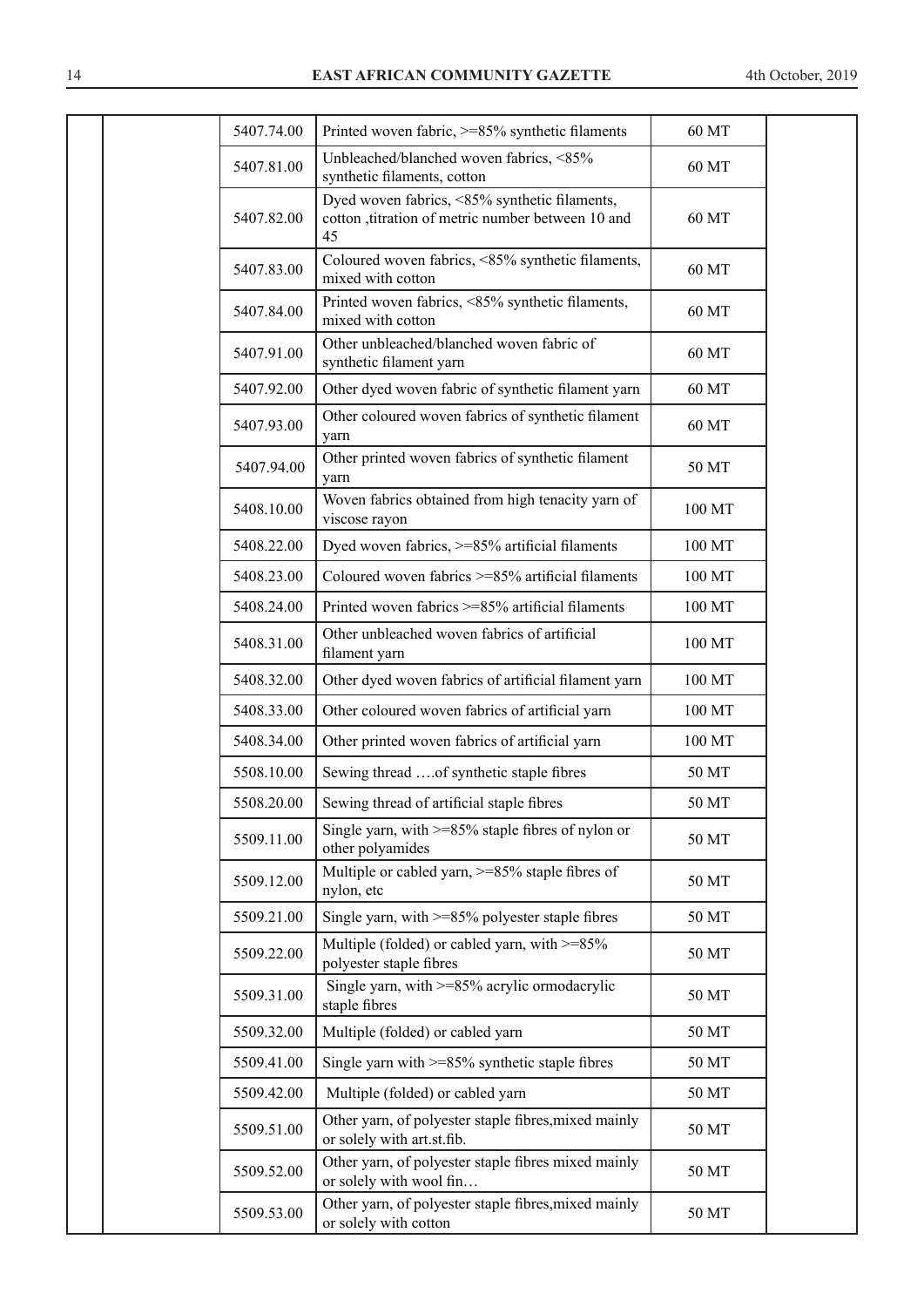|  | 5509.59.00 | Other yarn, of polyester staple fibres                                                                                      | 50 MT  |  |
|--|------------|-----------------------------------------------------------------------------------------------------------------------------|--------|--|
|  | 5509.61.00 | Other yarn, of acrylic or modacrylic staple<br>fibres, mixed mainly or solely with wool or fine<br>animal hair manufactured | 50 MT  |  |
|  | 5509.62.00 | Other yarn, of acrylic or modacrylic staple<br>fibres, mixed mainly or solely with cotton                                   | 50 MT  |  |
|  | 5509.69.00 | Other yarn, of acrylic or modacrylic staple fibres                                                                          | 50 MT  |  |
|  | 5510.11.00 | Single yarn of artificial staple fibres, with $>=85\%$<br>artificial staple                                                 | 50 MT  |  |
|  | 5510.12.00 | Multiple (folded) or cabled yarn, with $>=85\%$<br>artificial staple fibres                                                 | 50 MT  |  |
|  | 5510.20.00 | Other yarn, mixed mainly or solely with wool or<br>fine animal hair                                                         | 50 MT  |  |
|  | 5510.30.00 | Other yarn, mixed mainly or solely with cotton                                                                              | 50 MT  |  |
|  | 5510.90.00 | Other yarn of artificial staple fibres, not put up for<br>retail sale                                                       | 50 MT  |  |
|  | 5511.10.00 | - Yarn of synthetic staple fibres, with >=85 % fibres,<br>put up for ret.sale                                               | 50 MT  |  |
|  | 5511.20.00 | - Yarn of synthetic staple fibres, < 85 % fibres, put<br>up for retail sale                                                 | 50 MT  |  |
|  | 5511.30.00 | - Yarn of artificial staple fibres, put up for retail sale                                                                  | 50 MT  |  |
|  | 5512.29.00 | Other woven fabrics of synthetic staple<br>fibres, with >=85 % of acrylic /mod.                                             | 120 MT |  |
|  | 5512.91.00 | Other unbleached woven fabrics of synthetic staple<br>fibres, $>=85\%$ of synt                                              | 120 MT |  |
|  | 5512.99.00 | Other woven fabrics of synthetic staple fibres, >=85<br>% of synthetic staple fi.                                           | 120 MT |  |
|  | 5513.29.00 | Other woven fabrics                                                                                                         | 120 MT |  |
|  | 5513.31.00 | Coloured plain weave fabrics, <85% polyester<br>fibres + cotton, $=<170g/m2KG$                                              | 120 MT |  |
|  | 5513.39.00 | Other woven fabrics                                                                                                         | 120 MT |  |
|  | 5513.41.90 | Other printed plain weave fabrics of polyester<br>staple fibres                                                             | 120 MT |  |
|  | 5513.49.00 | Other printed woven fabrics                                                                                                 | 120 MT |  |
|  | 5514.30.00 | Woven fabrics of synthetic staple fibres of yarns of<br>different colors                                                    | 120 MT |  |
|  | 5514.41.90 | Other printed of polyester staple fibres, plain weave<br>(excl Kanga, kik, kit)                                             | 120 MT |  |
|  | 5514.42.00 | Printed Woven fabrics 3-thread or 4-thread twill,<br>including cross twill, of polyester staplefibres                       | 120 MT |  |
|  | 5514.43.00 | Other printed woven fabrics of polyester staple<br>fibres                                                                   | 120 MT |  |
|  | 5514.49.00 | Other printedwoven fabrics                                                                                                  | 120 MT |  |
|  | 5515.11.00 | Other woven fabrics of polyester staple fibres<br>mixed mainly or solely with viscose rayon staple<br>fibres                | 120 MT |  |
|  | 5515.12.00 | Other woven fabrics of polyester staple fibres<br>mixed mainly or solely with manmade filaments                             | 120 MT |  |
|  | 5515.13.00 | Woven fabrics of synthetic staple fibres mixed<br>mainly or solelywith wool or fine animal hair                             | 120 MT |  |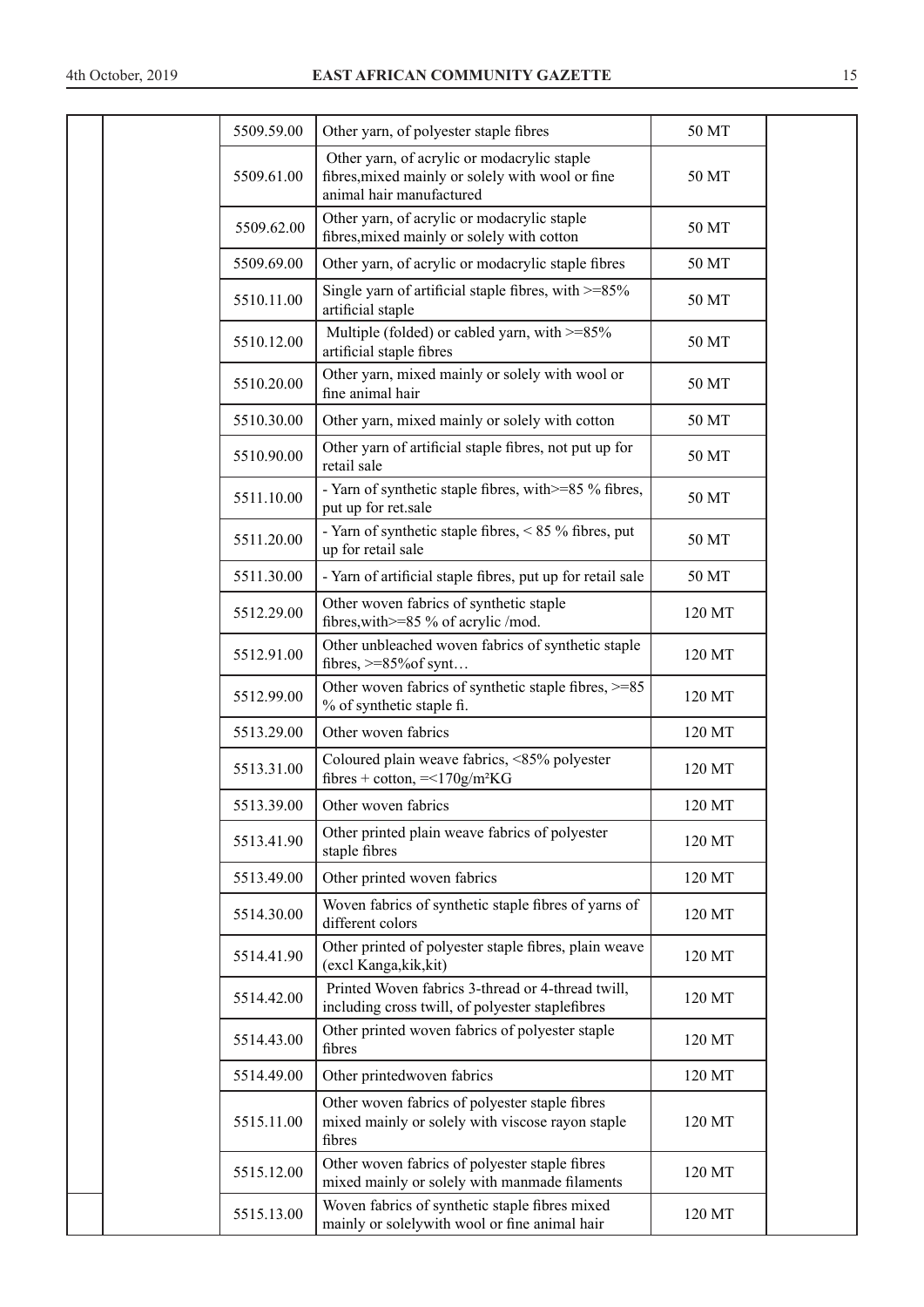| 5515.19.00 | Other woven fabrics of polyester staple fibres                                                           | 120 MT |  |
|------------|----------------------------------------------------------------------------------------------------------|--------|--|
| 5515.21.00 | Woven fabrics of acrylic or modacrylic staple fibres<br>mixed mainlyor solely with manmade filaments     | 120 MT |  |
| 5515.22.00 | Woven fabrics of acrylic or modacrylic staple<br>mixed mainly or solely with wool or fine animal<br>hair | 120 MT |  |
| 5515.29.00 | Other woven fabrics of acrylic or modacrylic<br>staple fibres                                            | 120 MT |  |
| 5515.91.00 | Other woven fabrics mixed mainly or solely with<br>man-made filaments                                    | 120 MT |  |
| 5515.99.00 | Other woven fabrics of synthetic staple fibres                                                           | 120 MT |  |
| 5516.14.00 | Printed woven fabrics containing 85 % or more by<br>weight of staple fibres                              | 120 MT |  |
| 5516.21.00 | Unbleached or bleached woven fabrics, <85%<br>artificial fibres, with man-made filaments                 | 120 MT |  |
| 5516.22.00 | Dyed woven fabrics, <85% artificial fibres, with<br>man-made                                             | 120 MT |  |
| 5516.23.00 | Woven fabrics, <85% artificial fibres, with<br>manmade filaments of yarns of different colours           | 120 MT |  |
| 5516.24.00 | Printed woven fabrics, <85% artificial fibres, with<br>man-made filaments                                | 120 MT |  |
| 5516.33.00 | Woven fabrics, <85% artificial fibres, with wool<br>of yarns of different col                            | 120 MT |  |
| 5516.34.00 | Printed woven fabrics, <85% artificial fibres, with<br>wool                                              | 120 MT |  |
| 5516.43.00 | Woven fabrics <85% of artificial staple fibres<br>with cotton of yarns ofdifferent colour                | 120 MT |  |
| 5516.44.00 | Printed woven fabrics <85% of artificial staple<br>fibres with cottonKG                                  | 120 MT |  |
| 5516.93.00 | Woven fabrics of artificial staple fibres of yarns of<br>different                                       | 120 MT |  |
| 5516.94.00 | Printed woven fabrics of artificial staple fibres                                                        | 120 MT |  |
| 5601.29.00 | Other articles of wadding                                                                                | 120 MT |  |
| 5601.30.00 | Textile flock and dust and mill neps                                                                     | 120 MT |  |
| 5604.10.00 | Rubber thread and cord, textile covered (draw cord<br>laces, etc.)                                       | 120 MT |  |
| 5802.19.00 | Other terry ulcaniz and similar woven terry fabrics,<br>of cotton (excluding unbleached)                 | 120 MT |  |
| 5802.20.00 | Terry ulcaniz and similar woven terry fabrics, of<br>other textile materials                             | 120 MT |  |
| 5802.30.00 | Tufted textile fabrics                                                                                   | 120 MT |  |
| 5803.00.00 | Gauze, other than narrow fabrics of heading 58.06                                                        | 120 MT |  |
| 5804.10.00 | Tulles and other net fabrics                                                                             | 120 MT |  |
| 5804.21.00 | Lace of man-made fibres in piece, in strips or in<br>motifs, machine made                                | 120 MT |  |
| 5804.29.00 | Lace of other textiles in piece, in strips or in<br>motifs, machine made                                 | 120 MT |  |
| 5804.30.00 | Hand-made lace in pieces, in strips or in motifs                                                         | 120 MT |  |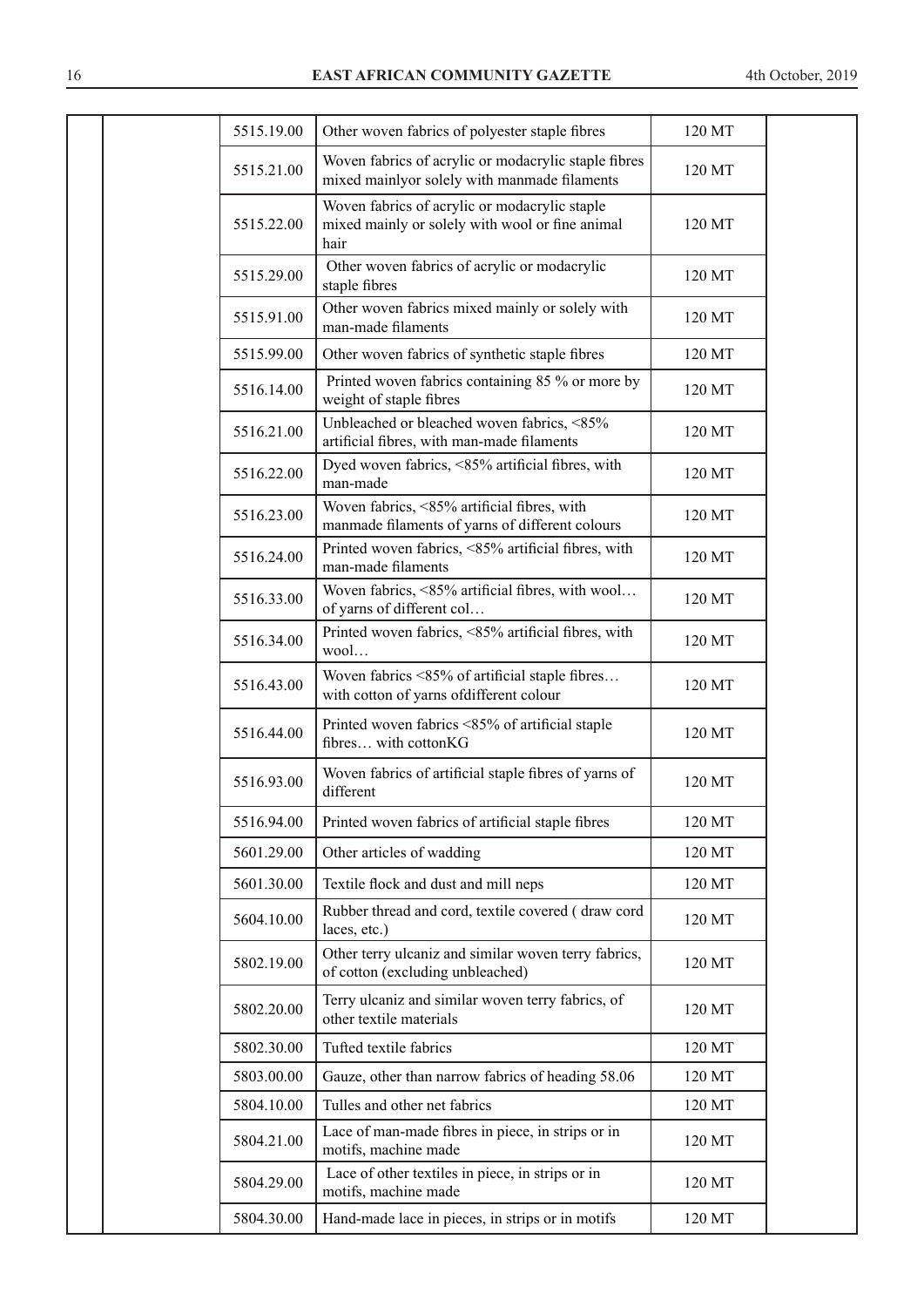| 5806.10.00 | Woven pile fabrics (including terry ulcaniz and<br>similar terry fabrics) and chenille fabrics                                                                                                                                                                                                                                                               | 120 MT |  |
|------------|--------------------------------------------------------------------------------------------------------------------------------------------------------------------------------------------------------------------------------------------------------------------------------------------------------------------------------------------------------------|--------|--|
| 5806.20.00 | Other woven fabrics, containing by weight 5% or<br>more of elastomeric yarn or rubber thread                                                                                                                                                                                                                                                                 | 120 MT |  |
| 5806.31.00 | Other woven fabrics of cotton                                                                                                                                                                                                                                                                                                                                | 120 MT |  |
| 5806.32.00 | Other woven fabrics of man-made fibres                                                                                                                                                                                                                                                                                                                       | 120 MT |  |
| 5806.39.00 | Narrow woven fabrics of other textile materials                                                                                                                                                                                                                                                                                                              | 120 MT |  |
| 5806.40.00 | Fabrics consisting of warp without weft assembled<br>by means of an adhesive (bolducs)                                                                                                                                                                                                                                                                       | 120 MT |  |
| 5807.10.00 | Labels, badges of textiles, woven, in piece, not<br>embroidered                                                                                                                                                                                                                                                                                              | 1 MT   |  |
| 5807.90.00 | Other((labels, badges of textiles, unwoven, in<br>piecenotembroidered)                                                                                                                                                                                                                                                                                       | 1 MT   |  |
| 5808.90.00 | Other (ornamental trimmings in the piece; tassels,<br>pompons, etc)                                                                                                                                                                                                                                                                                          | 120 MT |  |
| 5809.00.00 | Woven fabrics of metal thread and woven fabrics<br>of metalized yarn of heading No. 56.05, of a kind<br>used in apparel, as furnishing fabrics or for similar<br>purposes, not elsewhere specified or included.                                                                                                                                              | 120 MT |  |
| 5810.10.00 | Embroidery without visible ground                                                                                                                                                                                                                                                                                                                            | 120 MT |  |
| 5810.91.00 | Cotton embroidery, in the piece, in strips or in<br>motifs                                                                                                                                                                                                                                                                                                   | 120 MT |  |
| 5810.92.00 | Embroidery of man-made fibres, in the piece, in<br>strips or in motifs                                                                                                                                                                                                                                                                                       | 120 MT |  |
| 5810.99.00 | Embroidery of other textiles, in the piece, in strips<br>or in motifs                                                                                                                                                                                                                                                                                        | 120 MT |  |
| 5811.00.00 | Quilted textile products in the piece, composed of<br>one or more layers of textile materials assembled<br>with padding by stitching or otherwise, other than<br>embroidery of heading 58.10                                                                                                                                                                 | 120 MT |  |
| 5901.10.00 | Textile fabrics coated with gum or amylaceous<br>substances, of a kind used for the outer covers of<br>books or the like                                                                                                                                                                                                                                     | 50 MT  |  |
| 5901.90.00 | Other (tracing cloth; prepared painting canvas;<br>buckram, etc)                                                                                                                                                                                                                                                                                             | 50 MT  |  |
| 5902.20.00 | Tyre cord fabricof polyesters                                                                                                                                                                                                                                                                                                                                | 50 MT  |  |
| 5907.00.00 | Textile fabrics otherwise impregnated coated or<br>covered;                                                                                                                                                                                                                                                                                                  | 50 MT  |  |
| 5911.10.00 | Textile fabrics, felt and felt-lined woven fabrics,<br>coated, covered or laminated with rubber, leather or<br>other material, of a kind used for card clothing, and<br>similar fabrics of a kind used for other technical<br>purposes, including narrow fabrics made of velvet<br>impregnated with rubber, for covering weaving<br>spindles (weaving beams) | 50 MT  |  |
| 6001.10.00 | "Long pile" fabrics                                                                                                                                                                                                                                                                                                                                          | 50 MT  |  |
| 6001.99.00 | Pile fabrics of textile materials, , knitted or<br>crocheted                                                                                                                                                                                                                                                                                                 | 50 MT  |  |
| 6002.40.00 | Knitted or crocheted fabrics of a width =< 30cm<br>with $\Rightarrow$ 5% of elastomeric yarn but not containing<br>rubber thread                                                                                                                                                                                                                             | 50 MT  |  |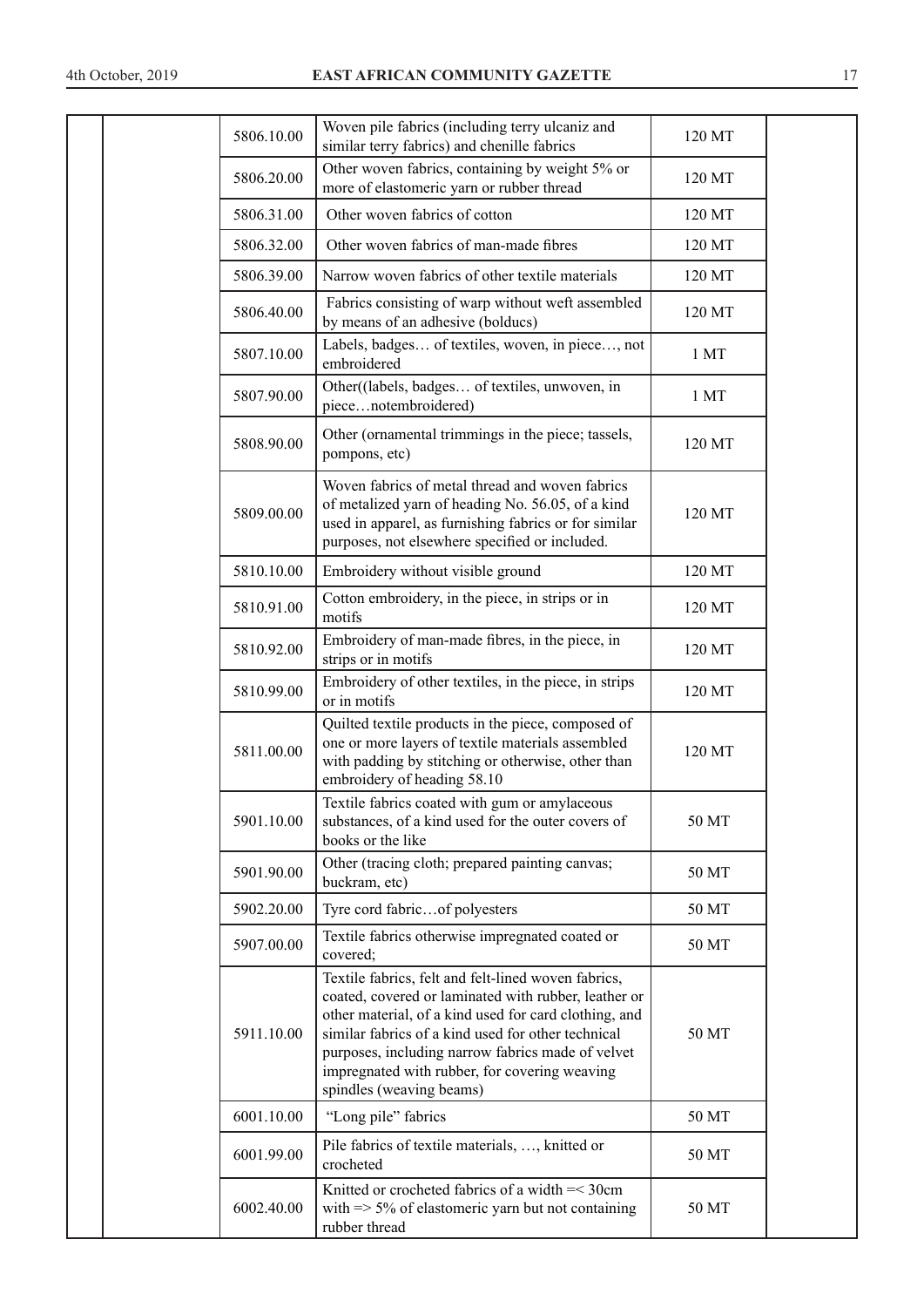|                |                         | 6006       | Other knitted or crocheted fabrics                                              | 50 MT              |          |
|----------------|-------------------------|------------|---------------------------------------------------------------------------------|--------------------|----------|
|                |                         | 6117.80.00 | Other clothing accessories, knitted or crocheted                                | 3 MT               |          |
|                |                         | 6217.10.00 | Accessories of other made up clothing                                           | 3 MT               |          |
|                |                         | 7101.10.00 | Natural pearls                                                                  | $0.5\ \mathrm{MT}$ |          |
|                |                         | 7101.22.00 | Worked cultured pearls                                                          | $0.5\,\mathrm{MT}$ |          |
|                |                         | 7117.11.00 | Cuff-links and studs                                                            | $0.5\ \mathrm{MT}$ |          |
|                |                         | 7117.90.00 | Other imitation jewellery (excl. of base metal)                                 | $0.5\,\mathrm{MT}$ |          |
|                |                         | 7319.20.00 | Safety pins of iron or steel                                                    | $0.5\,\mathrm{MT}$ |          |
|                |                         | 7319.30.00 | Other pins of iron or steel (Excluding safety pins)                             | $0.5\ \mathrm{MT}$ |          |
|                |                         | 7319.90.00 | Sewing needles, knitting needles, bodkins, crochet<br>hooksof iron/steel)       | 1 MT               |          |
|                |                         | 9606.21.00 | Buttons of plastics, not covered with textile<br>material                       | 5 MT               |          |
|                |                         | 9606.29.00 | Other (Buttons)                                                                 | 5 MT               |          |
|                |                         | 9607.11.00 | Slide fasteners fitted with chain scoops of base<br>metal                       | 5 MT               |          |
|                |                         | 4010.19.00 | Other conveyor belts or belting, of vulcanised<br>rubber                        | $0.5\,\mathrm{MT}$ |          |
|                |                         | 4016.93.00 | Oils seal                                                                       | 1 MT               |          |
|                |                         | 8213.00.00 | Scissors, tailors' shears and similar shears,<br>andbladesthere of              | <b>750 PCS</b>     |          |
|                |                         | 8308.90.00 | Buckles, buckle-clasps of base metal                                            | 1 MT               |          |
|                |                         | 8516.40.00 | Electric smoothing irons                                                        | <b>300 PCS</b>     |          |
| $\overline{4}$ | T-Kay<br>Investment Ltd | 5007.90.00 | Other woven fabrics of silk or of silk waste                                    | 20,000 M           | Garments |
|                |                         | 5111.20.00 | Woven fabrics of carded wool, mixed with man-<br>made filaments                 | 25,000 M           |          |
|                |                         | 5204.11.00 | Cotton sewing thread, with $>=85\%$ cotton, not put<br>up for retail            | 150,000 M          |          |
|                |                         | 5208.29.00 | Bleached woven cotton fabrics, nes, with $>=85\%$<br>cotton                     | 100,000 M          |          |
|                |                         | 5208.31.00 | Dyed plain cotton weave, with $>=85\%$ cotton,<br>$=<100g/m2$                   | 100,000 M          |          |
|                |                         | 5208.42.00 | Coloured plain cotton weave, with >=85% cotton,<br>$>100$ g/m2                  | 200,000 M          |          |
|                |                         | 5208.59.00 | Other printed woven cotton fabrics, with >=85%<br>cotton                        | 50,000 M           |          |
|                |                         | 5209.12.00 | Unbleached 3 or 4-thread twill (incl. cross twill),<br>with $>= 85\%$ cotton    | 25,000 M           |          |
|                |                         | 5401.10.00 | Sewing thread of synthetic filaments, whether or<br>not put up for retail sales | 200 MT             |          |
|                |                         | 5407.52.00 | Other dyed fabrics of synthetic filament yarn<br>>=85% textured polyester       | 100 MT             |          |
|                |                         | 5408.22.00 | Dyed woven fabrics, >=85% artificial filaments                                  | 150,000 M          |          |
|                |                         | 5408.33.00 | Other coloured woven fabrics of artificial yarn                                 | 50,000 MT          |          |
|                |                         | 5513.39.00 | Other woven fabrics                                                             | 120,000 M          |          |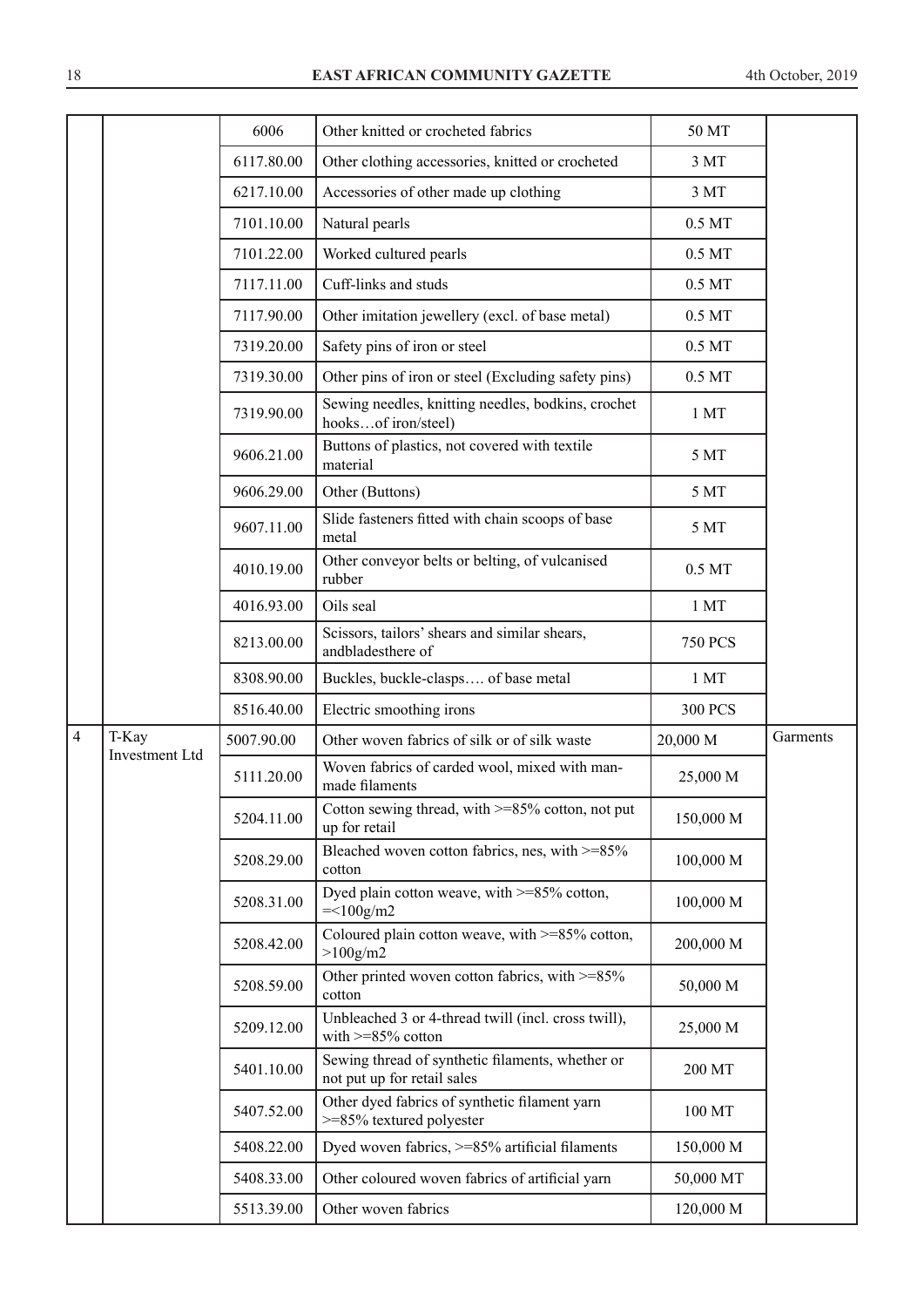|   |           | 5601.29.00 | Other articles of wadding                                                                                                         | 5 MT          |          |
|---|-----------|------------|-----------------------------------------------------------------------------------------------------------------------------------|---------------|----------|
|   |           | 5804.21.00 | Lace of man-made fibres in piece, in strips or in<br>motifs, machine made                                                         | 200,000 MT    |          |
|   |           | 5804.29.00 | Lace of other textiles in piece, in strips or in motifs,<br>machine made                                                          | 100,000 ROLLS |          |
|   |           | 5807.10.00 | Labels, badges of textiles, woven, in piece, not<br>embroidered                                                                   | 1,000,000 PCS |          |
|   |           | 5808.90.00 | Other (ornamental trimmings in the piece; tassels,<br>pompons, etc.)                                                              | 100,000 M     |          |
|   |           | 5907.00.00 | Textile fabrics otherwise impregnated coated or<br>covered;                                                                       | 40,000 M      |          |
|   |           | 6002.40.00 | Knitted or crocheted fabrics of a width = < 30cm<br>with $\Rightarrow$ 5% of elastomeric yarn but not containing<br>rubber thread | 60,000 M      |          |
|   |           | 6006       | Other knitted or crocheted fabrics                                                                                                | 90 MT         |          |
|   |           | 6217.90.00 | Parts of garments or of clothing accessories, other<br>than those of heading 62.12                                                | 850,000 PCS   |          |
|   |           | 7117.11.00 | Cuff-links and studs                                                                                                              | 80,000 SETS   |          |
|   |           | 7319.90.00 | Sewing needles, knitting needles, bodkins, crochet<br>hooksof iron/steel)                                                         | 6,000 PKTS    |          |
|   |           | 9606.21.00 | Buttons of plastics, not covered with textile<br>material                                                                         | 150,000 PCS   |          |
|   |           | 9606.29.00 | Other (Buttons)                                                                                                                   | 150,000 PCS   |          |
|   |           | 9607.11.00 | Slide fasteners fitted with chain scoops of base<br>metal                                                                         | 200,000 PCS   |          |
| 5 | Promota   | 3707.10.00 | Sensitizing emulsions.                                                                                                            | 100 KG        | Garments |
|   | Creations | 3926.90.90 | Other articles of plastics                                                                                                        | 500,000 PCS   |          |
|   |           | 4421.10.00 | Clothes hangers                                                                                                                   | 100,000 PCS   |          |
|   |           | 5204.19.00 | Cotton sewing thread, with <85% cotton (rolls)                                                                                    | 20000 Cones   |          |
|   |           | 5401.10.00 | Sewing thread of synthetic filaments, whether or<br>not put up for retail sales (metres)                                          | 50,000 Cones  |          |
|   |           | 5407.10.00 | Woven fabrics obtained from high tenacity yarn of<br>nylon or otherpolyamides or of polyesters (metres)                           | 50,000 M      |          |
|   |           | 5508.10.00 | Sewing thread of synthetic staple fibres(metres)                                                                                  | 50,000 M      |          |
|   |           | 7319.90.00 | Sewing needles, knitting needles, bodkins, crochet<br>hooksof iron/steel) (Pcs)                                                   | 50,000 PCS    |          |
|   |           | 7326.90.90 | Other articles of iron or steel                                                                                                   | 5,000 PCS     |          |
|   |           | 9606.21.00 | Buttons of plastics, not covered with textile<br>material                                                                         | 100,000 PCS   |          |
|   |           | 9606.29.00 | Other (Buttons) (Pcs)                                                                                                             | 100,000 PCS   |          |
|   |           | 9606.30.00 | Button moulds and other parts of buttons; button<br>blanks                                                                        | 100,000 PCS   |          |
|   |           | 9607.11.00 | Slide fasteners fitted with chain scoops of base<br>metal                                                                         | 50,000 M      |          |
|   |           | 8213.00.00 | Scissors, tailors' shears and similar shears, and<br>blades therefor                                                              | 10,000 M      |          |
|   |           | 8308.90.00 | Buckles, buckle-clasps of base metal                                                                                              | 10,000 M      |          |
|   |           | 8516.40.00 | Electric smoothing irons                                                                                                          | 1,000 M       |          |
|   |           | 5007.90.00 | Other woven fabrics of silk or of silk waste                                                                                      | 20,000 M      |          |
|   |           | 5111.11.00 | Woven fabrics, with >=85% carded wool or of fine<br>animal hair=<300g/m <sup>2</sup>                                              | 50,000 M      |          |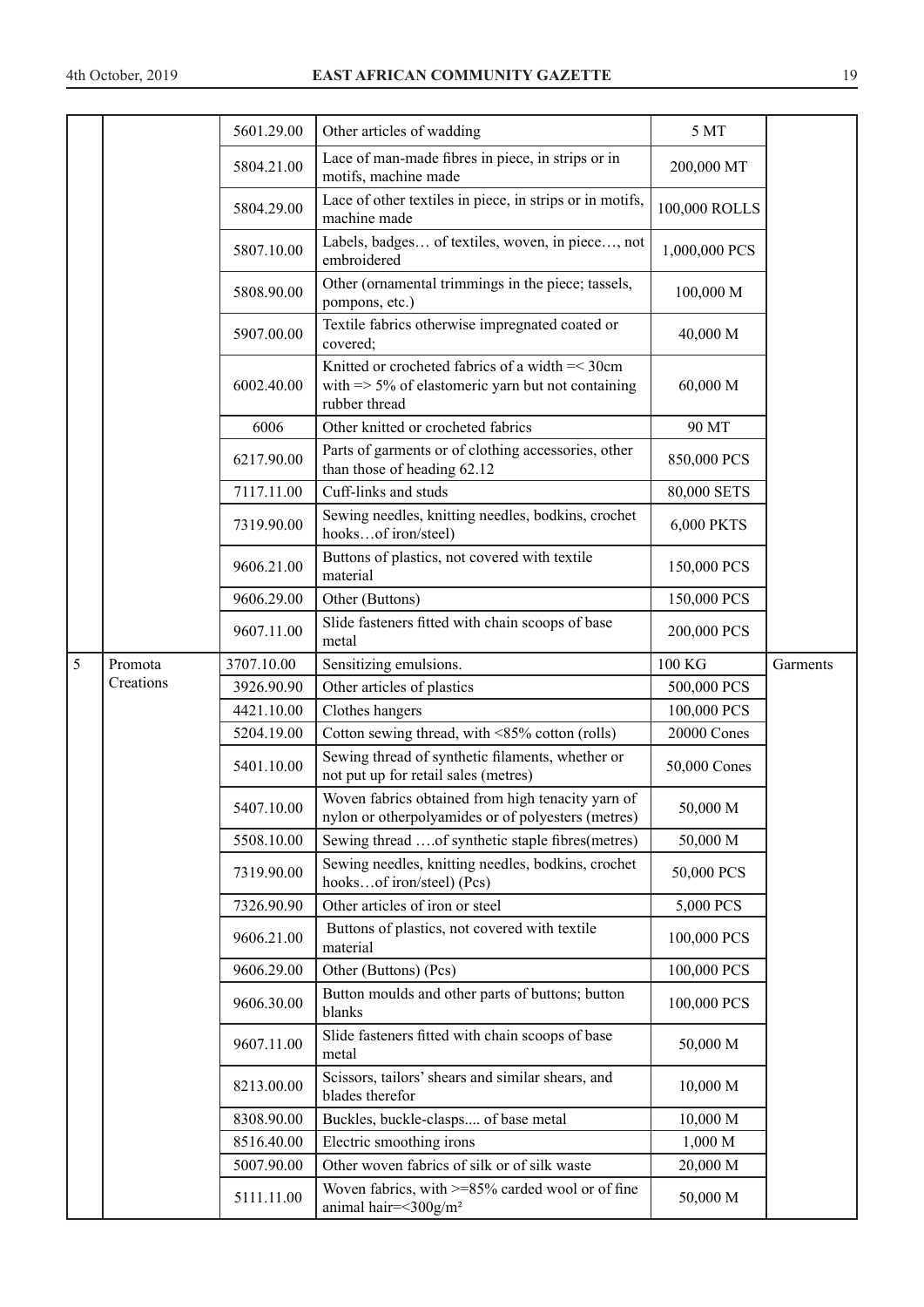| 5111.90.00 | Other woven fabrics of carded wool or carded fine<br>animal hair                                                              | 50,000 M     |  |
|------------|-------------------------------------------------------------------------------------------------------------------------------|--------------|--|
| 5112.11.00 | Woven fabrics with >=85% combed wool or of fine<br>animal hair, $=<200g/m2$                                                   | 50,000 M     |  |
| 5204.11.00 | Cotton sewing thread, with >=85% cotton, not put<br>up for retail                                                             | 20,000 Cones |  |
| 5204.20.00 | Cotton sewing thread, put up for retail sale                                                                                  | 20,000 Cones |  |
| 5208.29.00 | Bleached woven cotton fabrics, nes, with >=85%<br>cotton                                                                      | 50,000 M     |  |
| 5208.42.90 | To be deleted. Same HS code as n0 56                                                                                          | 50,000 M     |  |
| 5209.59.00 | Printed woven cotton fabrics, with >=85% cotton,<br>$>200$ g/m <sup>2</sup>                                                   | 100,000 M    |  |
| 5210.59.00 | Other printed woven cotton fabrics, nes, with <85%<br>cotton, $=<200g/m2$                                                     | 100,000 M    |  |
| 5309.19.00 | Other Woven fabrics with >=85% flax                                                                                           | 100,000 M    |  |
| 5401.20.00 | Sewing thread of artificial filaments whether or not<br>put up for retail sale                                                | 50,000 Cones |  |
| 5209.12.00 | Unbleached 3 or 4-thread twill (incl. cross twill),<br>with $>= 85\%$ cotton                                                  | 25,000 M     |  |
| 5407.41.00 | Other unbleached or blanched woven fabrics,<br>containing 85 % or more by weight of filaments of<br>nylon or other polyamides | 50,000M      |  |
| 5407.42.00 | Other dyed woven fabrics of synthetic filament<br>yarn $>= 85\%$ nylon                                                        | 50,000 M     |  |
| 5407.43.00 | Other coloured woven fabrics of synthetic filament<br>yarn, $>= 85\%$ nylon                                                   | 50,000 M     |  |
| 5407.51.00 | Unbleached or blanched woven fabrics, containing<br>85 % or more by weight of textured polyester<br>filaments                 | 50,000 M     |  |
| 5407.61.00 | Other woven fabrics cont. 85% or more by<br>weight of non-textured polyester filaments (excl.<br>unbleached woven fabrics)    | 50,000 M     |  |
| 5407.83.00 | Coloured woven fabrics, <85% synthetic filaments,<br>mixed with cotton                                                        | 5,000 M      |  |
| 5407.84.00 | Printed woven fabrics, <85% synthetic filaments,<br>mixed with cotton                                                         | 50,000 M     |  |
| 5407.92.00 | Other dyed woven fabric of synthetic filament yarn                                                                            | 50,000 M     |  |
| 5408.10.00 | Woven fabrics obtained from high tenacity yarn of<br>viscose rayon                                                            | 50,000 M     |  |
| 5508.10.00 | Sewing treads of synthetic staple fibres                                                                                      | 50,000 M     |  |
| 5508.20.00 | Sewing thread of artificial staple fibres                                                                                     | 50,000 M     |  |
| 5513.31.00 | Coloured plain weave fabrics, <85% polyester<br>fibres + cotton, $=<170g/m2 kg$                                               | 50,000 M     |  |
| 5513.41.90 | Other printed plain weave fabrics of polyester<br>staple fibres                                                               | 50,000 M     |  |
| 5514.49.00 | Other printed woven fabrics                                                                                                   | 50,000 M     |  |
| 5515.19.00 | Other woven fabrics of polyester staple fibres                                                                                | 50,000 M     |  |
| 5515.21.00 | Woven fabrics of acrylic or modacrylic staple fibres<br>mixed mainly or solely with manmade filaments                         | 50,000 M     |  |
| 5515.22.00 | Woven fabrics of acrylic or modacrylic staple<br>mixed mainly or solely with wool or fine animal<br>hair                      | 50,000 M     |  |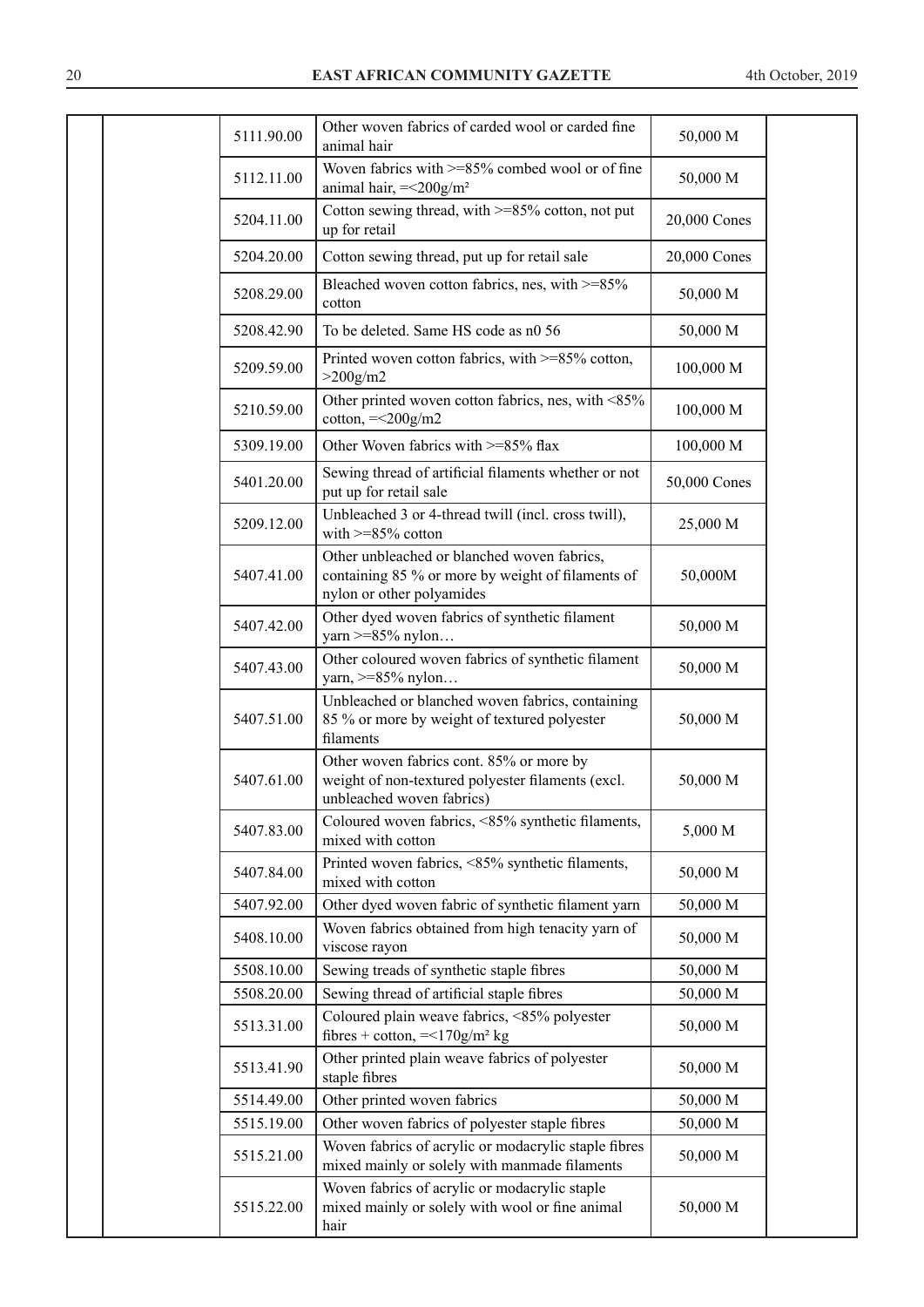|                |                            | 5515.29.00 | Other woven fabrics of acrylic or modacrylic staple<br>fibres                                                                                                                                | 50,000 M        |          |
|----------------|----------------------------|------------|----------------------------------------------------------------------------------------------------------------------------------------------------------------------------------------------|-----------------|----------|
|                |                            | 5515.91.00 | Other woven fabrics mixed mainly or solely with<br>man-made filaments                                                                                                                        | 50,000 M        |          |
|                |                            | 5516.22.00 | Dyed woven fabrics, <85% artificial fibres, with<br>man-made                                                                                                                                 | 50,000 M        |          |
|                |                            | 5516.23.00 | Woven fabrics, <85% artificial fibres, with<br>manmade filaments of yarns of different colours                                                                                               | 50,000 M        |          |
|                |                            | 5516.43.00 | Woven fabrics <85% of artificial staple fibres<br>with cotton of yarns of different colour                                                                                                   | 50,000 M        |          |
|                |                            | 5516.44.00 | Printed woven fabrics <85% of artificial staple<br>fibres with cotton kg                                                                                                                     | 100,000 M       |          |
|                |                            | 5516.91.00 | Unbleached or bleached woven fabrics of artificial<br>staple fibres                                                                                                                          | 100,000 M       |          |
|                |                            | 5807.10.00 | Labels, badges of textiles, woven, in piece, not<br>embroidered                                                                                                                              | 500,000 M       |          |
|                |                            | 5808.90.00 | Other (ornamental trimmings in the piece; tassels,<br>pompons, etc.)                                                                                                                         | 50,000 M        |          |
|                |                            | 5811.00.00 | Quilted textile products in the piece, composed of<br>one or more layers of textile materials assembled<br>with padding by stitching or otherwise, other than<br>embroidery of heading 58.10 | <b>500 PCS</b>  |          |
|                |                            | 6117.80.00 | Other clothing accessories, knitted or crocheted                                                                                                                                             | 10,000 PCS      |          |
| 6              | JJ Fashion Wear<br>Co. Ltd | 5007.20.00 | Other fabrics, containing 85% or more by weight of<br>silk or of silk kg 25% waste other than noil silk                                                                                      | 2MT             | Clothes  |
|                |                            | 5204.11.00 | Cotton sewing thread, with $>=85\%$ cotton, not put<br>up for retail                                                                                                                         | 2MT             |          |
|                |                            | 5402.33.00 | Textured yarn of polyesters                                                                                                                                                                  | 1MT             |          |
|                |                            | 5407.43.00 | Other coloured woven fabrics of synthetic filament<br>yarn, >=85% nylon                                                                                                                      | 1 MT            |          |
|                |                            | 5403.31.00 | Single yarn of viscose rayon, with $=$ <120 turns/m                                                                                                                                          | 1 MT            |          |
|                |                            | 5403.32.00 | Single yarn of viscose rayon, with >120turns/m                                                                                                                                               | $1~\mathrm{MT}$ |          |
|                |                            | 5508.10.00 | Sewing treads of synthetic staple fibres                                                                                                                                                     | 1 MT            |          |
| $\overline{7}$ | Musanze                    | 5806.31.00 | Other woven fabrics of cotton                                                                                                                                                                | 10 MT           | Garments |
|                | Garment<br>Cooperative     | 5208.59.00 | Other printed woven cotton fabrics, with >=85%<br>cotton                                                                                                                                     | 10 MT           |          |
|                |                            | 5209.42.00 | Denim with $>=85\%$ cotton, $>=200$ g/m2                                                                                                                                                     | 10 MT           |          |
|                |                            | 5210.59.00 | Other printed woven cotton fabrics, nes, with <85%<br>$\cot$ <sub>ton,</sub> = <200 $\frac{g}{m}$ 2                                                                                          | 10 MT           |          |
|                |                            | 5211.49.00 | other coloured woven cotton fabrics, with <85%<br>cotton, $>200$ g/m2                                                                                                                        | 20 MT           |          |
|                |                            | 5211.59.00 | Other printed woven cotton fabrics, nes, with <85%<br>$\cot$ ton, $>$ 200 $\frac{g}{m}$ 2                                                                                                    | 20 MT           |          |
|                |                            | 5212.15.90 | Printed woven fabrics of cotton, = < 200g/m2                                                                                                                                                 | 20 MT           |          |
|                |                            | 5401.10.00 | Sewing thread of synthetic filaments, whether or<br>not put up for retail sales                                                                                                              | 20 MT           |          |
|                |                            | 5401.20.00 | Sewing thread of artificial filaments whether or not<br>put up for retail sale                                                                                                               | 20 MT           |          |
|                |                            | 5407.51.00 | Unbleached or blanched woven fabrics, containing<br>85 % or more by weight of textured polyester<br>filaments                                                                                | 10 MT           |          |
|                |                            | 5513.31.00 | Coloured plain weave fabrics, <85% polyester<br>fibres + cotton, $=<170g/m2$                                                                                                                 | 10 <sub>M</sub> |          |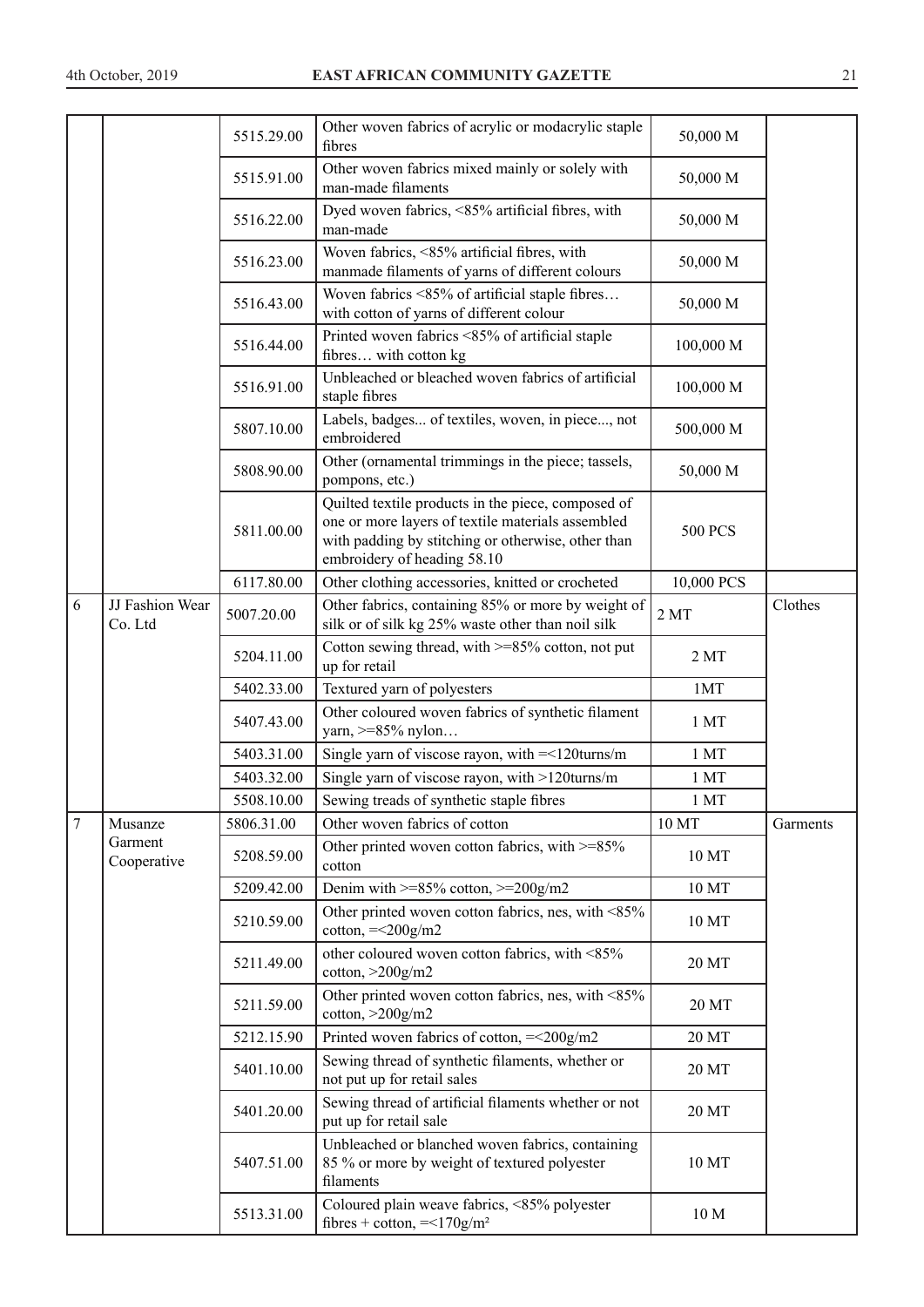| 5513.39.00 | Other woven fabrics                                                                                                               | 15 MT          |
|------------|-----------------------------------------------------------------------------------------------------------------------------------|----------------|
| 5513.41.90 | Other printed plain weave fabrics of polyester<br>staple fibres                                                                   | 15 MT          |
| 5516.23.00 | Woven fabrics, <85% artificial fibres, with<br>manmade filaments of yarns of different colours                                    | 10 MT          |
| 7315.11.00 | Roller chain                                                                                                                      | 10 MT          |
| 5807.10.00 | Labels, badges of textiles, woven, in piece, not<br>embroidered                                                                   | 10 MT          |
| 6001.10.00 | "Long pile" fabrics                                                                                                               | 10 MT          |
| 6001.99.00 | Pile fabrics of textile materials, , knitted or<br>crocheted                                                                      | 10 MT          |
| 6004.90.00 | Knitted or crocheted fabrics of a width = < 30cm<br>with $\Rightarrow$ 5% of elastomeric yarn but not containing<br>rubber thread | 10 MT          |
| 6006       | Knitted or crocheted fabrics of $=$ >30cm with $=$ >5%<br>weight of elastomeric yarn but not containing<br>rubber thread          | 10 MT          |
| 6117.80.00 | Other clothing accessories, knitted or crocheted                                                                                  | 10 MT          |
| 7117.11.00 | Cufflinks and studs                                                                                                               | 10 MT          |
| 7319.90.00 | Sewing needles, knitting needles, bodkins, crochet<br>hooksof iron/steel)                                                         | 15 MT          |
| 7326.90.90 | Other articles of iron or steel                                                                                                   | 10 MT          |
| 8213.00.00 | Scissors, tailors' shears and similar shears, and<br>blades thereof                                                               | <b>500 PCS</b> |
| 8516.40.00 | Electric smoothing irons                                                                                                          | <b>200 PCS</b> |
| 4010.19.00 | Other conveyor belts                                                                                                              | 10 MT          |
| 4016.93.00 | Oils seal                                                                                                                         | 10 MT          |

### **The sale of the above finished products shall be subject to the following condition:**

In the event that such goods are sold in the Customs Territory (EAC), such goods shall attract duties, levies and other charges provided in the EAC Common External Tariff.

> **AMB. DR. RICHARD SEZIBERA,**  *Chairperson Council of Ministers*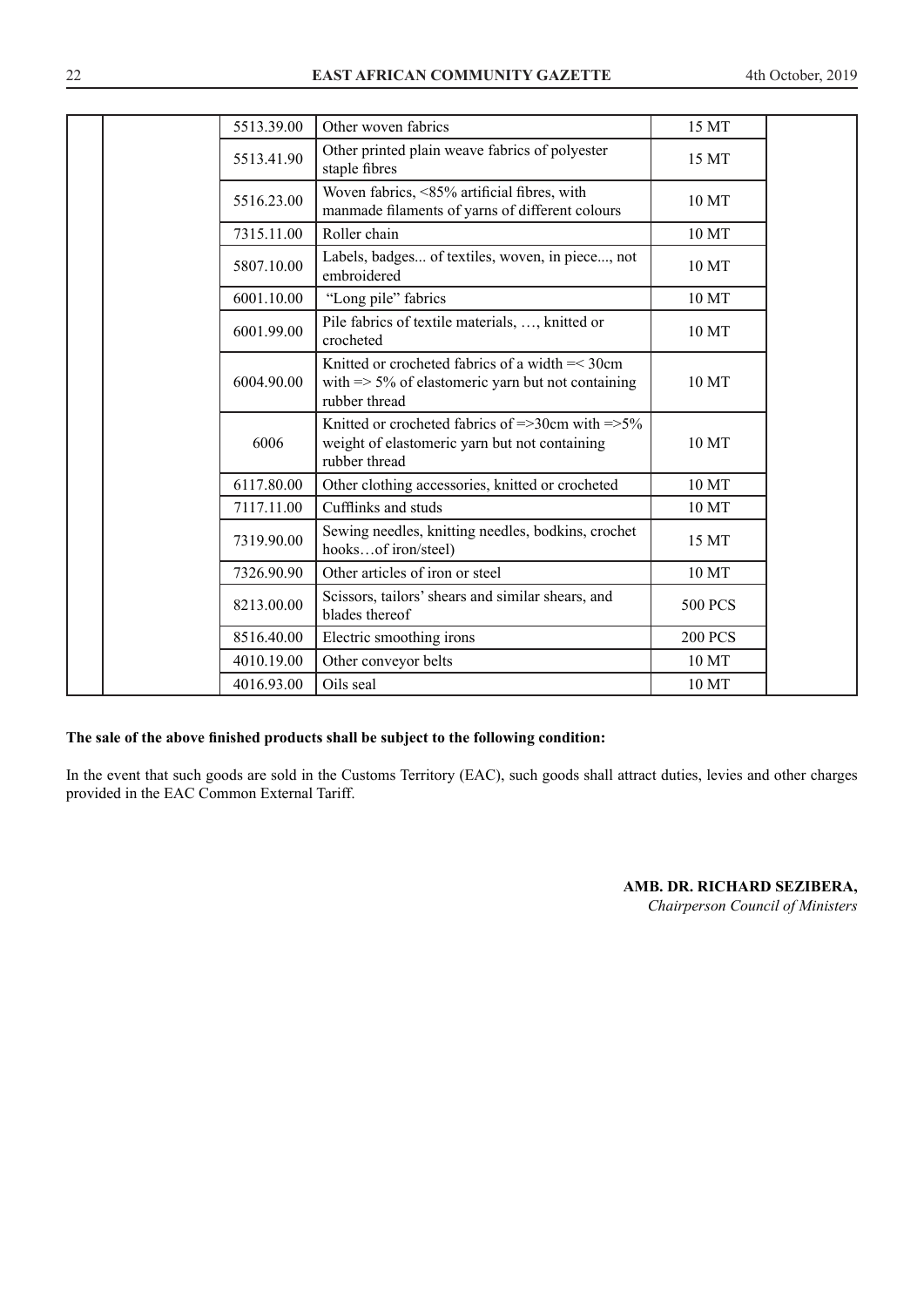Legal Notice No.EAC/169/2019.

## **THE EAST AFRICAN COMMUNITY CUSTOMS MANAGEMENT ACT 2004**

## **LEGAL NOTICE**

IN EXERCISE of the powers conferred upon the Council of Ministers by section 140 of the East African Community Customs Management Act 2004, the Council of Ministers has approved the following manufacturers to import the specified quantities of Inputs for the Manufacture of Auto Filters and Automotive Chassis Accessories under the Duty Remission Scheme.

## **APPROVED RWANDA MANUFACTURERS AND QUANTITIES OF INPUTS FOR THE MANUFACTURE OF AUTO FILTERS AND AUTOMOTIVE CHASSIS ACCESSORIES TO BE IMPORTED AT A DUTY RATE OF 10% UNDER DUTY REMISSION SCHEME FOR TWELVE MONTHS**

| No.          | Company            | Tariff No.                                         | <b>HSC</b> Description                                                                                                                                                                                                                                                   | <b>Quantity</b><br><b>Allocated</b> | <b>Finished product</b>                       |
|--------------|--------------------|----------------------------------------------------|--------------------------------------------------------------------------------------------------------------------------------------------------------------------------------------------------------------------------------------------------------------------------|-------------------------------------|-----------------------------------------------|
| $\mathbf{1}$ | Yongxin Auto Parts | 3923.90.90                                         | Plastic container                                                                                                                                                                                                                                                        | 50,000 PCS                          | Auto Filters and<br><b>Automotive Chassis</b> |
|              | Ltd                | 3923.50.10                                         | Inserts                                                                                                                                                                                                                                                                  | 230,000 PCS                         | Accessories                                   |
|              |                    | 3924.90.00<br>Other<br>3909.50.00<br>Polyurethanes |                                                                                                                                                                                                                                                                          | 10,000 MT                           |                                               |
|              |                    |                                                    | 500 L                                                                                                                                                                                                                                                                    |                                     |                                               |
|              |                    | 3506.10.00                                         | Multipurpose foam glue                                                                                                                                                                                                                                                   | 30 MT                               |                                               |
|              |                    | 3402.90.00                                         | Other (Organic surface-active<br>agents (other than soap); surface-<br>active preparations, washing<br>preparations (including auxiliary<br>washing preparations) and cleaning<br>preparations, whether or not containing<br>soap, other than those of heading<br>34.01) | 300 L                               |                                               |
|              |                    | 3920.20.10                                         | Unprinted polymers of propylene                                                                                                                                                                                                                                          | <b>300 PCS</b>                      |                                               |
|              |                    | 4016.99.00                                         | Other articles of vulcanized rubber<br>other than hard rubber (rubber band)                                                                                                                                                                                              | 100,000 PCS                         |                                               |

#### **AMB. DR. RICHARD SEZIBERA,**

*Chairperson Council of Ministers.*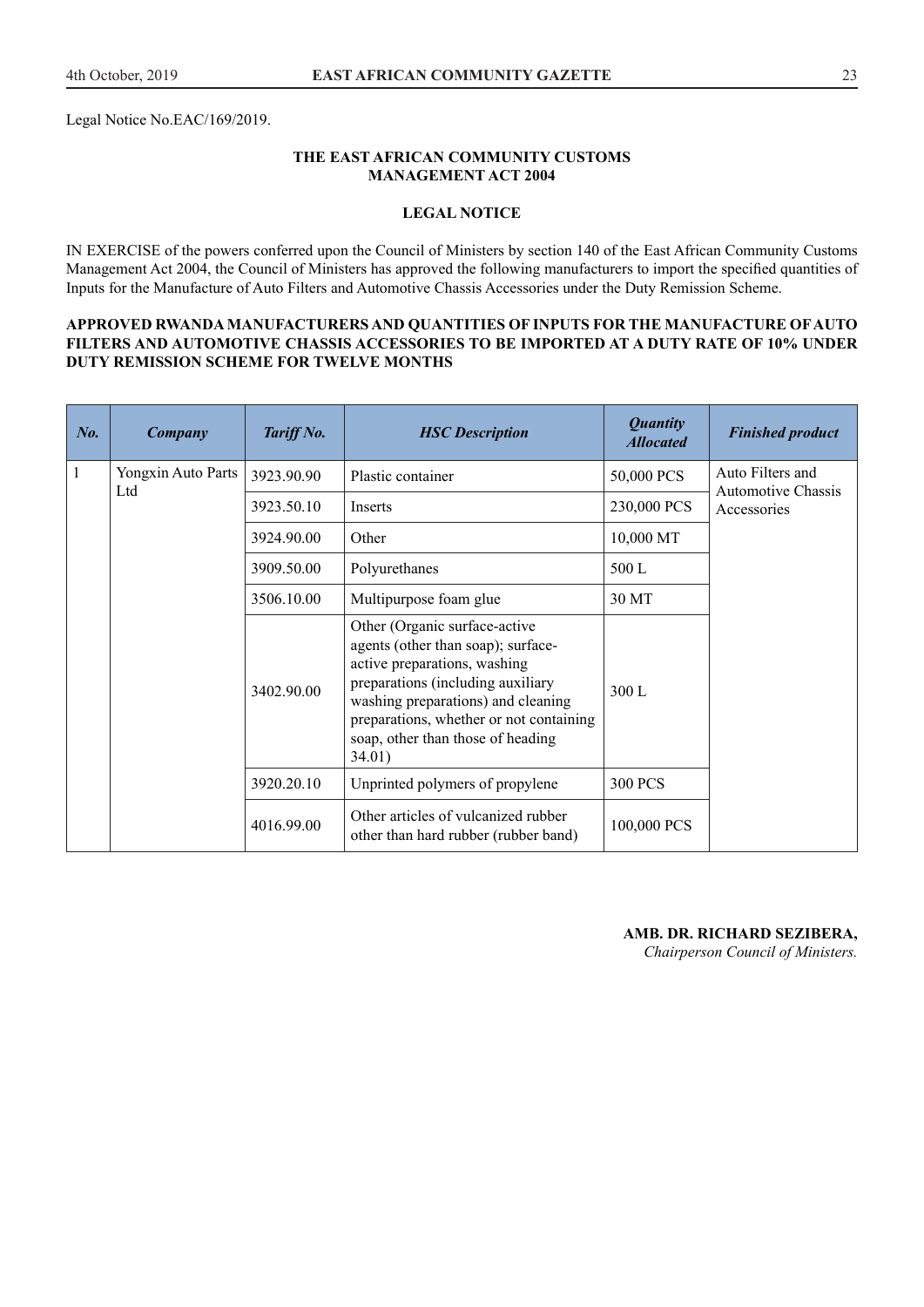Legal Notice No.EAC/170/2019.

## **THE EAST AFRICAN COMMUNITY CUSTOMS MANAGEMENT ACT 2004**

## **LEGAL NOTICE**

IN EXERCISE of the powers conferred upon the Council of Ministers by section 140 of the East African Community Customs Management Act 2004, the Council of Ministers has approved the following manufacturers to import the specified quantities of Inputs for the Manufacture of Sanitary Pads under the Duty Remission Scheme.

## **APPROVED RWANDA MANUFACTURERS AND QUANTITIES OF INPUTS FOR THE MANUFACTURE OF SANITARY PADS TO BE IMPORTED AT A DUTY RATE OF 10% UNDER DUTY REMISSION SCHEME FOR TWELVE MONTHS**

| $\mid$ No. | <b>Company Name</b>              | Tariff No. | <b>HSC</b> Description                                 | <i><b>Quantity</b></i><br><b>Allocated</b> | <b>Finished</b><br>product |
|------------|----------------------------------|------------|--------------------------------------------------------|--------------------------------------------|----------------------------|
|            |                                  | 3506.91.00 | Adhesives based on polymers of heading<br>3901 to 3913 | 15 MT                                      |                            |
|            | Beijing Paper<br>Corporation Ltd | 3920.99.90 | Other plates and sheets (laminated films)              | 3,500 KG                                   | Pads                       |
|            |                                  | 4803.00.00 | Toilet or facial tissue stock                          | 141 MT                                     |                            |

## **AMB. DR. RICHARD SEZIBERA,**

*Chairperson Council of Ministers*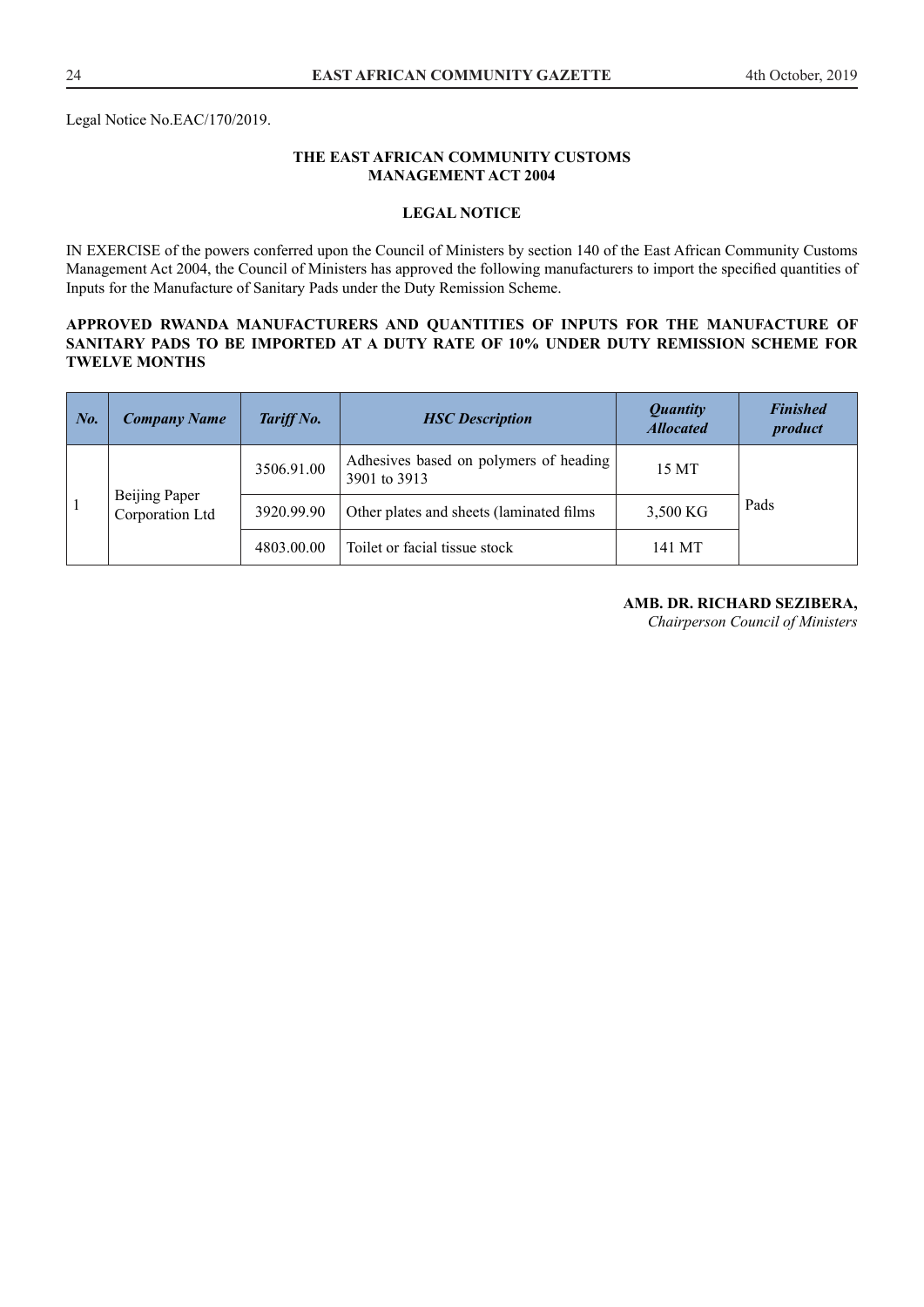Legal Notice No.EAC/171/2019.

## **THE EAST AFRICAN COMMUNITY CUSTOMS MANAGEMENT ACT 2004**

## **LEGAL NOTICE**

IN EXERCISE of the powers conferred upon the Council of Ministers by section 140 of the East African Community Customs Management Act 2004, the Council of Ministers has approved the following manufacturers to import the specified quantities of raw materials for manufacture of Mattresses under the Duty Remission Scheme.

## **APPROVED RWANDA MANUFACTURERS AND QUANTITY OF RAW MATERIALS USED TO MANUFACTURE MATRESSES TO BE IMPORTED AT A DUTY RATE OF 0% FOR TWELVE MONTHS**

| $N0$ .         | <b>Company</b> | Tariff No. | <b>HSC</b> Description                                                                                                           | Quantity Allo-<br>cated | <b>Finished</b><br>product |
|----------------|----------------|------------|----------------------------------------------------------------------------------------------------------------------------------|-------------------------|----------------------------|
| 1              | Rwanda Foam    | 3906.10.00 | Poly (methyl methacrylate) in primary forms                                                                                      | 900 MT                  | Mattresses                 |
|                | Ltd            | 4804.29.00 | Other sack kraft paper                                                                                                           | 36 MT                   |                            |
|                |                | 5512.19.00 | Other woven fabrics                                                                                                              | 600,000 M               |                            |
|                |                | 3921.19.10 | Unprinted, Paper Printed Stickers                                                                                                | 300,000 PCS             |                            |
|                |                | 3920.43.10 | Plates, sheets, films of polymers of vinyl chloride<br>(Soft packets)                                                            | 600 MT                  |                            |
|                |                | 3921.90.00 | Other plates, sheets, film, foil and strips of plastics                                                                          | 100,000 M               |                            |
|                |                | 3919.10.00 | Self-adhesive tape, plates, strip in rolls, width<br>$=<$ 20 cm                                                                  | 5,000 CRT               |                            |
|                |                | 4911.99.90 | Printed matter                                                                                                                   | 900,000 PCS             |                            |
| $\overline{2}$ | Metafoam Ltd   | 2707.20.00 | Toluol (toluene)                                                                                                                 | 300 MT                  | Mattresses                 |
|                |                | 3815.90.00 | Other (Reaction initiators, reaction accelerators<br>and catalytic preparations, not elsewhere specified<br>or included.), amine | 58.8 MT                 |                            |
|                |                | 3906.10.00 | Poly (methyl methacrylate) in primary forms                                                                                      | 480 MT                  |                            |
|                |                | 4804.29.00 | Other sack kraft paper                                                                                                           | 32 MT                   |                            |
|                |                | 4806.20.00 | Greaseproof papers                                                                                                               | <b>400 PCS</b>          |                            |
|                |                | 5401.10.00 | Sewing thread of man-made filament  of syn-<br>thetic filament                                                                   | 25,000 ROLLS            |                            |
|                |                | 5508.10.00 | Sewing treads of synthetic staple fibres                                                                                         | 30,000 PCS              |                            |
|                |                | 5512.19.00 | Other, woven fabrics (mattress covers)                                                                                           | 300,000 ROLLS           |                            |
|                |                | 5603.13.00 | Non-woven of manmade filaments Weighing more<br>than 70 g/m2 but not more than 150 g/m2                                          | 28,000 PCS              |                            |
|                |                | 5603.93.00 | Other non-woven of other filaments Weighing<br>more than 70 g/m2 but not more than 150 g/m2                                      | 180 ROLLS               |                            |
|                |                | 5607.90.00 | Other, twine cordage, ropes and cables                                                                                           | 30 MT                   |                            |
|                |                | 5806.10.00 | Woven pile fabrics                                                                                                               | 190,000 M               |                            |
|                |                | 7319.90.00 | Sewing needles, crochet hook                                                                                                     | 10,000 PCS              |                            |
|                |                | 9404.10.00 | Mattress supports                                                                                                                | 16 MT                   |                            |
|                |                | 9606.29.00 | Other (Buttons)                                                                                                                  | 30,000 PCS              |                            |
| 3              | Salama Ma-     | 2707.20.00 | Toluol (toluene)                                                                                                                 | 200 MT                  | Mattresses                 |
|                | chine Ltd      | 3815.90.00 | Other (Reaction initiators, reaction accelerators<br>and catalytic preparations, not elsewhere specified<br>or included.), amine | 45 MT                   |                            |
|                |                | 3906.10.00 | Poly (methyl methacrylate) in primary forms                                                                                      | 300 MT                  |                            |
|                |                | 3920.10.10 | Unprinted, LDPE Film for Production and Pack-<br>ing                                                                             | 100 ROLLS               |                            |
|                |                | 3920.49.00 | Other, PVC Sheeting for Packing, Printed                                                                                         | 50 MT                   |                            |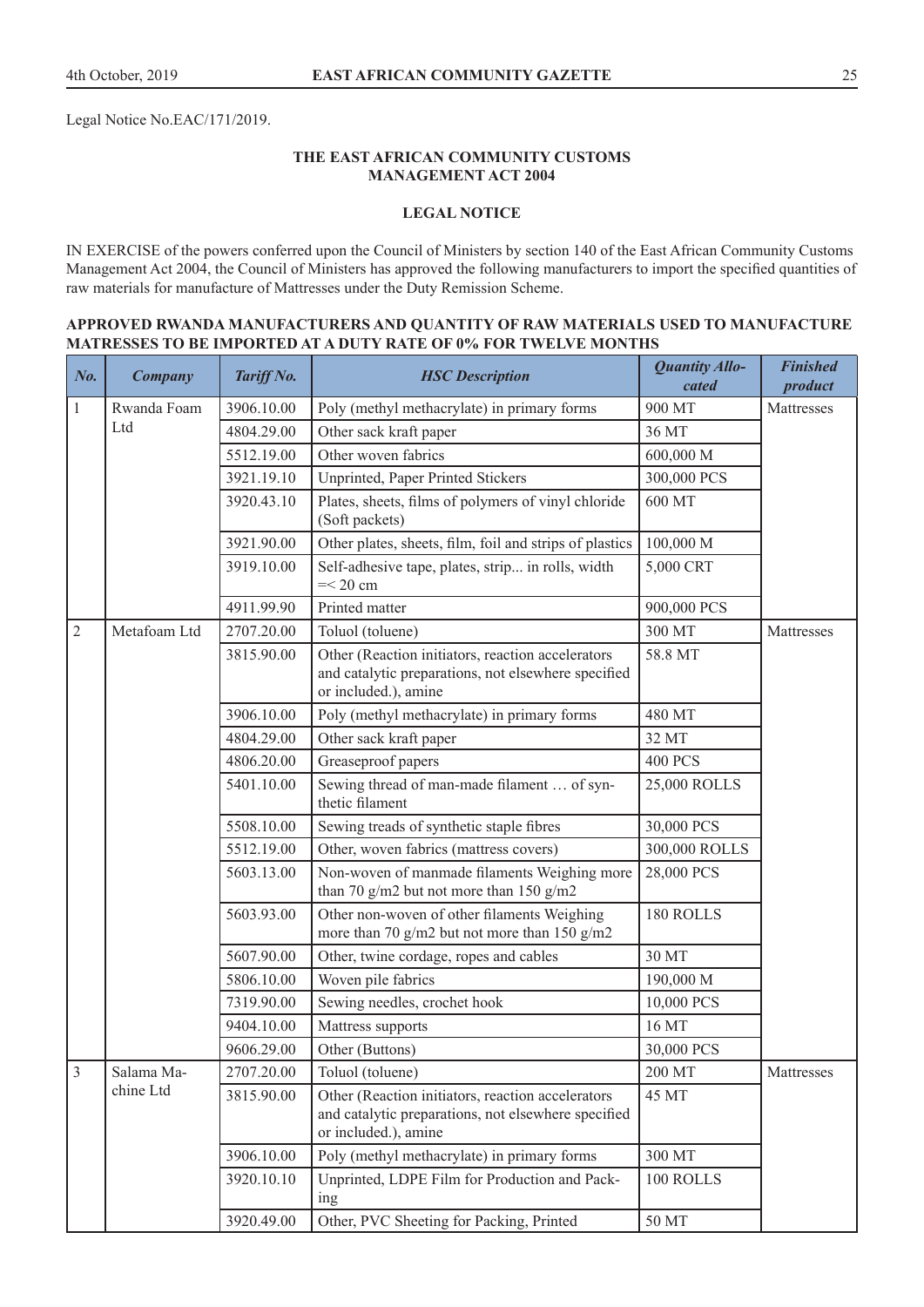## 26 **EAST AFRICAN COMMUNITY GAZETTE** 4th October, 2019

|  |            | 3921.90.00                                                                 | Other plates, sheets, filmof other plastic | 400 ROLLS     |  |
|--|------------|----------------------------------------------------------------------------|--------------------------------------------|---------------|--|
|  | 4811.90.00 | Other paper, paperboard, cellulose wadding and<br>webs of cellulose fibres | 18 MT                                      |               |  |
|  |            | 5512.19.00                                                                 | Other, woven fabrics (mattress covers)     | $2.000$ ROLLS |  |

#### **The sale of the above finished products shall be subject to the following condition:**

In the event that such goods are sold in the Customs Territory (EAC), such goods shall attract duties, levies and other charges provided in the EAC Common External Tariff.

## **AMB. DR. RICHARD SEZIBERA,**

*Chairperson Council of Ministers.*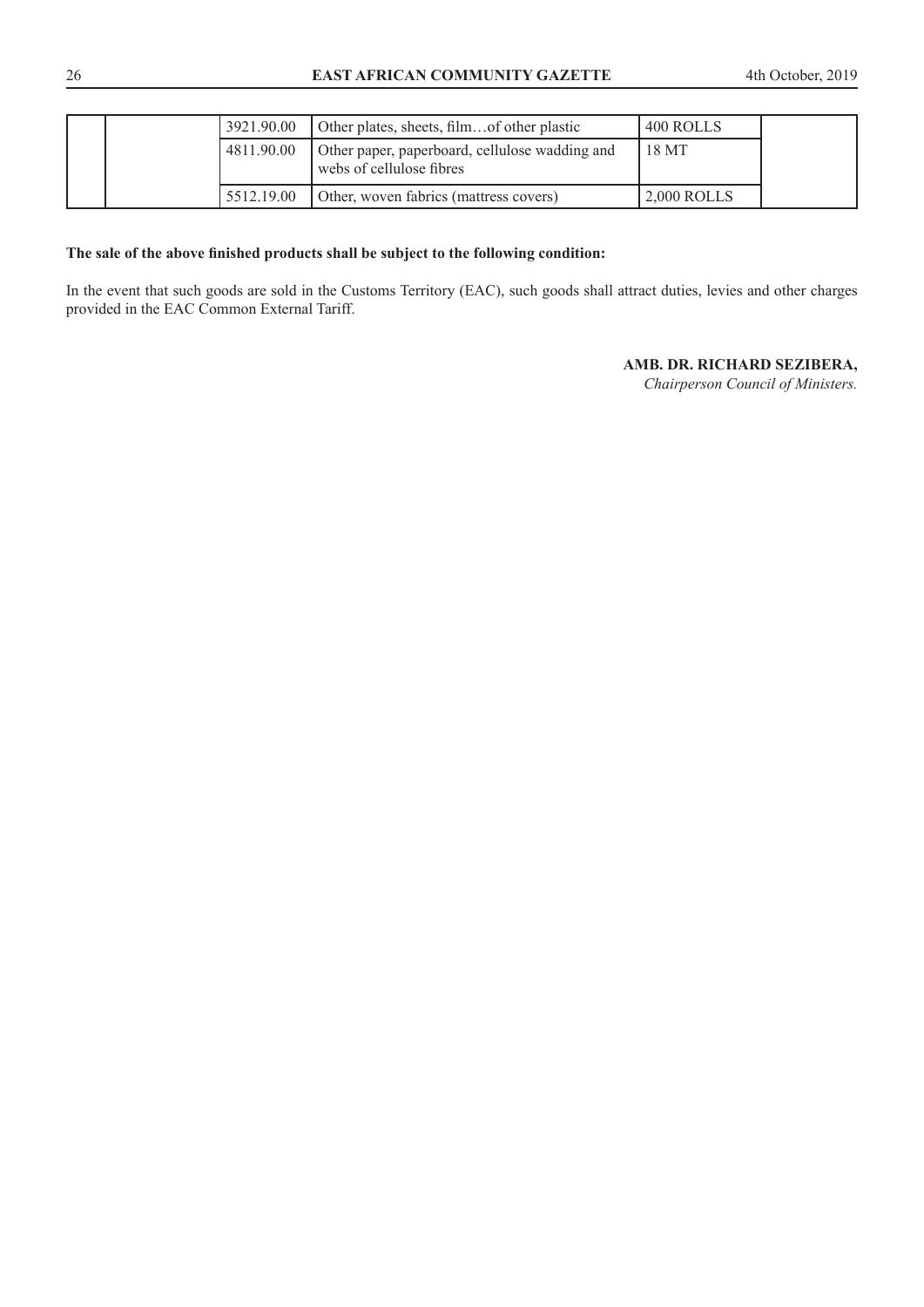Legal Notice No.EAC/172/2019.

## **THE EAST AFRICAN COMMUNITY CUSTOMS MANAGEMENT ACT 2004**

# **LEGAL NOTICE**

IN EXERCISE of the powers conferred upon the Council of Ministers by section 140 of the East African Community Customs Management Act 2004, the Council of Ministers has approved the following manufacturers to import the specified quantities of raw materials for manufacture of Paints under the Duty Remission Scheme.

## **APPROVED RWANDA MANUFACTURERS AND QUANTITY OF RAW MATERIALS USED TO MANUFACTURE PAINTS TO BE IMPORTED AT A DUTY RATE OF 0% FOR TWELVE MONTHS**

| $N0$ .         | <b>Company</b>        | Tariff No. | <b>HSC</b> Description                                                                                                                                                                                                                                                            | <b>Quantity</b><br><b>Allocated</b> | <b>Finished</b><br>product |
|----------------|-----------------------|------------|-----------------------------------------------------------------------------------------------------------------------------------------------------------------------------------------------------------------------------------------------------------------------------------|-------------------------------------|----------------------------|
| $\mathbf{1}$   | Prime Steel           | 2521.00.00 | Limestone flux                                                                                                                                                                                                                                                                    | 100 MT                              | Paints                     |
|                | Rwanda Ltd            | 2707.20.00 | Toluol (toluene)                                                                                                                                                                                                                                                                  | 100 MT                              |                            |
|                |                       | 3212.90.90 | Other, pigments (including metallic powders and<br>flakes) dispersed in non-aqueous media, in liquid<br>or paste form, of a kind used in the manufacture of<br>paints (including enamels)                                                                                         | 4 MT                                |                            |
|                |                       | 3402.90.00 | Other (Organic surface-active<br>agents<br>(other<br>than soap); surface-active preparations, washing<br>preparations<br>(including)<br>auxiliary<br>washing<br>preparations) and cleaning preparations, whether<br>or not containing soap, other than those of heading<br>34.01) | 14 MT                               |                            |
|                |                       | 3505.10.00 | Dextrins and other modified starches (pasting gum)                                                                                                                                                                                                                                | 2MT                                 |                            |
|                |                       | 3811.19.00 | Other anti-knock preparations                                                                                                                                                                                                                                                     | 6 MT                                |                            |
|                |                       | 3815.90.00 | Other (Reaction initiators, reaction accelerators and<br>catalytic preparations, not elsewhere specified or<br>included.), amine                                                                                                                                                  | 100 MT                              |                            |
|                |                       | 3905.19.00 | Other (Poly (vinyl acetate))                                                                                                                                                                                                                                                      | 75 MT                               |                            |
|                |                       | 3905.29.00 | Other (Vinyl acetate copolymers)                                                                                                                                                                                                                                                  | 100 MT                              |                            |
|                |                       | 3905.91.00 | Copolymers                                                                                                                                                                                                                                                                        | 100 MT                              |                            |
|                |                       | 3906.10.00 | Poly (methyl methacrylate) in primary forms                                                                                                                                                                                                                                       | 100 MT                              |                            |
|                |                       | 3907.50.00 | Alkyd resins                                                                                                                                                                                                                                                                      | 100 MT                              |                            |
|                |                       | 3907.91.00 | Other polyesters, unsaturated                                                                                                                                                                                                                                                     | 100 MT                              |                            |
|                |                       | 3907.99.00 | Other (Other polyesters)                                                                                                                                                                                                                                                          | 100 MT                              |                            |
|                |                       | 7212.10.00 | Flat rolled products of iron or non-alloy steel, of a<br>width of less than 600mm nes clad, plated or coated<br>with tin                                                                                                                                                          | 100 MT                              |                            |
| $\overline{2}$ | <b>Classic Paints</b> | 2518.10.00 | Dolomite, not calcinated or sintered                                                                                                                                                                                                                                              | 950,000 MT                          | Paints                     |
|                | Rwanda                | 2522.10.00 | Quicklime                                                                                                                                                                                                                                                                         | 4,690,000 MT                        |                            |
|                |                       | 3212.90.90 | Other, pigments (including metallic powders and<br>flakes) dispersed in non-aqueous media, in liquid<br>or paste form, of a kind used in the manufacture of<br>paints (including enamels)                                                                                         | 260,000,000 L                       |                            |
|                |                       | 3213.10.00 | Colours in sets                                                                                                                                                                                                                                                                   | 9,650,000,000                       |                            |
|                |                       | 3707.10.00 | Sensitising emulsions                                                                                                                                                                                                                                                             | 1,881,000,000L                      |                            |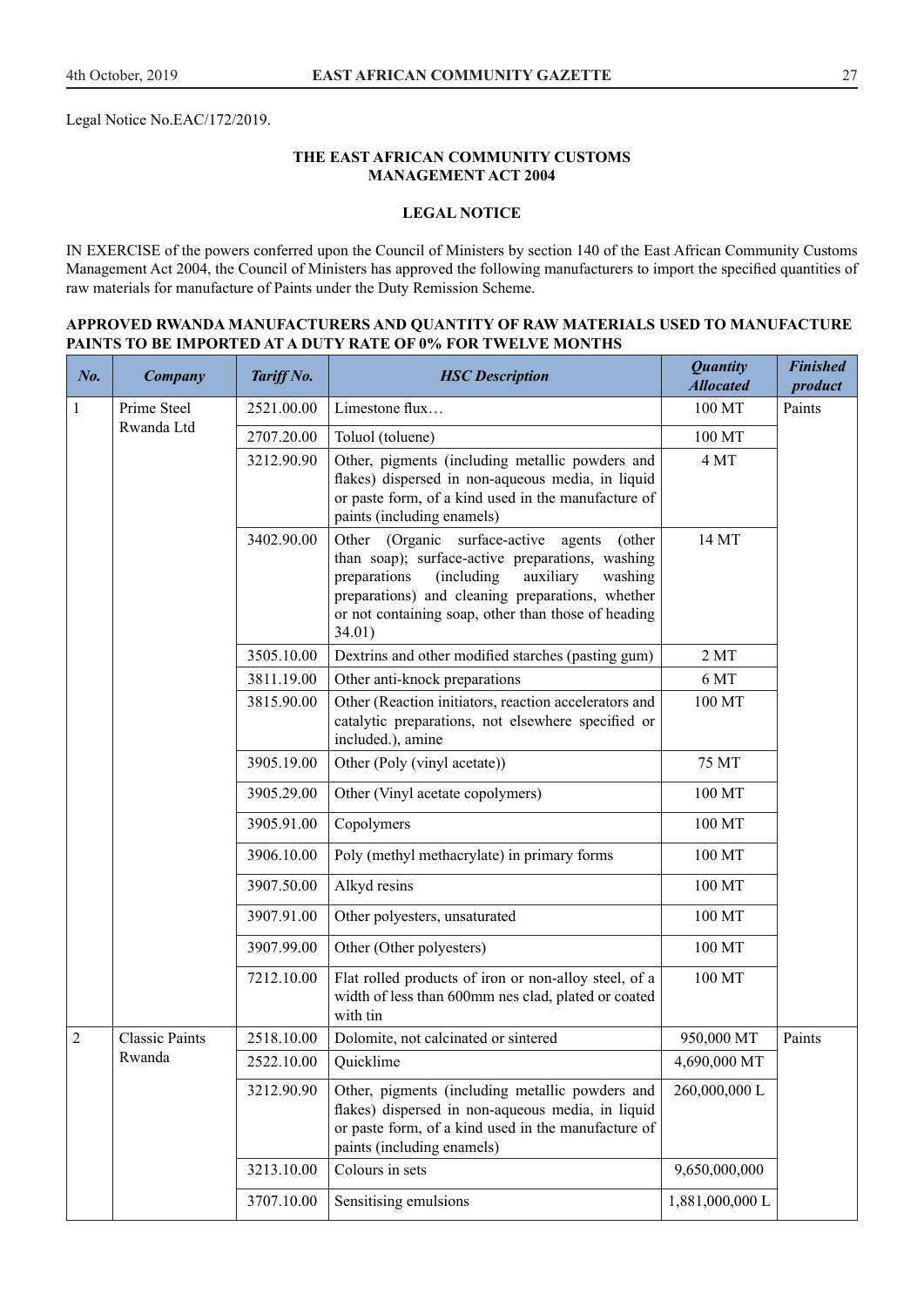| 3905.12.00 | In aqueous dispersion, Poly (vinyl acetate) | 450,000,000 L   |
|------------|---------------------------------------------|-----------------|
| 3905.91.00 | Copolymers                                  | 150,000,000 L   |
| 3909.50.00 | Polyurethanes                               | $600,000,000$ L |
| 3907.50.00 | Alkyd resins                                | 500,000,000 L   |

# **The sale of the above finished products shall be subject to the following condition:**

In the event that such goods are sold in the Customs Territory (EAC), such goods shall attract duties, levies and other charges provided in the EAC Common External Tariff.

# **AMB. DR. RICHARD SEZIBERA**

*Chairperson Council of Ministers*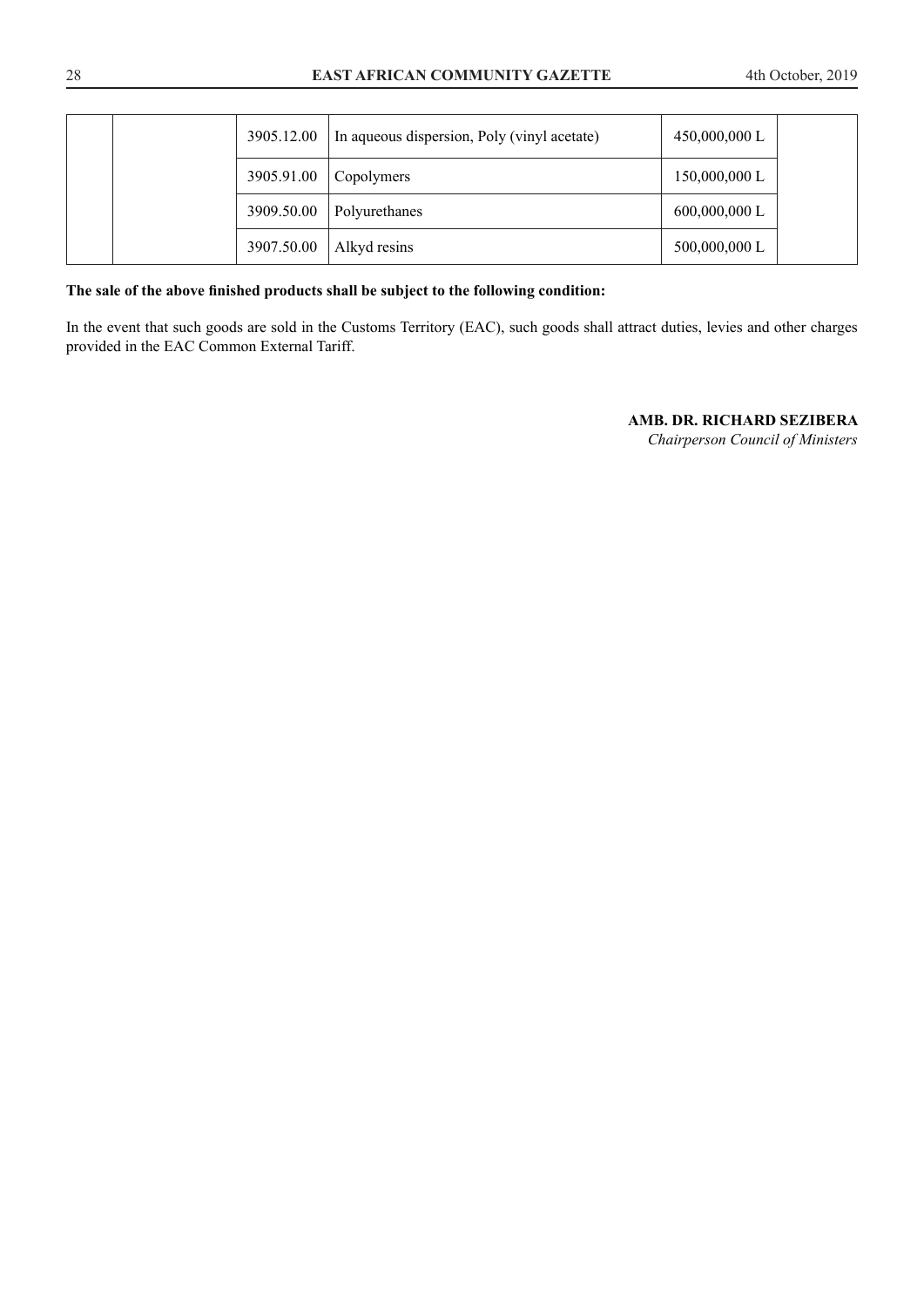Legal Notice No.EAC/173/2019.

## **THE EAST AFRICAN COMMUNITY CUSTOMS MANAGEMENT ACT 2004**

## **LEGAL NOTICE**

IN EXERCISE of the powers conferred upon the Council of Ministers by section 140 of the East African Community Customs Management Act 2004, the Council of Ministers has approved the following Manufacturers to import the specified quantities of Raw Materials used in manufacture of goods to be imported under the Duty Remission Scheme.

## **APPROVED RWANDA MANUFACTURERS AND QUANTITIES OF RAW MATERIALS USED IN MANUFACTURE OF GOODS TO BE IMPORTED AT DUTY RATE OF 0% UP TO 30th JUNE 2020.**

| No.          | <b>Company</b>        | Tariff No. | <b>HSC</b> Description                                                                                 | <b>Quantity</b><br><b>Allocated</b> | <b>Finished</b><br>product         |
|--------------|-----------------------|------------|--------------------------------------------------------------------------------------------------------|-------------------------------------|------------------------------------|
| 1.           | Metafoam Ltd          | 3920.43.10 | Unprinted, PVC sheeting for packing                                                                    | 30 MT                               |                                    |
|              |                       | 3920.10.10 | Unprinted, LDPE Film for Production and<br>Packing                                                     | 1,000 PCS                           | Packaging<br>material              |
|              |                       | 3921.90.00 | Other plates, sheets, filmof other plastic                                                             | 20,000 PCS                          |                                    |
| 2.           | Prime Steel           | 3905.12.00 | In aqueous dispersion, Poly (vinyl acetate)                                                            | 100 MT                              | Packaging                          |
|              | Rwanda Ltd            | 8007.00.00 | Printed tins                                                                                           | 1,434,024 PCS                       | material                           |
| 3.           | Salama Machine<br>Ltd | 7210.49.00 | Flat rolled products of ironCoated with<br>zinc, winded                                                | 3,000 MT                            |                                    |
|              |                       | 7210.61.00 | Flat rolled of iron/steel plated or coated<br>with aluminium-zinc alloys                               | 2,000 MT                            | Roofing sheets                     |
|              |                       | 7210.70.00 | Flat rolled of iron painted, vanished or<br>coated with plastics                                       | 2,000 MT                            |                                    |
| 4.           | Prime Steel           | 7208.90.00 | Other plate                                                                                            | 5,000 MT                            |                                    |
|              | Rwanda Ltd            | 7209.15.00 | Flat / cold- rolled iron /steel, in coils, and<br>width $\geq 600$ mm, $\geq 3$ mmthick                | 5,000 MT                            |                                    |
|              |                       | 7209.16.00 | Flat / cold- rolled iron /steel, in coils, and<br>width $>= 600$ mm, $> 1$ mm, but < 3mmthick          | 5,000 MT                            | Gutter,<br>tubes,<br>Profiles & MS |
|              |                       | 7209.25.00 | Flat / cold- rolled iron /steel, in coils, and<br>width $\geq 600$ mm, $\geq 3$ mmthic                 | 1,000 MT                            | plates                             |
|              |                       | 7209.90.00 | Steel coil of a width of 600 mm or more,<br>cold-rolled (cold-reduced), not clad, plated<br>or coated. | 5,000 MT                            |                                    |
|              |                       | 7210.49.00 | Flat rolled products of ironCoated with<br>zinc, winded                                                | 1,800 MT                            |                                    |
|              |                       | 7210.61.00 | Flat rolled of iron/steel plated or coated<br>with aluminium-zinc alloys                               | 1,000 MT                            | Roofing sheets/                    |
|              |                       | 7210.69.00 | Other flat rolled products of ironplated or<br>coated with aluminium                                   | 1,000 MT                            | MS plates                          |
|              |                       | 7210.70.00 | Flat rolled of iron painted, vanished or<br>coated with plastics                                       | 2,000 MT                            |                                    |
|              |                       | 7217.10.00 | Wire of iron or non-alloy steel, not plated or<br>coated                                               | 1,000 MT                            | Nails                              |
| $5_{\ldots}$ | Multiplast            | 7217.20.00 | Wire of ironplated or coated with zinc                                                                 | 10,000 MT                           | Nails                              |
|              | Industry Ltd          | 7217.90.00 | Other (Wire of iron or non-alloy steel.)                                                               | 10,000 MT                           |                                    |
| 6.           | Wood Habitat Ltd      | 3919.90.90 | Other self-adhesive plates                                                                             | $5,000 \text{ m}$                   |                                    |
|              |                       | 3920.10.90 | Polyethylene film                                                                                      | $10,000 \text{ m}$                  | Furniture                          |
|              |                       | 3921.90.00 | Other plates, sheets, filmof other plastic                                                             | 7,000 PCS                           |                                    |
|              |                       | 3926.90.90 | Mosquito Net screens                                                                                   | 90,000 m2                           |                                    |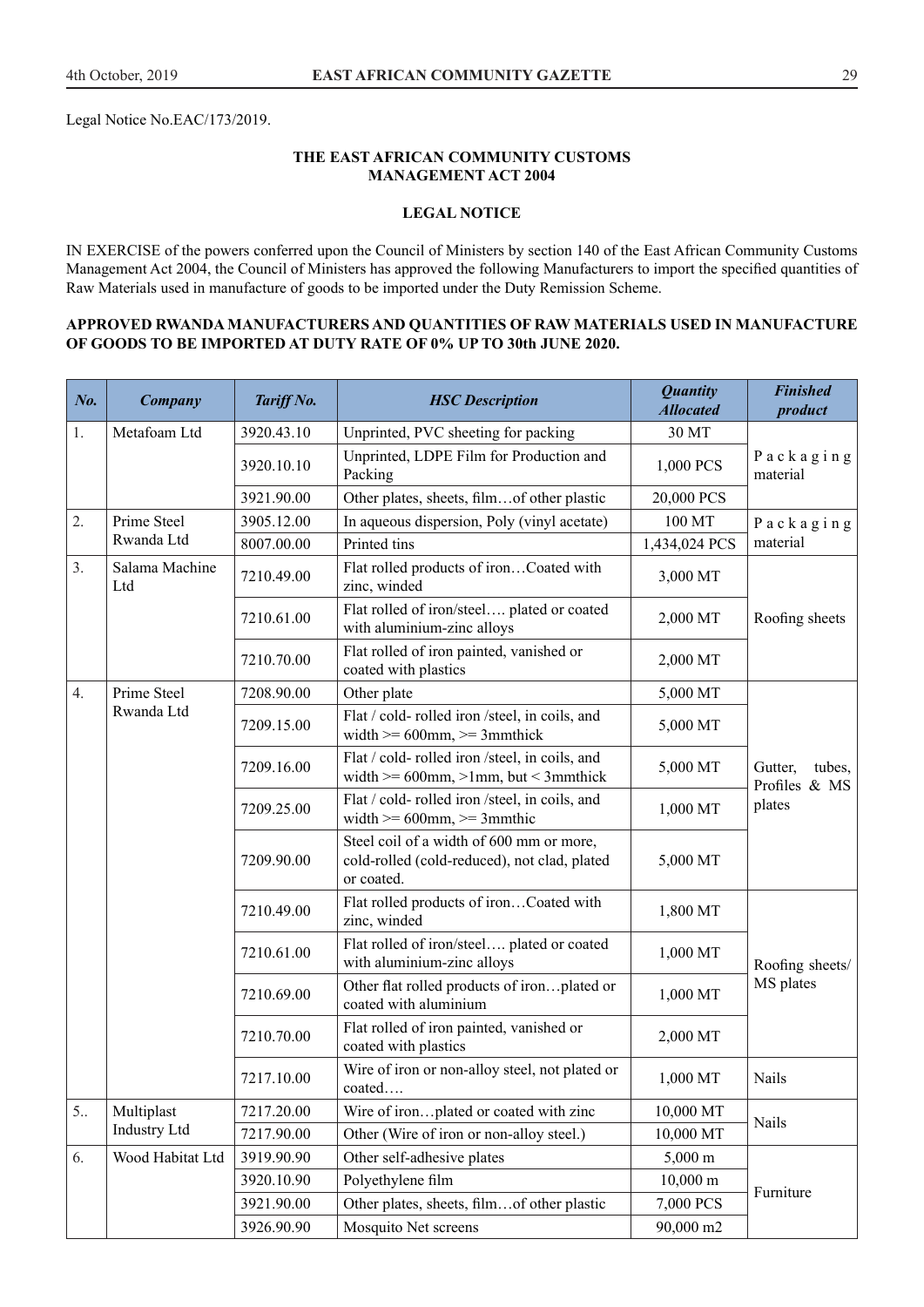| No. | Company                                  | Tariff No. | <b>HSC</b> Description                                                                                                                                                                                                                      | <b>Quantity</b><br><b>Allocated</b> | <b>Finished</b><br>product |
|-----|------------------------------------------|------------|---------------------------------------------------------------------------------------------------------------------------------------------------------------------------------------------------------------------------------------------|-------------------------------------|----------------------------|
|     |                                          | 4410.11.00 | Particle board                                                                                                                                                                                                                              | 10,000 PCS                          |                            |
|     |                                          | 4411.14.00 | Medium density fiberboards (MDF): Of a<br>thickness exceeding 9 mm                                                                                                                                                                          | 7,000 PCS                           |                            |
|     |                                          | 4821.10.90 | Other printed labels of all kinds                                                                                                                                                                                                           | 100,000 PCS                         |                            |
|     |                                          | 4823.90.90 | Other (other paper, paperboard, cellulose<br>wadding and webs of cellulose fibres, cut to<br>size or shape; other articles of pulp, paper,<br>paperboard, cellulose wadding or webs of<br>cellulose fibres)                                 | 10,000KG                            |                            |
|     |                                          | 5603.13.00 | Non-woven of manmade filaments Weighing<br>more than 70 g/m2 but not more than 150 g/<br>m2                                                                                                                                                 | 100,000 M                           |                            |
|     |                                          | 5607.90.00 | Other, twine cordage, ropes and cables                                                                                                                                                                                                      | 100,000 M                           |                            |
|     |                                          | 6802.99.00 | Artificial stones, Artificially coloured<br>granules, chippings and                                                                                                                                                                         | 900 MT                              |                            |
|     |                                          | 7318.15.00 | Other screws and bolts, whether or not with<br>their nuts or washers                                                                                                                                                                        | 300 MT                              |                            |
|     |                                          | 7318.29.00 | Other Non-threaded articles:                                                                                                                                                                                                                | 10 MT                               |                            |
|     |                                          | 8301.30.00 | Locks of a kind used for furniture                                                                                                                                                                                                          | 300 MT                              |                            |
|     |                                          | 8301.40.00 | Other locks                                                                                                                                                                                                                                 | 300 MT                              |                            |
|     |                                          | 8302.10.00 | Hinges                                                                                                                                                                                                                                      | 600 MT                              |                            |
|     |                                          | 8302.42.00 | Other mountings, fittings and similar articles:<br>Other, suitable for furniture                                                                                                                                                            | 900 MT                              |                            |
|     |                                          | 8302.49.00 | Metallic stands                                                                                                                                                                                                                             | 300 MT                              |                            |
|     |                                          | 8304.00.00 | Cabinet rollers                                                                                                                                                                                                                             | 10 MT                               |                            |
| 7.  | Kigali Steel &<br><b>Aluminium Works</b> | 7606.92.00 | Aluminium plates, sheets and strip, of a<br>thickness exceeding 0.2 mm (Aluminium<br>circle)                                                                                                                                                | 200 MT                              | Aluminium<br>utensils      |
| 8.  | T-Kay Investment                         | 3215.11.00 | <b>Black Ink</b>                                                                                                                                                                                                                            | 1 <sub>MT</sub>                     |                            |
|     | Ltd                                      | 3215.90.90 | Other ink                                                                                                                                                                                                                                   | 2MT                                 |                            |
|     |                                          | 3701.99.00 | Other (- Other) (Photographic plates and<br>film in the flat, vulcanized, unexposed, of<br>any material other than paper, paperboard<br>or textiles; instant print film in the flat,<br>vulcanized, unexposed, whether or not in<br>packs.) | 2MT                                 |                            |
|     |                                          | 3921.90.00 | Other plates, sheets, filmof other plastic                                                                                                                                                                                                  | 2MT                                 |                            |
|     |                                          | 3926.90.90 | Other articles of plastics                                                                                                                                                                                                                  | 850,000 PCS                         |                            |
|     |                                          | 4008.29.00 | Other, Rods profile shapes of vulcanized<br>rubber (Excl. hard)                                                                                                                                                                             | 1MT                                 | Printed<br>documents       |
|     |                                          | 4421.10.00 | Clothes hangers                                                                                                                                                                                                                             | 100,000 PCS                         |                            |
|     |                                          | 4802.20.00 | Paper and paperboard of a kind used as a<br>base for photo-sensitive                                                                                                                                                                        | 25 MT                               |                            |
|     |                                          | 4802.40.00 | Wallpaper base                                                                                                                                                                                                                              | 25 MT                               |                            |
|     |                                          | 4802.54.00 | Paper and paper board weighing less than<br>40g/m2                                                                                                                                                                                          | 25 MT                               |                            |
|     |                                          | 4802.55.00 | Other paper and paperboardweighing 40g/<br>m2 or more but not more than 150gr/m2, in<br>rolls                                                                                                                                               | 25 MT                               |                            |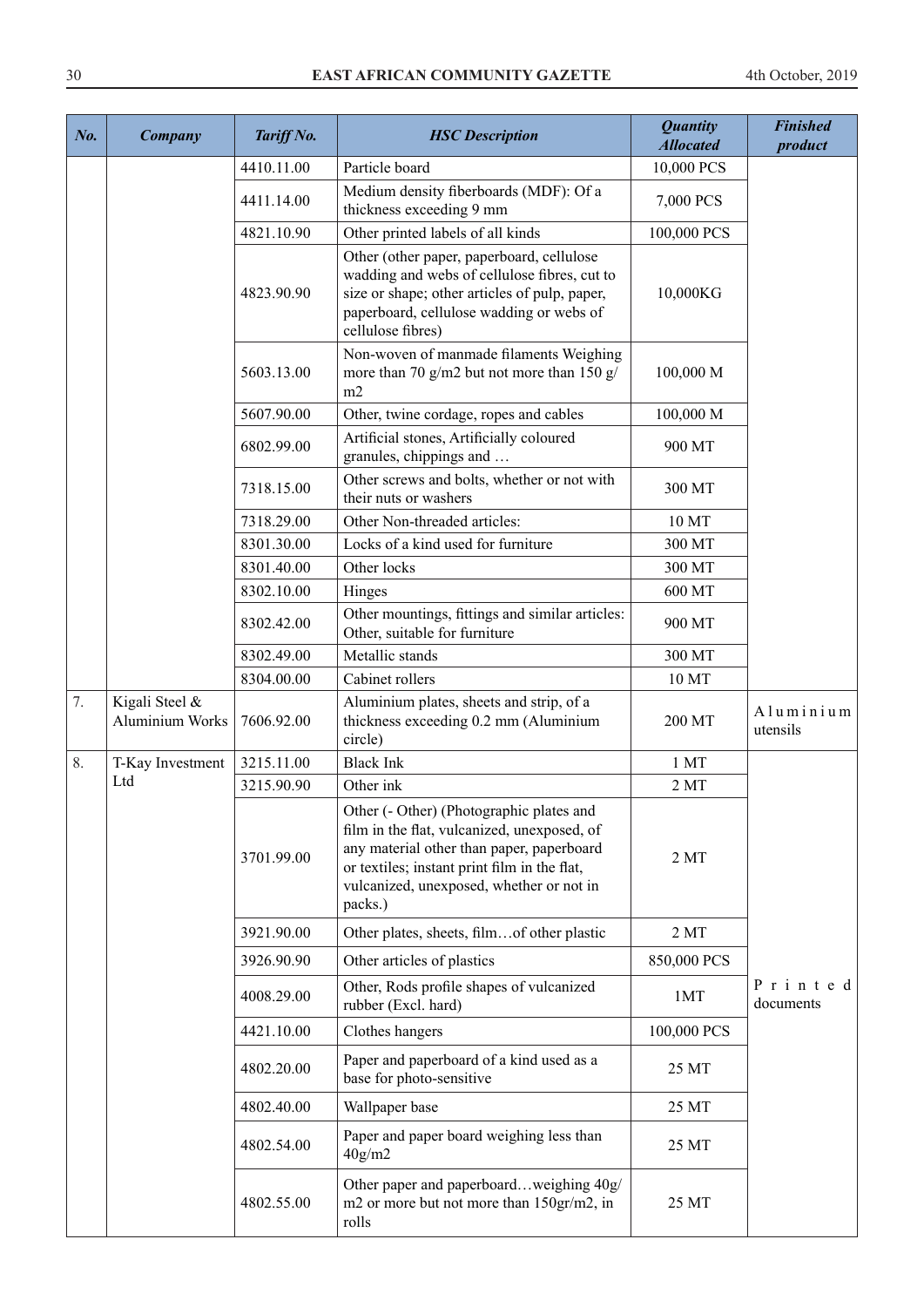| No. | Company                           | Tariff No. | <b>HSC</b> Description                                                                                                                                                                                                                                            | <b>Quantity</b><br><b>Allocated</b> | <b>Finished</b><br>product  |
|-----|-----------------------------------|------------|-------------------------------------------------------------------------------------------------------------------------------------------------------------------------------------------------------------------------------------------------------------------|-------------------------------------|-----------------------------|
|     |                                   | 4802.57.00 | Other paper and paperboard, weighing 40 g/<br>$m2$ or more but not more than 150 g/m <sup>2</sup>                                                                                                                                                                 | 25 MT                               |                             |
|     |                                   | 4802.58.00 | Bristol paper                                                                                                                                                                                                                                                     | 25 MT                               |                             |
|     |                                   | 4804.39.00 | Other kraft paper weighing 150g/m2 or less                                                                                                                                                                                                                        | 25 MT                               |                             |
|     |                                   | 4804.49.00 | Other kraft paper and paperboard weighing<br>more than 150 g/m <sup>2</sup> but less than 225 g/m <sup>2</sup>                                                                                                                                                    | 25 MT                               |                             |
|     |                                   | 4806.20.00 | Greaseproof papers                                                                                                                                                                                                                                                | 25 MT                               |                             |
|     |                                   | 4806.40.00 | Glassine and other glazed transparent papers                                                                                                                                                                                                                      | 25 MT                               |                             |
|     |                                   | 4810.19.00 | Art paper                                                                                                                                                                                                                                                         | 25 MT                               |                             |
|     |                                   | 4810.99.00 | Other paper and paperboard coated on one or<br>both sides with kaolin (China Clay)                                                                                                                                                                                | 25 MT                               |                             |
|     |                                   | 4811.49.00 | Other                                                                                                                                                                                                                                                             | 25 MT                               |                             |
|     |                                   | 4811.59.90 | Other paper and paperboard coated with<br>plastic                                                                                                                                                                                                                 | 25 MT                               |                             |
|     |                                   | 4819.50.00 | Other packing containers, including record<br>sleeves                                                                                                                                                                                                             | 25 MT                               |                             |
| 9.  | <b>Blueflame</b> Ltd              | 3919.90.90 | Other self-adhesive plates                                                                                                                                                                                                                                        | 6,000 PCS                           |                             |
|     |                                   | 4819.20.90 | Other (Folding cartons, boxes and cases, of<br>non-corrugated paper or paperboard)                                                                                                                                                                                | 6,000 PCS                           | Ovens                       |
|     |                                   | 8302.10.00 | Hinges                                                                                                                                                                                                                                                            | 12,000 PCS                          |                             |
| 10. | Rwanda<br>Engineering &           | 2807.00.00 | Sulphuric acid; oleum                                                                                                                                                                                                                                             | 250 L                               | Studded<br>flanged reducer  |
|     | Manufacturing<br>Corporation      | 3505.10.00 | Dextrins and other modified starches<br>(pasting gum)                                                                                                                                                                                                             | 50 MT                               | Hammer<br>arm<br>protectors |
|     | (REMCO)                           | 3919.90.90 | Other self-adhesive plates                                                                                                                                                                                                                                        | 36 MT                               | DL<br>flanged<br>elbow      |
|     |                                   | 4823.20.00 | Filter paper and paperboard                                                                                                                                                                                                                                       | 2MT                                 | Manhole cover               |
| 11. | Natural Silver<br>Solutions Ltd   | 3923.90.90 | Plastic container                                                                                                                                                                                                                                                 | 4 Buckets<br>Gallons                | Health<br>care              |
|     |                                   | 7010.90.00 | <b>Bottles</b>                                                                                                                                                                                                                                                    | 1000 Bottles                        | product                     |
| 12. | Polybags Rwanda<br>Ltd            | 5204.19.00 | Other, (Cotton sewing thread, whether or not<br>put up for retail sale)                                                                                                                                                                                           | 50 MT                               |                             |
|     |                                   | 5603.12.00 | Non-woven, Weighing more than 25 g/m2<br>but not more than 70g/m2                                                                                                                                                                                                 | 150 MT                              |                             |
|     |                                   | 5603.13.00 | Non-woven of manmade filaments Weighing<br>more than 70 g/m2 but not more than 150 g/m2                                                                                                                                                                           |                                     |                             |
|     |                                   | 5603.91.00 | Other non-woven of other filaments<br>weighing more not than 25 g/m2                                                                                                                                                                                              |                                     | PP Woven bags               |
|     |                                   | 5603.93.00 | Other non-woven of other filaments<br>Weighing more than 70 $g/m2$ but not more<br>than $150$ g/m2                                                                                                                                                                |                                     |                             |
|     |                                   | 5603.94.00 | Other non-woven other filaments weighing<br>more than 150gm2                                                                                                                                                                                                      |                                     |                             |
| 13. | New Finest<br><b>Traders Ltd</b>  | 3215.11.00 | Black printing ink                                                                                                                                                                                                                                                | 20 MT                               | PP woven bags               |
| 14. | Moeti Cosmetics<br>Rwanda Limited | 3402.90.00 | Other (Organic surface-active agents (other<br>than soap); surface-active preparations,<br>washing preparations (including auxiliary<br>washing preparations) and cleaning<br>preparations, whether or not containing soap,<br>other than those of heading 34.01) | 100,000 MT                          | Cosmetics                   |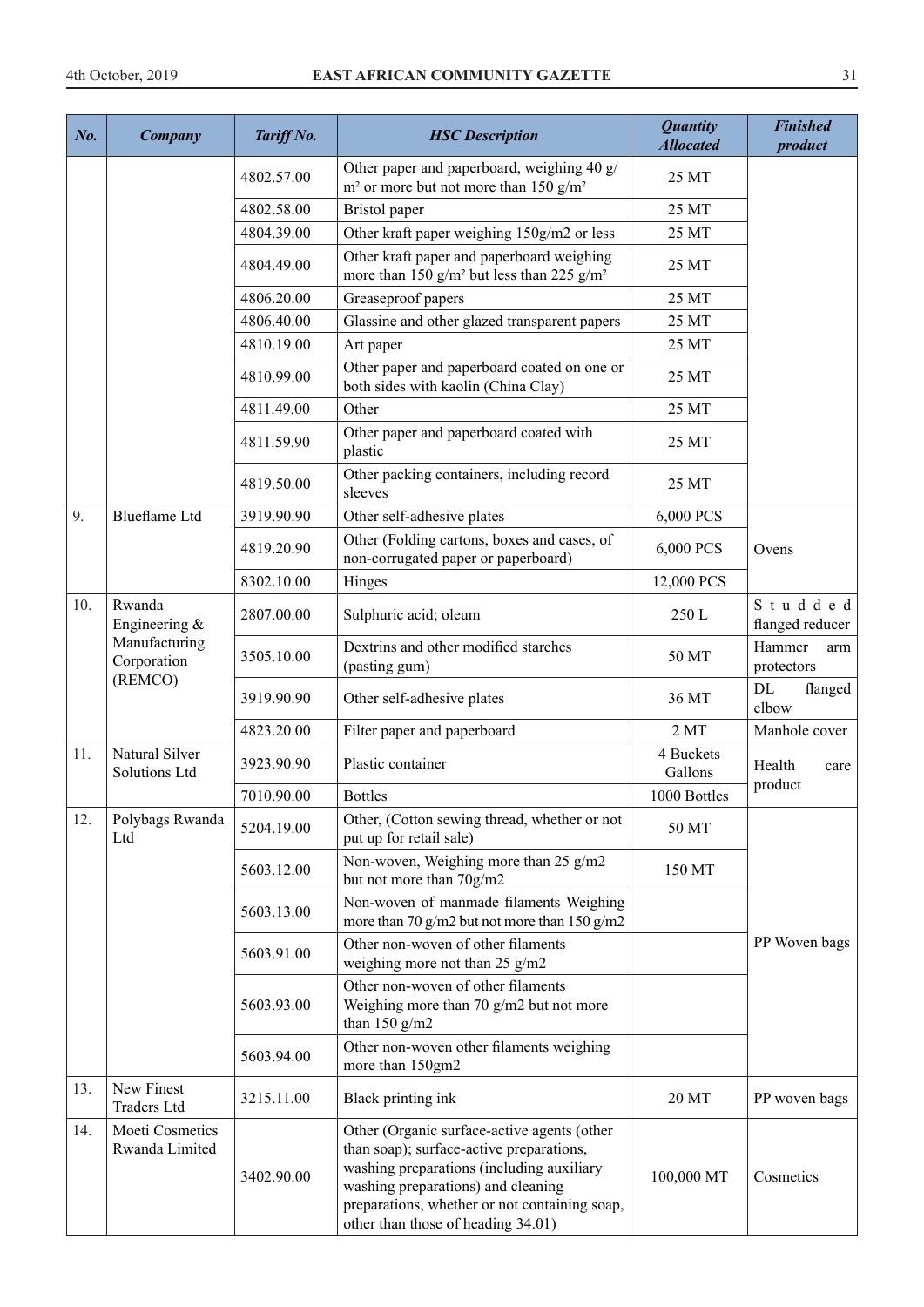| No. | Company                  | Tariff No. | <b>HSC</b> Description                                                                                                                                                                                                                                            | <b>Quantity</b><br><b>Allocated</b> | <b>Finished</b><br>product |
|-----|--------------------------|------------|-------------------------------------------------------------------------------------------------------------------------------------------------------------------------------------------------------------------------------------------------------------------|-------------------------------------|----------------------------|
|     |                          | 3401.20.10 | Noodles for manufacture of toilet soap                                                                                                                                                                                                                            | 50,000 MT                           |                            |
| 15. | Industrial<br>Company of | 3402.19.00 | Other (Organic surface-active agents,<br>whether or not put up for retail sale)                                                                                                                                                                                   | 1,399 MT                            |                            |
|     | Africa                   | 3402.90.00 | Other (Organic surface-active agents (other<br>than soap); surface-active preparations,<br>washing preparations (including auxiliary<br>washing preparations) and cleaning<br>preparations, whether or not containing soap,<br>other than those of heading 34.01) | 60 MT                               |                            |
|     |                          | 3920.99.90 | Other plates and sheets (laminated films                                                                                                                                                                                                                          | 250 MT                              |                            |
|     |                          | 3213.10.00 | Colours in sets                                                                                                                                                                                                                                                   | 1 <sub>MT</sub>                     |                            |
|     |                          | 3920.20.90 | Other polymers of propylene                                                                                                                                                                                                                                       | 150 MT                              |                            |
|     |                          | 7326.90.90 | Other, articles of iron and steel                                                                                                                                                                                                                                 | 1 SET                               |                            |
|     |                          | 7310.10.00 | Drums of iron or steel of capacity of 100<br>little or more                                                                                                                                                                                                       | 1SET                                | Soap                       |
|     |                          | 3402.11.00 | Anionic                                                                                                                                                                                                                                                           | 800 MT                              |                            |
|     |                          | 2106.90.99 | Other (food colours, stabilizer, )                                                                                                                                                                                                                                | 450 MT                              |                            |
|     |                          | 3923.30.00 | Carboys, bottles, flasks and similar articles<br>(perform bottles)                                                                                                                                                                                                | 13,488,000 PCS                      |                            |
|     |                          | 3923.50.10 | Inserts                                                                                                                                                                                                                                                           | 6,000,000 PCS                       |                            |
|     |                          | 4821.10.90 | Other printed labels of all kinds                                                                                                                                                                                                                                 | 17,232,000 PCS                      |                            |
|     |                          | 3919.90.90 | Other self-adhesive plates                                                                                                                                                                                                                                        | 255 MT                              |                            |
|     |                          | 2106.90.99 | Other (food colours, stabilizer, )                                                                                                                                                                                                                                | 630 MT                              |                            |
|     |                          | 3401.20.10 | Noodles for manufacture of toilet soap                                                                                                                                                                                                                            | 5,000 MT                            |                            |
| 16. | Imprimu Ltd              | 4809.20.00 | Carbon papers                                                                                                                                                                                                                                                     | 200 MT                              |                            |
|     |                          | 4801.00.10 | News print, in rolls or sheets, weighing less<br>than 42 gm2                                                                                                                                                                                                      | 50 MT                               |                            |
|     |                          | 4801.00.90 | Other news print, in rolls or sheets                                                                                                                                                                                                                              | 50 MT                               |                            |
|     |                          | 4802.55.00 | Other paper and paperboardweighing 40g/<br>m2 or more but not more than 150gr/m2, in<br>rolls                                                                                                                                                                     | 100 MT                              | Listing/Books              |
|     |                          | 4802.57.00 | Other paper and paperboard, weighing 40 g/<br>$m2$ or more but not more than 150 g/m <sup>2</sup>                                                                                                                                                                 | 50 MT                               |                            |
|     |                          | 4802.58.00 | Bristol paper                                                                                                                                                                                                                                                     | 30 MT                               |                            |
|     |                          | 4810.19.00 | Art paper                                                                                                                                                                                                                                                         | 50 MT                               |                            |
|     |                          | 4810.13.00 | End seal paper strip                                                                                                                                                                                                                                              | 30 MT                               | Label                      |
|     |                          | 3920.20.10 | Unprinted polymers of propylene                                                                                                                                                                                                                                   | 10 MT                               |                            |
|     |                          | 3705.00.00 | Photographic plates and film, exposed and<br>developed, other than cinematographic film.                                                                                                                                                                          | 2MT                                 |                            |
|     |                          | 3505.20.00 | Glues                                                                                                                                                                                                                                                             | 500 KG                              | Printing                   |
|     |                          | 3215.11.00 | <b>Black Ink</b>                                                                                                                                                                                                                                                  | 1 <sub>MT</sub>                     |                            |
|     |                          | 3919.10.00 | Self-adhesive tape, plates, strip in rolls,<br>width $=<$ 20 cm                                                                                                                                                                                                   | 200 KG                              |                            |
| 17. | Cetraf Ltd               | 7010.90.00 | Other (Carboys, bottles, flasks, jars, pots,<br>phials, ampoules and other containers, of<br>glass, of a kind used for the conveyance or<br>packing of goods; preserving jars of glass;<br>stoppers, lids and other closures, of glass).                          | 2,000,000 PCS                       | Beer                       |
|     |                          | 8309.10.00 | Crown corks                                                                                                                                                                                                                                                       | 2,400 CTN                           |                            |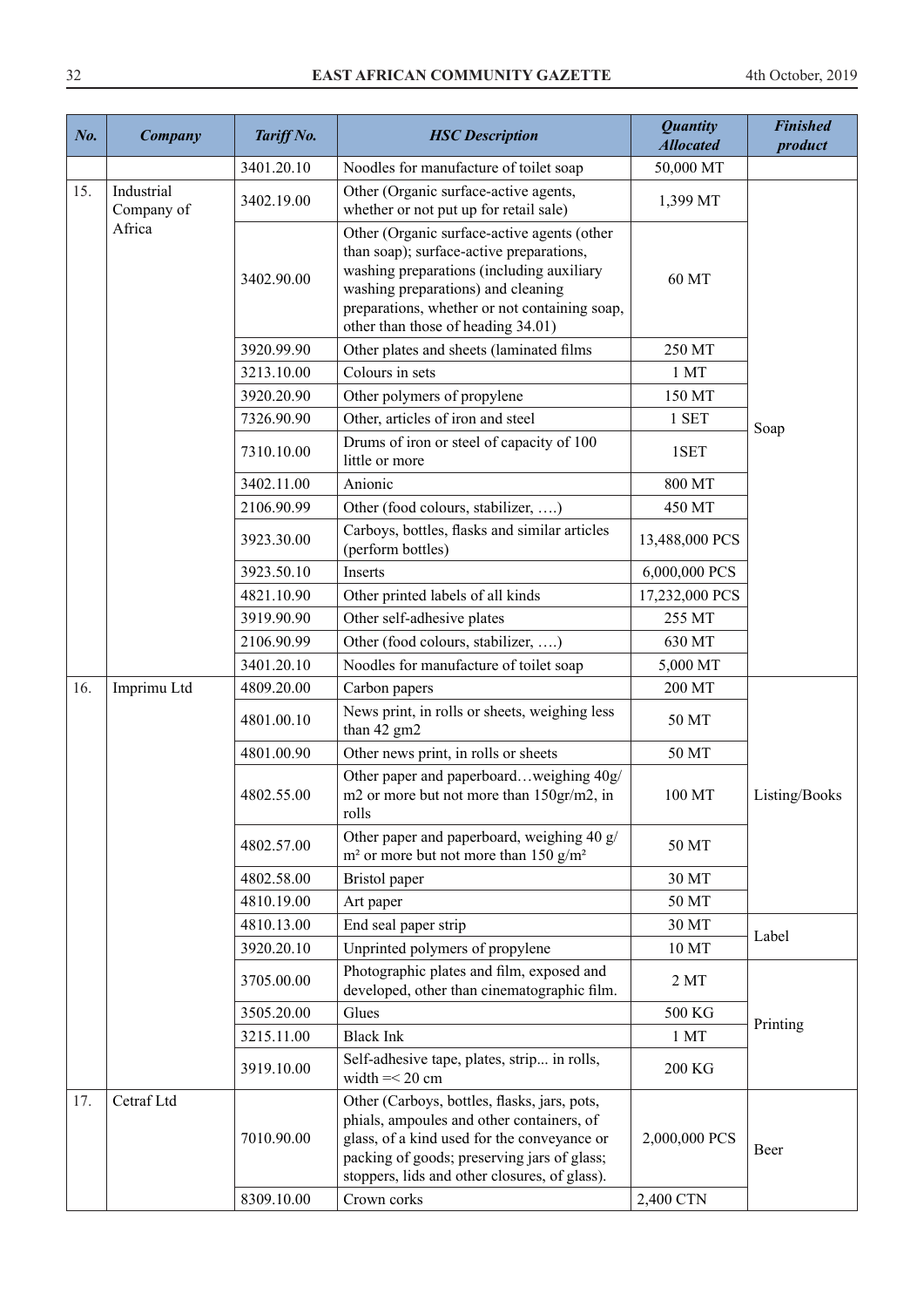| No. | Company                            | Tariff No. | <b>HSC</b> Description                                                                                                                                                                                                                                            | <b>Quantity</b><br><b>Allocated</b> | <b>Finished</b><br>product      |
|-----|------------------------------------|------------|-------------------------------------------------------------------------------------------------------------------------------------------------------------------------------------------------------------------------------------------------------------------|-------------------------------------|---------------------------------|
| 18. | Yego<br>Manufacturers Ltd          | 2207.20.00 | Neutral spirit                                                                                                                                                                                                                                                    | 39.600,000L                         | Gin, Baking<br>Powder           |
|     |                                    | 3302.10.00 | -Of a kind used in the food or drink<br>industries, mixtures of odoriferous substances                                                                                                                                                                            | 800L                                | Vodka                           |
|     |                                    | 2106.90.20 | Preparations of a kind used in manufacturing<br>of beverages.                                                                                                                                                                                                     | 4,350 KG                            | Whisky,<br><b>Baking Powder</b> |
|     |                                    | 2106.90.99 | Food additives                                                                                                                                                                                                                                                    |                                     |                                 |
|     |                                    | 4811.59.90 | Other paper and paperboard coated with<br>plastic                                                                                                                                                                                                                 | 750,000 PCS                         | <b>Baking Powder</b>            |
|     |                                    | 3923.30.00 | Carboys, bottles, flasks and similar articles<br>(perform bottles)                                                                                                                                                                                                | 1,684,800 PCS                       |                                 |
|     |                                    | 3926.90.90 | Lense PC                                                                                                                                                                                                                                                          | 2,000 KG                            |                                 |
|     |                                    | 1511.90.40 | Palm Stearine, RBD                                                                                                                                                                                                                                                | 150 MT                              | Baking                          |
|     |                                    | 1511.90.30 | Palm olein RBD                                                                                                                                                                                                                                                    | 192 MT                              | Powder, Bottle                  |
|     |                                    | 3923.40.00 | Spools, cops, bobbins and similar supports                                                                                                                                                                                                                        | 266,666 PCS                         | Caps                            |
|     |                                    | 3923.50.10 | Inserts                                                                                                                                                                                                                                                           | 266,666 PCS                         |                                 |
|     |                                    | 3923.50.90 | Other (Stoppers, lids, caps and other<br>closures)                                                                                                                                                                                                                | 266,666 PCS                         |                                 |
|     |                                    | 20.09      | Juice concentrates                                                                                                                                                                                                                                                | 40,000 Drum                         | Juice                           |
|     |                                    | 3302.10.00 | -Of a kind used in the food or drink<br>industries, mixtures of odoriferous<br>substances                                                                                                                                                                         | 10,000 MT                           | Vodka                           |
|     |                                    | 8309.90.90 | Lug caps                                                                                                                                                                                                                                                          | 35,000 PCS                          | <b>Bottle Caps</b>              |
| 19. | Zirakamwa Meza<br>Nyanza Daily Ltd | 3923.50.90 | Other (Stoppers, lids, caps and other<br>closures)                                                                                                                                                                                                                | 5,300,000 PCS                       |                                 |
|     |                                    | 3923.30.00 | Carboys, bottles, flasks and similar articles<br>(perform bottles)                                                                                                                                                                                                | 400,000 PCS                         | Milk products                   |
|     |                                    | 3923.90.90 | Plastic container                                                                                                                                                                                                                                                 | 300,000 PCS                         |                                 |
| 20. | Processing                         | 7010.20.00 | Stoppers, lids and other closures                                                                                                                                                                                                                                 | 10,000,000 PCS                      | Packaging                       |
|     | Investment<br>Company (Pico)       | 4819.50.00 | Other packing containers, including record<br>sleeves                                                                                                                                                                                                             | 10,000,000 PCS                      |                                 |
|     | Ltd.                               | 3926.90.90 | Lense PC                                                                                                                                                                                                                                                          | 24,500,000 PCS                      |                                 |
|     |                                    | 3923.90.90 | Plastic container                                                                                                                                                                                                                                                 | 6,000,000 PCS                       |                                 |
|     |                                    | 3923.40.00 | Spools, cops, bobbins and similar supports                                                                                                                                                                                                                        | 3,000,000 PCS                       |                                 |
|     |                                    | 8309.90.90 | Lug caps                                                                                                                                                                                                                                                          | 4,000,000 PCS                       |                                 |
|     |                                    | 7607       | Aluminium Foil                                                                                                                                                                                                                                                    | 5 MT                                |                                 |
|     |                                    | 3402.90.00 | Other (Organic surface-active agents (other<br>than soap); surface-active preparations,<br>washing preparations (including auxiliary<br>washing preparations) and cleaning<br>preparations, whether or not containing soap,<br>other than those of heading 34.01) | 1,420 MT                            | Soap                            |
|     |                                    | 3402.19.00 | Other (Organic surface-active agents,<br>whether or not put up for retail sale)                                                                                                                                                                                   | 2,005 MT                            |                                 |
|     |                                    | 1511.90.40 | Palm stearine, rbd                                                                                                                                                                                                                                                | 5,000 MT                            |                                 |
| 21. | Mm & Rjd                           | 1001.99.90 | Wheat grain                                                                                                                                                                                                                                                       | 12,000 M3                           |                                 |
|     |                                    | 3923.29.00 | Sacks and bags of other plastics                                                                                                                                                                                                                                  | 24 T                                | Wheat flour                     |
|     |                                    | 4819.20.90 | Other (Folding cartons, boxes and cases, of<br>non-corrugated paper or paperboard)                                                                                                                                                                                | 24 T                                |                                 |
|     |                                    | 2401.10.00 | Tobacco not stemmed/stripped                                                                                                                                                                                                                                      | 800 T                               | Cigarettes                      |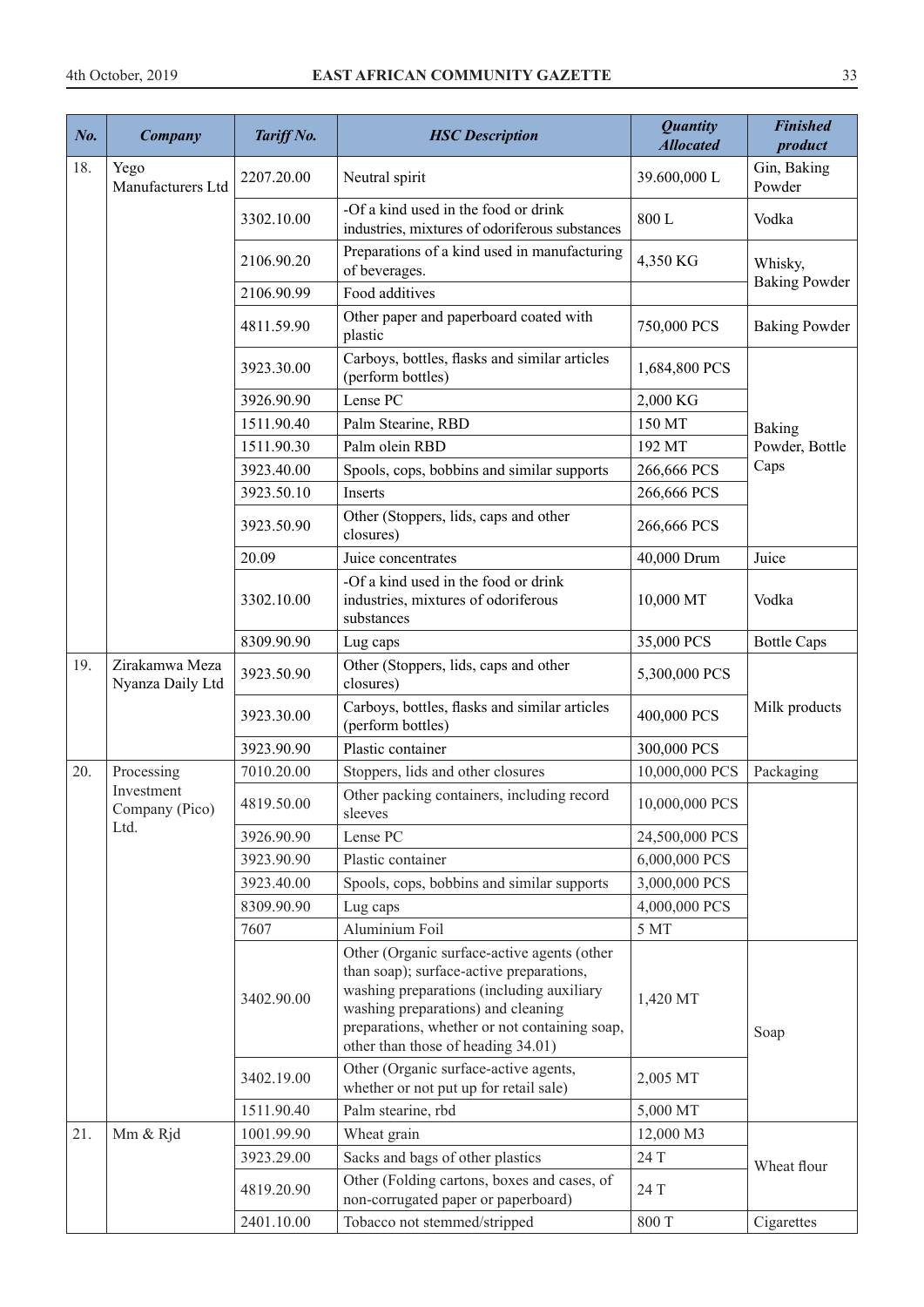| No. | <b>Company</b>                      | Tariff No.  | <b>HSC</b> Description                                                                                                           | <b>Quantity</b><br><b>Allocated</b> | <b>Finished</b><br>product  |
|-----|-------------------------------------|-------------|----------------------------------------------------------------------------------------------------------------------------------|-------------------------------------|-----------------------------|
| 22. | Icube Africa Ltd                    | 4803.00.00  | Toilet or facial tissue stock                                                                                                    | 400 MT                              | Toilet papers,              |
|     |                                     | 4822.90.00  | Core paper                                                                                                                       | 50 MT                               | table napkins,              |
|     |                                     | 4821.10.90  | Other printed labels of all kinds                                                                                                | 2,003,000 PCS                       | medical towels<br>& kitchen |
|     |                                     | 4811.41.10  | Unprinted self-adhesive paper                                                                                                    | 3000 PCS                            | towels                      |
|     |                                     | 4821.90.00  | Other paper labels of all kinds                                                                                                  | 6,000,000 PCS                       |                             |
|     |                                     | 4819.20.90  | Other (Folding cartons, boxes and cases, of<br>non-corrugated paper or paperboard)                                               | 10,000 PCS                          |                             |
|     |                                     | 3402.11.00  | Anionic                                                                                                                          | 13,400 KG                           | Liquid soap                 |
|     |                                     | 3402.19.00  | Other (Organic surface-active agents,<br>whether or not put up for retail sale)                                                  | 12 KG                               | and detergents              |
|     |                                     | 3402.19.00  | Other (Organic surface-active agents,<br>whether or not put up for retail sale)                                                  | 742 KG                              |                             |
| 23. | Mountain<br>Ceramics<br>Company Ltd | 3215.90.90  | Other ink                                                                                                                        | 43,000 MT                           | <b>Graze Tiles</b>          |
| 24. | Seven Hills Ltd                     | 7326.91.00  | Flat rolled of steel not further worked                                                                                          | 15 MT                               | Saucepans                   |
| 25. | Afribon The Taste<br>of Africa      | 3302.10.00  | Of a kind used in the food or drink<br>industries, mixtures of odoriferous<br>substances                                         | 10 MT                               | Confectio-<br>naries        |
| 26. | Sulfo Rwanda                        | 4821.10.90  | Other printed labels of all kinds                                                                                                | 30 MT                               |                             |
|     | <b>Industries Ltd</b>               | 4819.20.90  | Other (Folding cartons, boxes and cases, of<br>non-corrugated paper or paperboard)                                               | 80 MT                               | Packaging                   |
| 27. | Rwanda Printing                     | 3215.11.00  | <b>Black Ink</b>                                                                                                                 | 10 MT                               |                             |
|     | and Publishing                      | 3215.19.00  | Other Printing Ink                                                                                                               | 20 MT                               |                             |
|     | Company (Rppc)                      | 3921.90.90  | Other plates of plastic                                                                                                          | 10 MT                               |                             |
|     |                                     | 5204.19.00  | Other, (Cotton sewing thread, whether or not<br>put up for retail sale                                                           | 5 MT                                |                             |
|     |                                     | 7217.90.00  | Other (Wire of iron or non-alloy steel.)                                                                                         | 10 MT                               |                             |
|     |                                     | 3815.90.00  | Other (Reaction initiators, reaction<br>accelerators and catalytic preparations, not<br>elsewhere specified or included.), amine | 10MT                                |                             |
|     |                                     | 4801.00.10  | News print, in rolls or sheets, weighing less<br>than 42 gm2                                                                     | 100 MT                              | Printing<br>materials       |
|     |                                     | 4801.00.90  | Other news print, in rolls or sheets                                                                                             | 100 MT                              |                             |
|     |                                     | 4819.50.00  | Other packing containers, including record<br>sleeves                                                                            | 10 MT                               |                             |
|     |                                     | 4821.10.90  | Other printed labels of all kinds                                                                                                | 1,000,000 PCS                       |                             |
|     |                                     | 4823.90.10  | Straw wrappers                                                                                                                   | 400 MT                              |                             |
|     |                                     | 7607        | Aluminium Foil                                                                                                                   | 1,000,000 PCS                       |                             |
|     |                                     | 4802.55.00  | Other paper and paperboardweighing 40g/<br>m2 or more but not more than 150gr/m2, in<br>rolls                                    | 1,000 MT                            |                             |
|     |                                     | 48.10.14.00 | Paper and paperboard                                                                                                             | 1,000 MT                            |                             |
| 28. | Hongqi<br>International             | 7210.11.00  | Flat-rolled products of iron or non-alloy<br>steel coated with tin (Screw piles)                                                 | <b>800 PCS</b>                      |                             |
|     | <b>Building Material</b><br>Ltd     | 4011.99.00  | Other pneumatic tyres (for wheel barrow)                                                                                         | <b>500 PCS</b>                      | Two-wheel<br>wheelbarrow    |
|     |                                     | 7318.15.00  | Other screws and bolts, whether or not with<br>their nuts or washers                                                             | <b>600 PCS</b>                      |                             |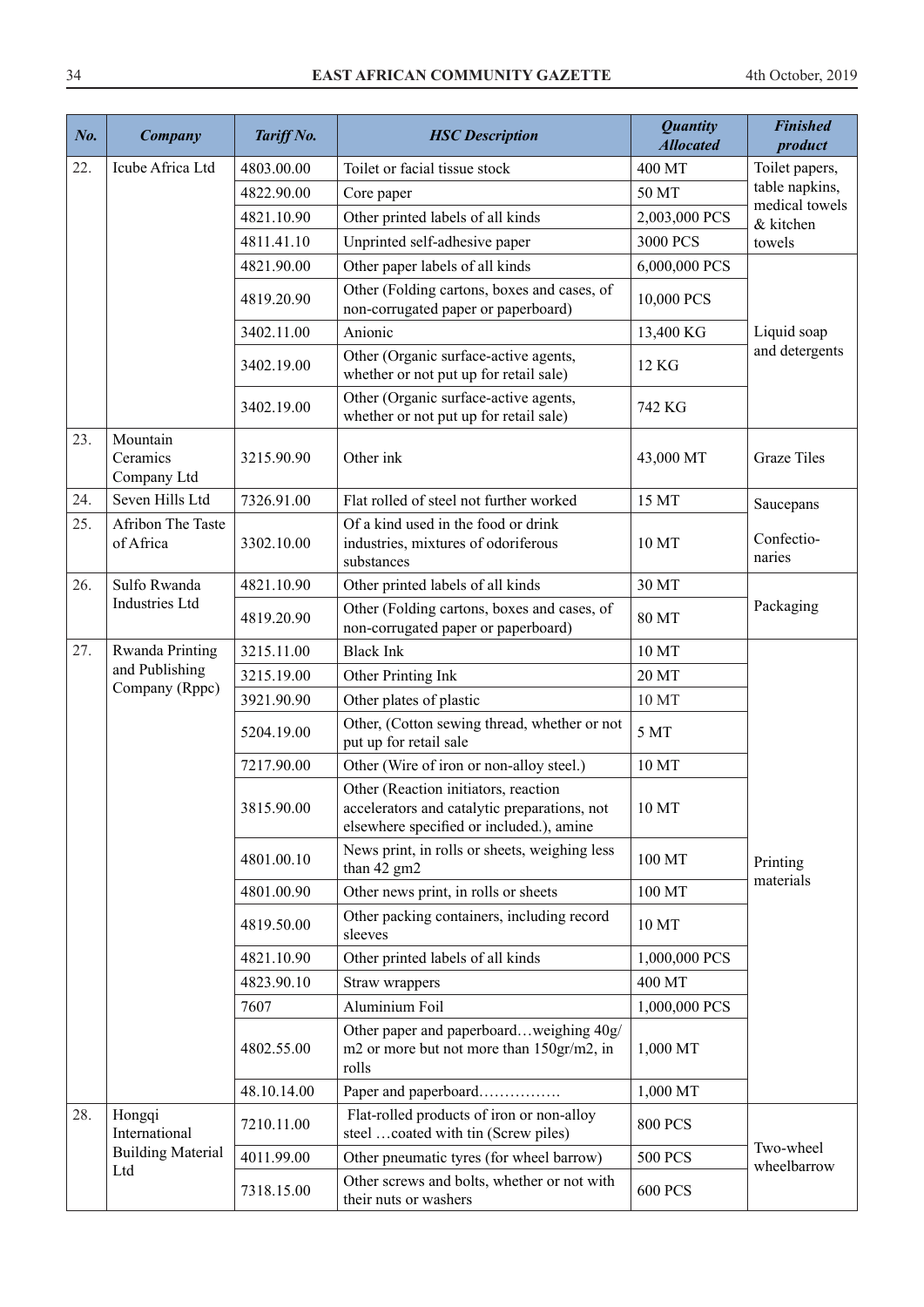| No. | Company         | Tariff No. | <b>HSC</b> Description                             | <i><b>Quantity</b></i><br><b>Allocated</b> | <b>Finished</b><br>product |
|-----|-----------------|------------|----------------------------------------------------|--------------------------------------------|----------------------------|
| 29. | <b>OFF GRID</b> | 8529.90.00 | Main Board, Terminal Plate and Wall Mount          | 154,500 pcs                                |                            |
|     | <b>ELECTRIC</b> | 8542.39.00 | Power Board, K. Board, R. Board and Power<br>Board | $161,000$ pcs                              |                            |
|     |                 | 8544.49.00 | Lvd Cable                                          | 51,500 pcs                                 | Solar TV                   |
|     |                 | 8518.21.00 | Speaker                                            | 51,500 pcs                                 |                            |
|     |                 | 7318.15.00 | Screw                                              | 51,500 pcs                                 |                            |

#### **The sale of the above finished products shall be subject to the following condition:**

In the event that such goods are sold in the Customs Territory (EAC), such goods shall attract duties, levies and other charges provided in the EAC Common External Tariff.

## **AMB. DR. RICHARD SEZIBERA**

*Chairperson Council of Ministers*